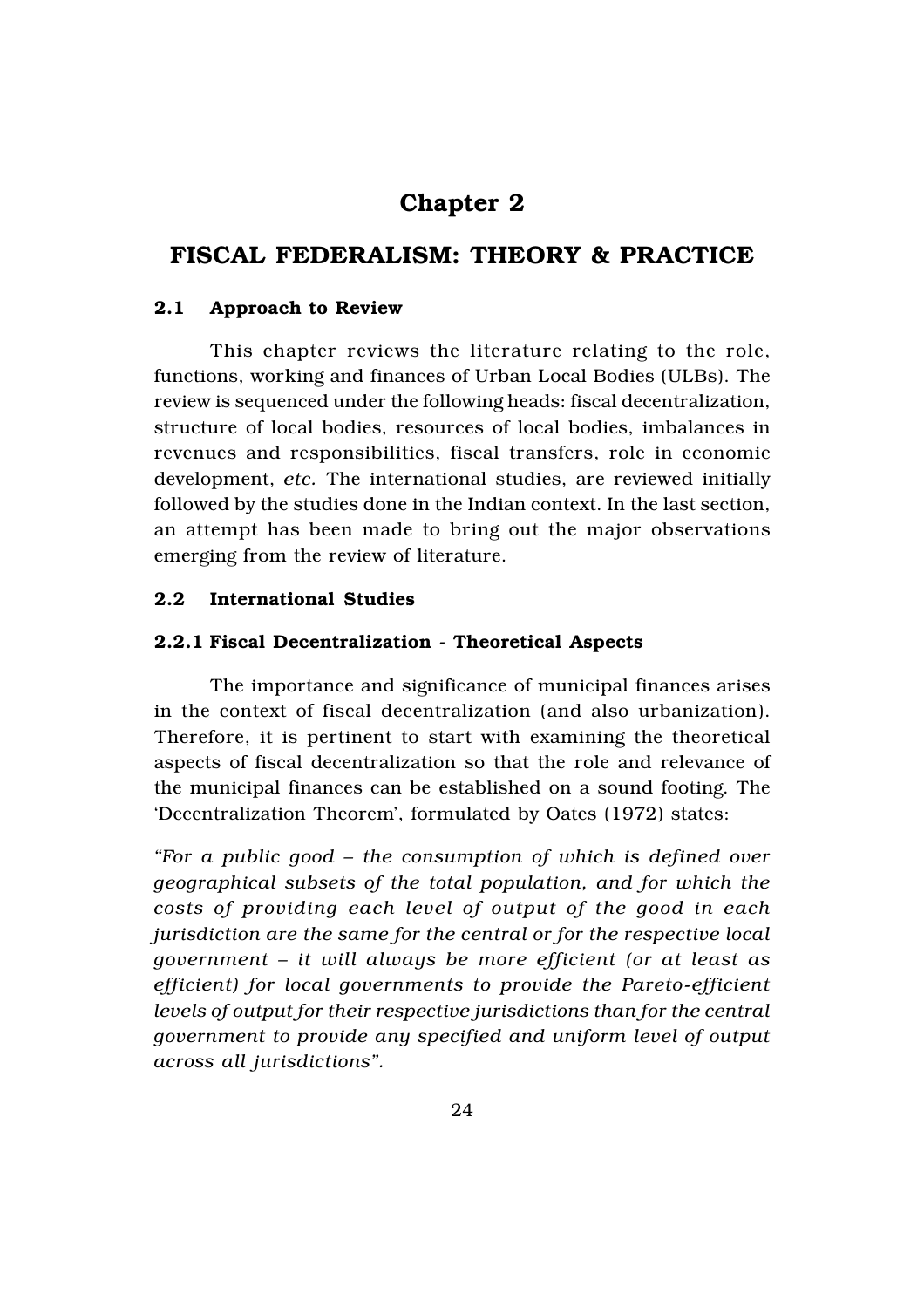The theorem suggests that a public good should be provided by that geographical jurisdiction which internalises its provision and should include precisely the set of individuals that consumes it:

*"each public service should be provided by the jurisdiction having control over the minimum geographic area that would internalise benefits and costs of such provision".* Oates (1972).

The above principle, known as 'subsidiarity' in the theory of fiscal federalism rests on the foundation that efficient allocation of public resources to match public preferences for services is facilitated by factors such as access to local knowledge, alignment of resources to services, local financial autonomy in planning and delivering services, scope for achieving cost-effectiveness in service delivery and performance accountability in service provision. The theory contends that welfare would be maximized if each local government provides the Pareto-efficient output for its constituency.

Two major factors in favour of decentralisation are enumerated in literature as follow:

- i) The central government, while remaining more concerned with the functions like economic stabilization, income distribution and resource allocation that have macro implications, often neglects the activities relating to provision of basic services. Most central governments are primarily concerned with managing macroeconomic policies and maintaining national political stability. They are often less concerned with the provision of civic services, except to the extent that these involve large-scale capitalintensive investments (Rondinelli, 1990).
- ii) Decentralisation of political, financial and administrative authority to the lower levels of government increases the efficiency in provision of various services due to the lesser jurisdiction and focused attention of the lower levels of government.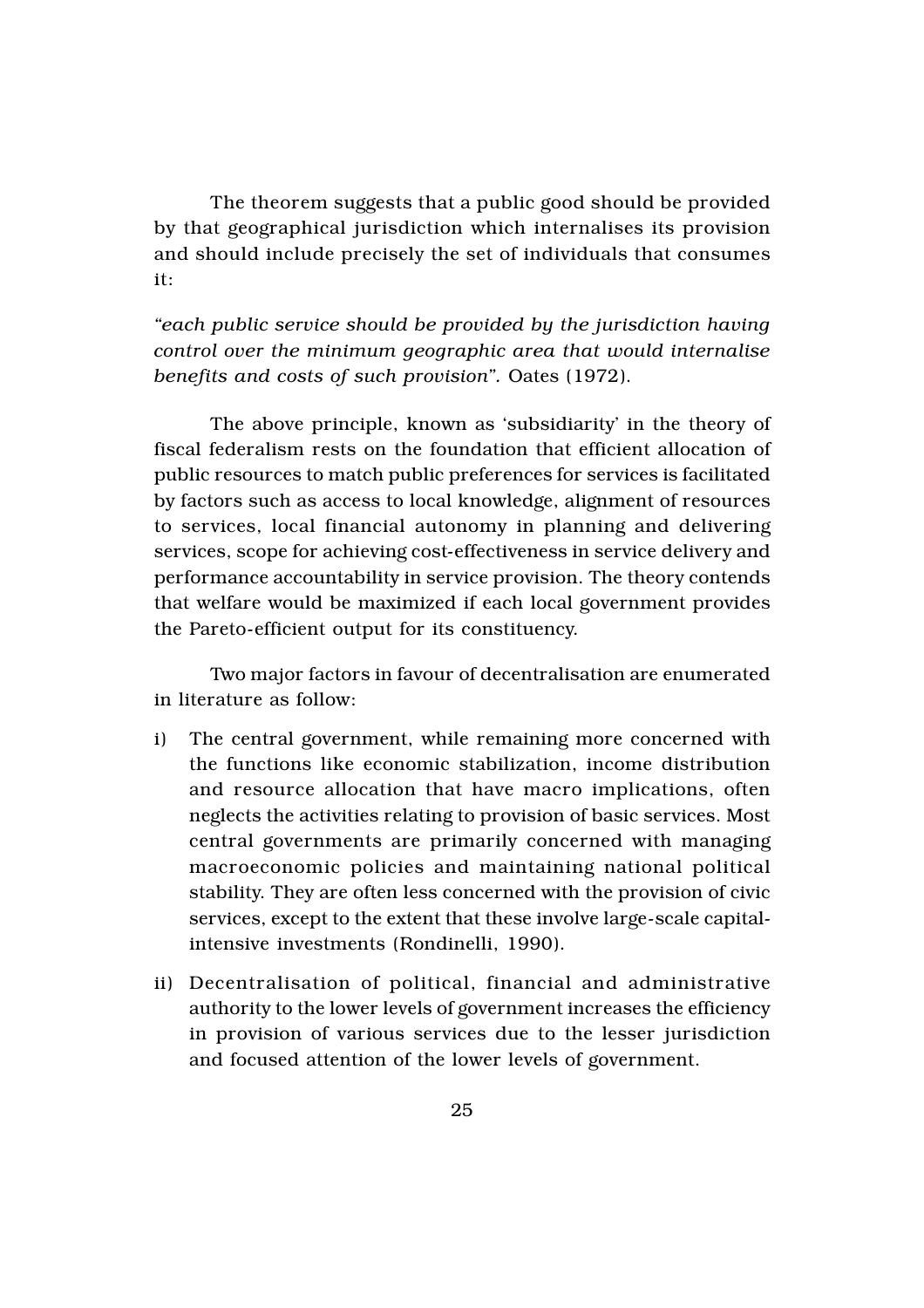The following three forms of decentralization are distinguished in literature [e.g. Davey (1996) and Rondinelli and Cheema (2002)]:

- i) Deconcentration of authority to field offices, lower echelons, *etc.*, *i.e.*, to officials within same organisational hierarchy;
- ii) Delegation to separate legal persons, but ultimately under the same political direction; and
- iii) Devolution to a representative body, such as a provincial government or local authority, *i.e.*, with independent political accountability.

In this background, it may be noted that fiscal decentralization is a subset of decentralization. Fiscal decentralisation can be defined as "the devolution of taxing and spending powers to lower levels of government" [Fukasaku and de Mello Jr. (1999)]. More specifically, fiscal decentralisation refers to the principles and practices concerning functional or expenditure responsibilities, revenue assignment and rectification of vertical and horizontal imbalances. In a broader sense, fiscal decentralisation is the fiscal empowerment of lower tiers of the government.

The theoretical literature on fiscal decentralization has tried to answer the basic question - 'who should do what' to ensure the most efficient and equitable allocation and distribution of resources consistent with the preferences of the people [see Oates (1972), King (1984), Bird (2000), Shah (1994), Litvack et al (1998) and Bahl and Linn (1992)]. These fiscal balance questions have particular significance in a vast country like India with significant regional disparities in resource endowment, level of income, stage of development, fiscal disabilities and even social deprivation.

As pointed out earlier, traditionally the theory of public finance [Musgrave (1959) and Musgrave and Musgrave (1989)] identifies the following three functions for the public sector:

- i) macroeconomic stabilization;
- ii) income redistribution; and
- iii) resource allocation.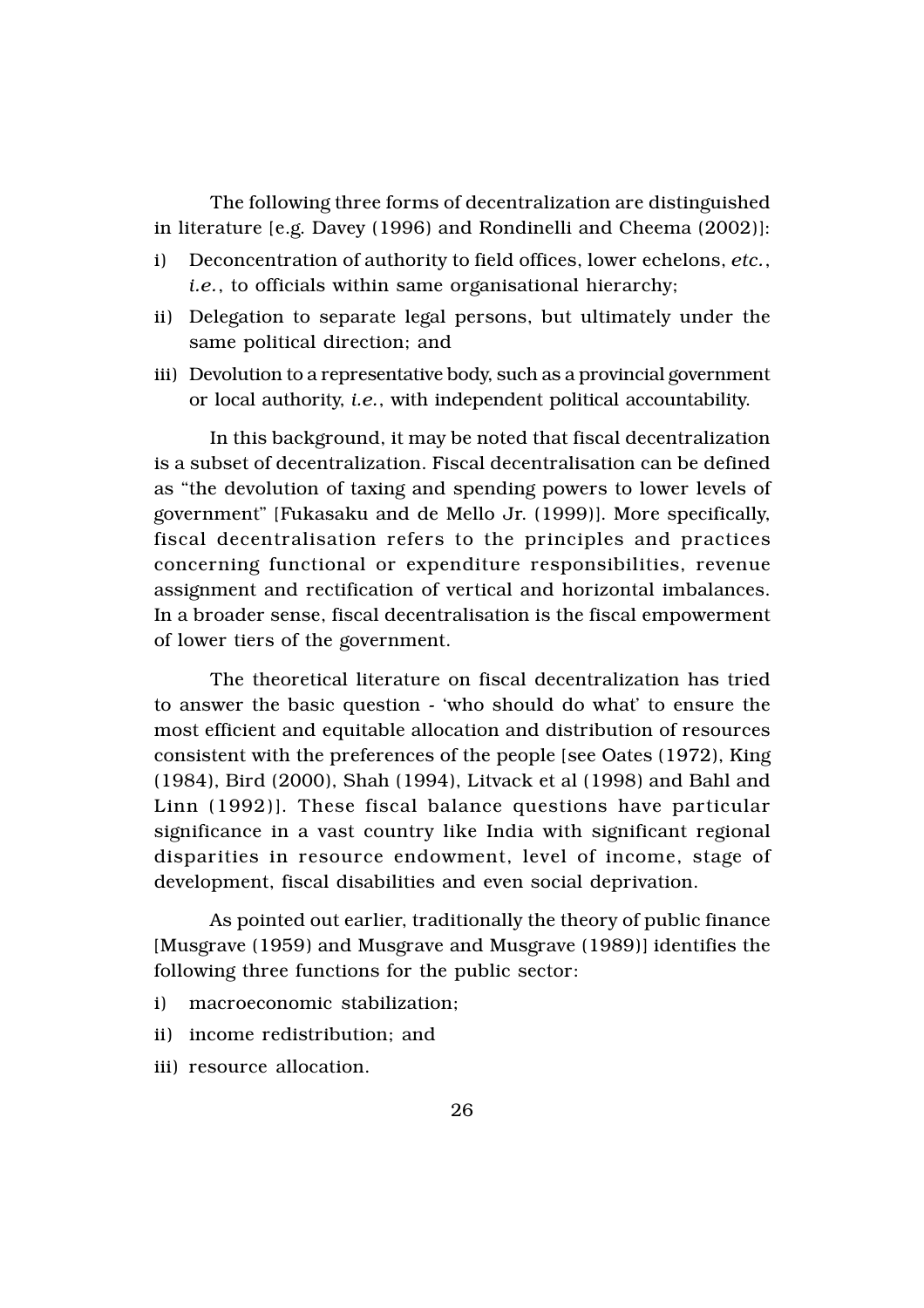As per the theory, while the stabilization and redistribution functions are to be performed by the national government, the subnational governments have a significant role in resource allocation. The basic argument provided by the theory of fiscal federalism [Oates (1972)] is that in a democracy, decentralization will result in a better match of supply and demand for local public goods. Being closer to the people, local bodies can more easily identify people's needs and thus supply the appropriate form and level of public services [Rondinelli (1989)]. The above demarcation is by and large true although there may be considerable overlapping and inter-governmental coordination required in regard to all these functions. To ensure the effective redistribution of income and alleviation of poverty, the national government has a dominant role [Hirsch (1970), Oates (1999)] although the local governments have to play important role for effective implementation. Sometimes a range of rewards and disincentives may have to be built into inter-governmental fiscal relations by the central government in order to achieve certain national goals and egalitarian objectives. Again, if more expenditure and resources are left to the control of local bodies, the stabilization function cannot be handled effectively by the national government alone. Ensuring some degree of correspondence between the benefits obtained from public services in a particular jurisdiction with the revenue potential is important because it also promotes accountability [(Litvack *et al* (1998), Bird (2000)].

Regarding expenditure, literature suggests that watertight assignment of several services and functions would be difficult. This is particularly so, when the relevant policy and regulatory framework and much of the financing come from higher levels of government with the actual service delivery being done at a lower institutional level (Bird, 2000). The need for clarity in expenditure assignment brings home the equally important question of matching functions and finances and the channels of accountability. Bird (2000) outlines three major rules in the context of accountability for local public expenditures:

i) Sub-national governments should, whenever possible, charge for the services they provide;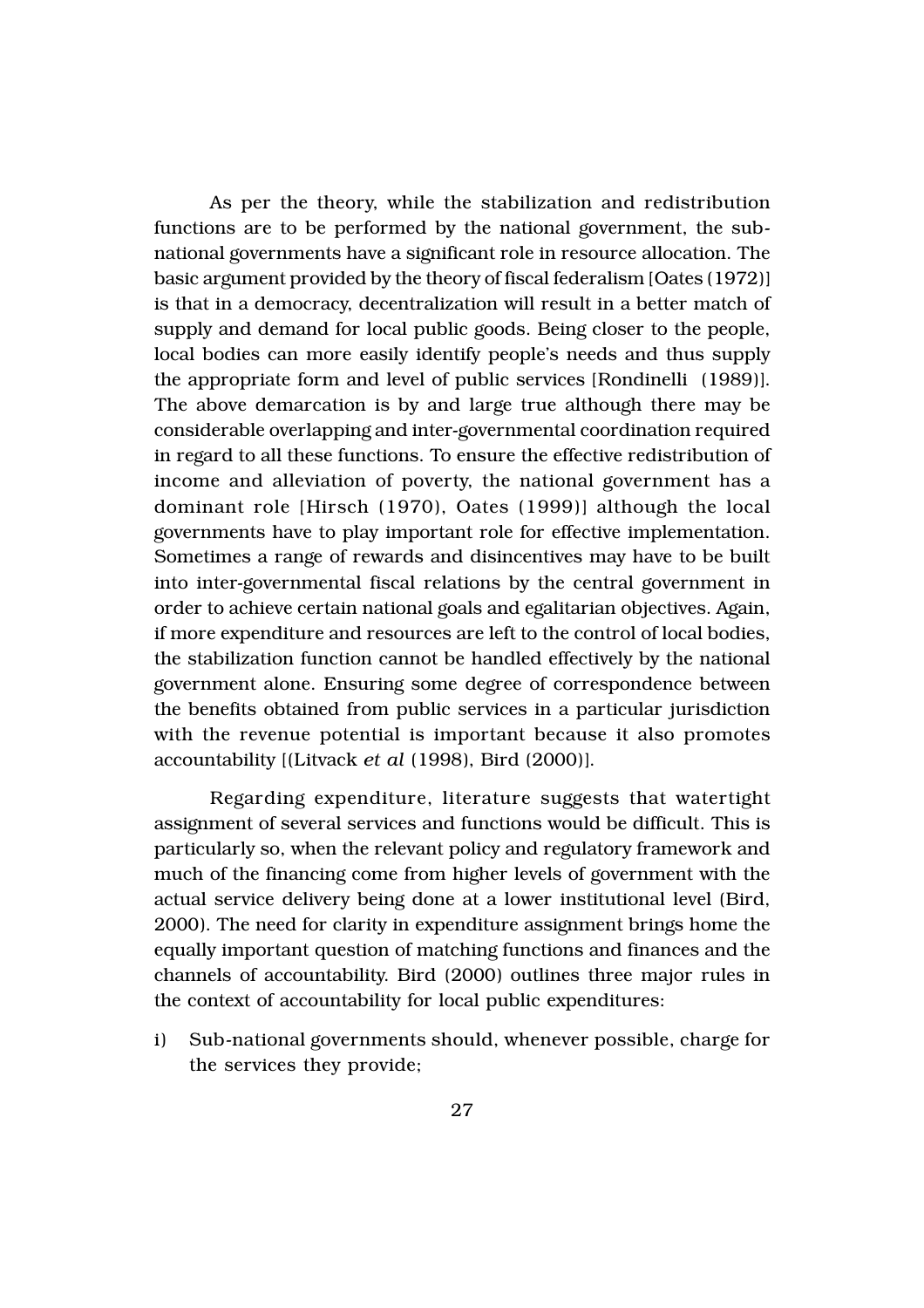- ii) Where charging is impracticable, sub-national governments should finance such services from taxes borne by local residents, except to the extent that the central government is, for whatever reasons, willing to pay for them through transfers and
- iii) Where the central government does pay, sub-national governments should be accountable to the central government, at least to some extent. This is one way to ensure accountability. But in the context of decentralised democratic governance, it may be noted that, the concept means much more than 'answerability.' Actually, democratic decentralisation is expected to correct not only the distortions caused by the abuse of power of public agencies (the answerability aspect), but also to make them more responsive, participative and transparent. Transparency facilitates participation, and participation makes a public agency really responsive to people's needs.

## 2.2.2 Structure of Local Bodies

Cross-country experience reveals that in most of the countries, governments are characterized by multiple structures. Apart from the government at the national level, countries, in general, have governments at two sub-national levels, *i.e.* provincial (or regional) and local. Fjeldstad (2001) provides the structure of sub-national governments in selected countries which is produced in Table 6.

#### 2.2.3 Resources of Local Bodies

A basic question in fiscal decentralisation, with regard to resources, is 'who should tax, where and what' (Musgrave, 1983). Several authors have advanced principles underlying revenue assignment. They range from broad principles to the rationale of specific taxes [See Oates (1972), Musgrave (1983), Mc Lure Jr. (1983), Bird and Wallich (1993), Stein (1998), Oates (1999), Bird (2000) and Bahl (2001)]. There is a broad consensus among the authors that the taxes dealing with redistribution or stabilization, taxes on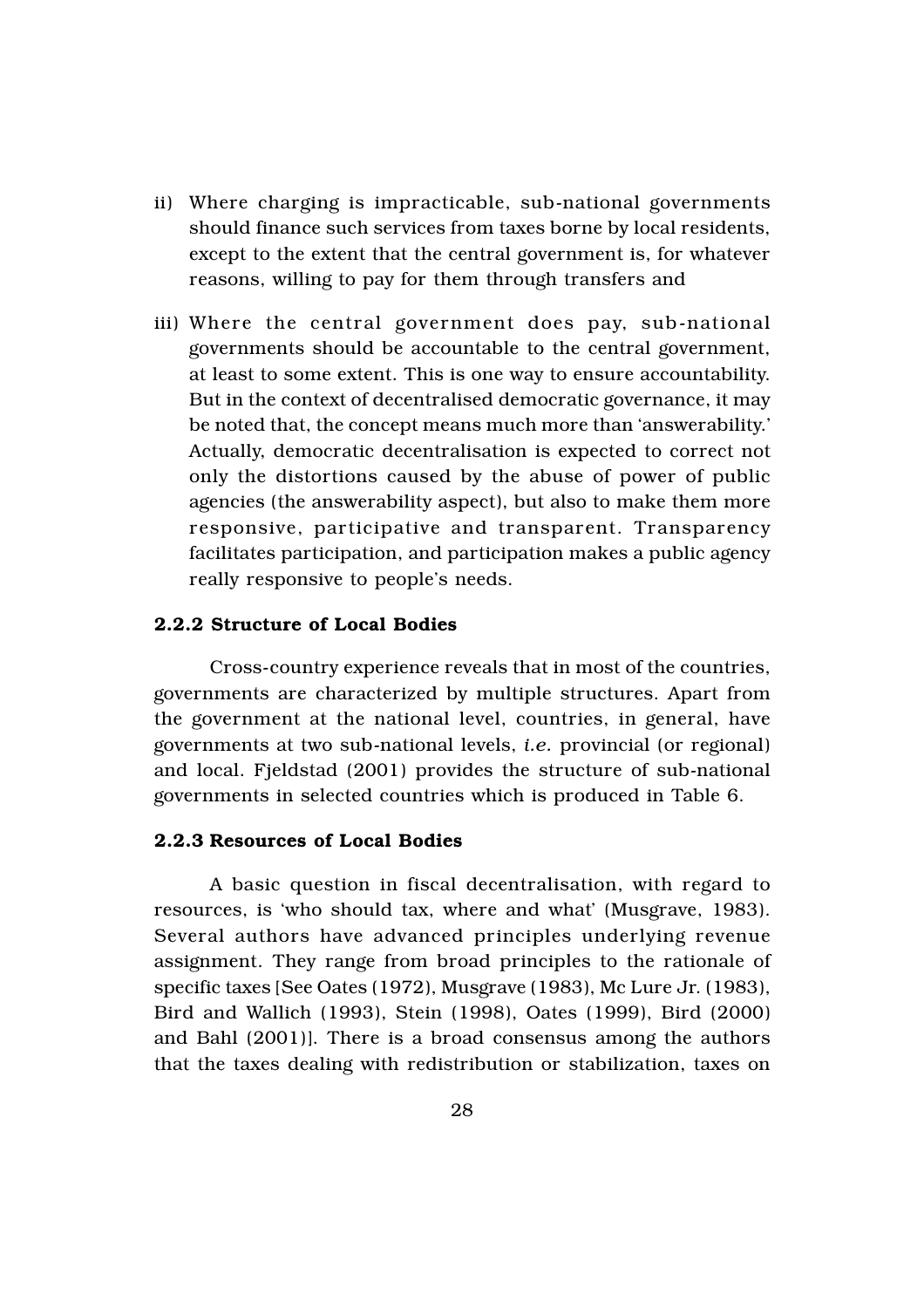| Country              | Intermediate level                                | Local level                                                                                |
|----------------------|---------------------------------------------------|--------------------------------------------------------------------------------------------|
| Argentina            | 23 provinces                                      | 1617 minicipios                                                                            |
| <b>Brazil</b>        | 27 states                                         | 4974 municipios                                                                            |
| Colombia             | 32 departments                                    | 1068 municipalities                                                                        |
| Ethiopia             | 9 region, plus 2 city administration,<br>66 zones | 550 woredas                                                                                |
| France               | 22 regions, 96 departments                        | 36772 communes                                                                             |
| India                | 25 states.<br>7 union territories                 | 3586 urban local bodies, 234078<br>rural local bodies                                      |
| Italy                | 22 regions, 93 provinces                          | 8100 municipalities                                                                        |
| Kenya                | 39 country councils                               | 52 municipal,<br>town and urban councils                                                   |
| Malaysia             | 13 states                                         | 143 city, municipal and district councils                                                  |
| Mozambique           | 10 provinces                                      | 33 municipalities                                                                          |
| Philippines          | 76 provinces                                      | 850 local authorities                                                                      |
| Tanzania             | 21 regions (incl. Zanzibar)                       | 92 district councils.<br>18 municipal and town councils,<br>1 city council (Dar es Salaam) |
| Uganda               | 45 districts<br>13 municipalities                 | 950 sub-counties<br>39 municipal divisions<br>52 town councils                             |
| United Kingdom       | Counties                                          | 540 rural districts, metropolitan<br>districts and London boroughs.                        |
| <b>United States</b> | 50 states                                         | 39000 counties and municipalities<br>44000 special-purpose local authorities               |

Table 6: Structure of Sub-national Governments in Selected Countries

Source: Fjeldstad (2001).

mobile factors, and taxes requiring national level information and involving significant economies of scale in tax administration should be levied by the federal government. The revenue instruments assigned to a tier of government should match, as far as possible, the expenditure requirements to induce "fiscal responsibility" [Ter-Minassian (1997)]. However, in reality, the mismatch in functions and finance is the major issue in fiscal decentralisation.

The literature on public finance addresses the issue of the suitability of types of taxes for various levels of government. Though there is no ideal assignment of taxes between central and lower levels of government, one can find a set of tax-assignment rules in the traditional theory of fiscal federalism. These principles are in accordance with the respective responsibilities of central and lower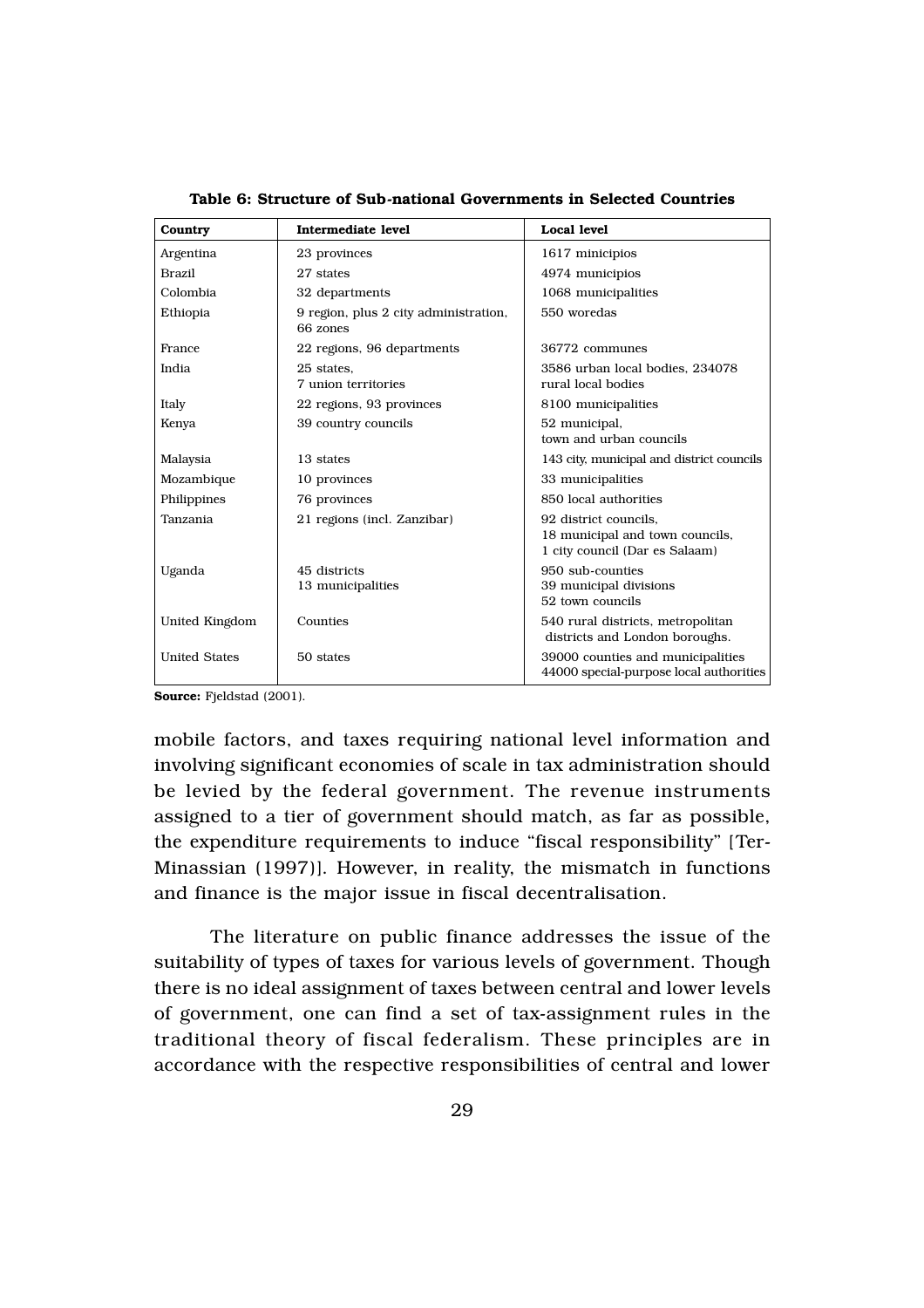tiers of governments. Thus, taxes on international transactions (customs duties) and a considerable share of income and excise taxes should be assigned to central government. To perform the function of income redistribution, it is appropriate for the central government to collect corporate income and wealth taxes. Local bodies require relatively stable sources of revenues.

Following Musgrave (1983), the six principles of tax assignment in a federation are:

- i) Taxes suitable for economic stabilization should be levied by the central government;
- ii) Progressive re-distributional taxes should be assigned to central government;
- iii) Personal taxes with progressive rates should be levied by the jurisdictions most capable of implementing a tax on a global base;
- iv) Lower-level governments should tax revenue bases with low mobility between jurisdictions;
- v) Tax bases distributed highly unequally between jurisdictions should be centralized and
- vi) Benefit taxes and user charges may be appropriately used at all levels.

Broadway *et al* (2000) examines the suitability of various taxes and levies which can be collected by various tiers of government as set out in Table 7.

Research suggests that the urban local bodies need to have a good number of local taxes so as to become financially sound and match the range of assigned functions effectively. A local tax is one where the local authority (a) determines the tax revenue by setting the tax rate and/or defining the tax base and (b) retains the revenue collected for its own purposes [Bailey (1999) and Bird (2000)]. Oates (1972) suggests the following basic guidelines for the design of local taxation systems: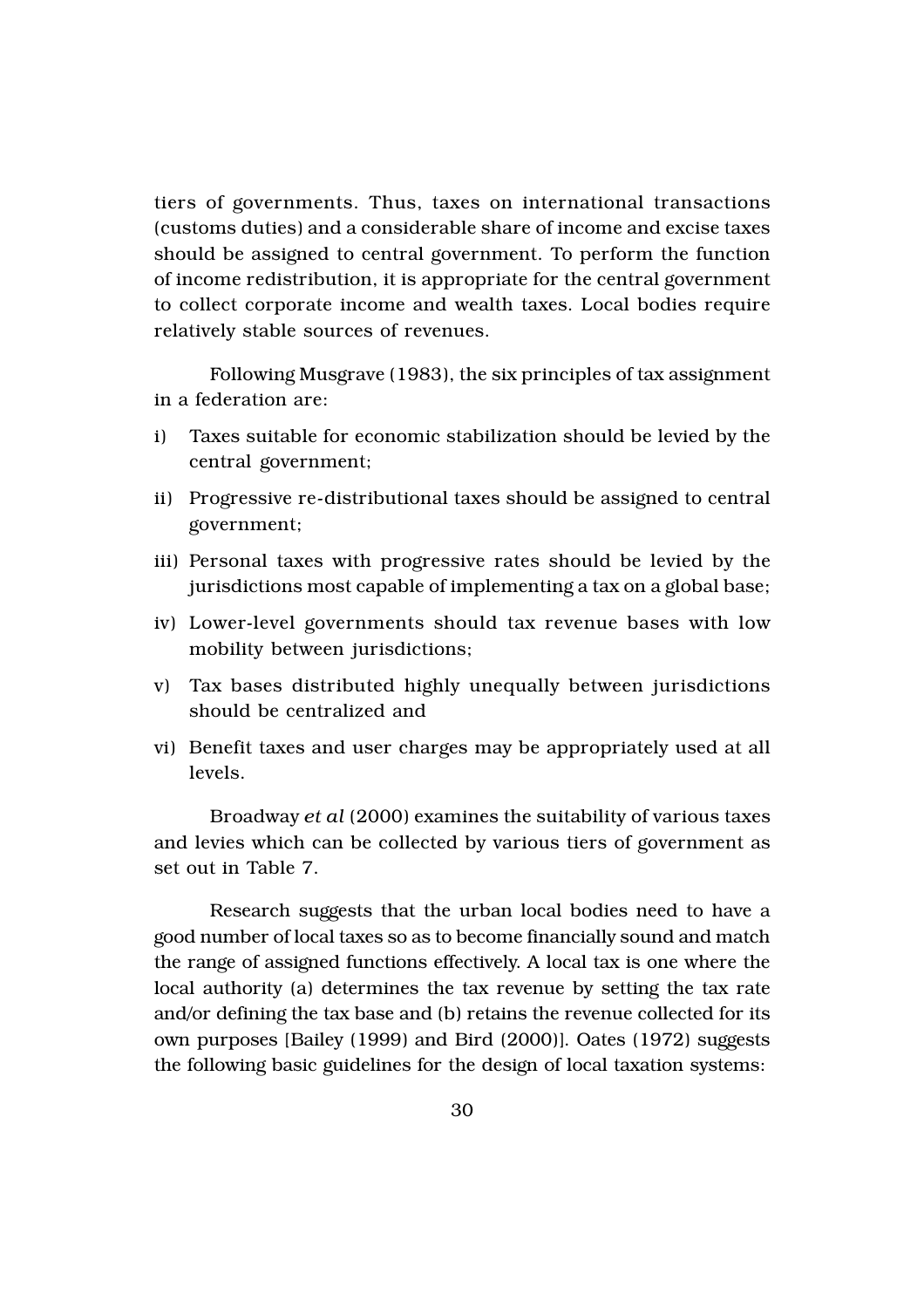| Tax type               | Determination of |                | <b>Collection and</b><br><b>Administration</b> | <b>Comments</b>                            |
|------------------------|------------------|----------------|------------------------------------------------|--------------------------------------------|
|                        | Tax base         | Tax rate       |                                                |                                            |
| Customs                | N                | N              | $\mathbf N$                                    | International trade taxes                  |
| Corporate income       | $\mathbf N$      | N              | N                                              | Mobile factor                              |
| Personal Income        | N                | N, P, L        | N                                              | Redistributive, mobility,<br>stabilization |
| Wealth taxes (incl.    |                  |                |                                                |                                            |
| capital, inheritances) | N                | N, P           | N                                              | Redistributive                             |
| Payroll                | N, P             | N. P           | N. P                                           | Social programme                           |
| Value Added Tax        | N                | N              | N                                              | Admin, Costs, Stabilization                |
| <b>Resource Taxes:</b> |                  |                |                                                |                                            |
| Rent (profit) tax      | N                | N              | N                                              | Unequally distributed                      |
| Royalties/fees         | P.L              | R <sub>L</sub> | R <sub>L</sub>                                 | Environmental preservation                 |
| Alcohol, tobacco       | N, P             | N, P           | N. P                                           | Health care shares                         |
| Gambling, betting      | P, L             | P.L            | P.L                                            | Province and local responsibility          |
| Lotteries              | P.L              | P.L            | R <sub>L</sub>                                 | Province and local responsibility          |
| Taxation of 'bads':    |                  |                |                                                |                                            |
| Carbon                 | N                | N              | N                                              | Global/national pollution                  |
| Motor Fuels            | N, P, L          | N, P, L        | N, P, L                                        | Tolls on road use                          |
| Congestion tolls       | N, P, L          | N, P, L        | N, P, L                                        | Tolls on road use                          |
| Parking fees           | L                | L              | L                                              | Local congestion                           |
| Motor Vehicles:        |                  |                |                                                |                                            |
| Registration           | $\mathbf{P}$     | $\mathbf P$    | $\mathbf P$                                    | Provincial revenue source                  |
| Driver's license       | $\mathbf{P}$     | P              | P                                              | Provincial revenue source                  |
| <b>Business taxes</b>  | P                | P              | P                                              | Benefit tax                                |
| <b>Excises</b>         | $\mathbf{P}$     | P              | $\mathbf P$                                    | Immobile tax base                          |
| Property tax           | $\mathbf{P}$     | $\mathbf{P}$   | $\mathbf P$                                    | Benefit tax, immobile tax base             |
| Land tax               | $\mathbf{P}$     | $\mathbf{P}$   | $\mathbf{P}$                                   | Benefit tax, immobile tax base             |
| User charges           | N, P, L          | N, P, L        | N, P, L                                        | Payment for services                       |

Table 7: Tax Assignment: Who should tax what?

N=National (or, Central); P=Provincial (or, State); L=Local Source: Boadway, e*t al* (2000).

- Local taxes should be as neutral as possible in terms of their effects on economic behaviour;
- The benefits and costs of local taxes should be clear to those to whom services are to be provided;
- The pattern of incidence of local taxes should meet the basic equity standards; and
- Administration and compliance costs should be minimized by avoiding the assignment of complex taxes to local governments.

Bird (1994) compares the major taxes in terms of the above criteria for qualifying as suitable local taxes (Table 8).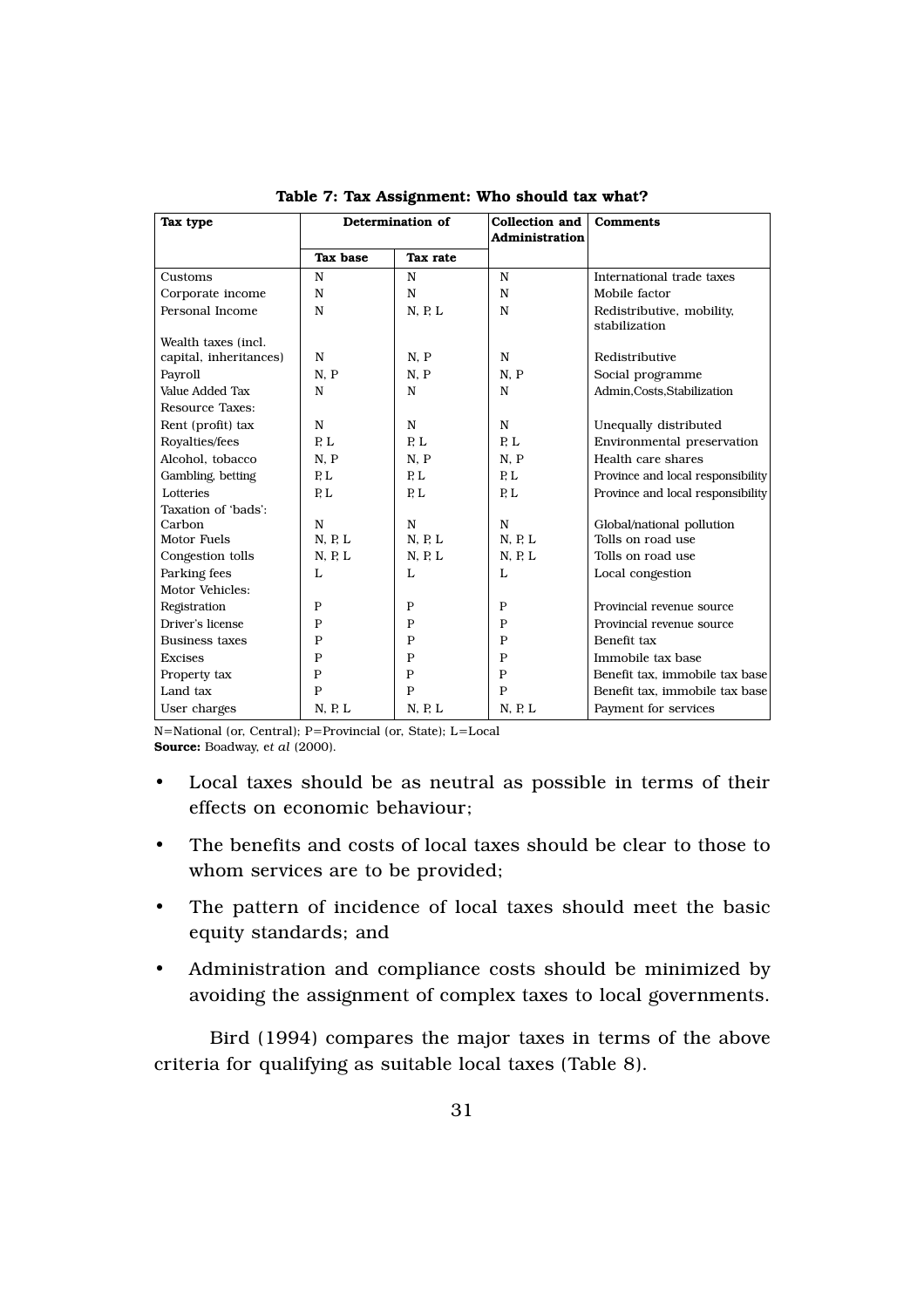| <b>Characteristics</b>     | <b>Property Tax</b> | <b>Property Tax</b> | <b>Sales Tax</b>         | <b>Business Tax</b> |
|----------------------------|---------------------|---------------------|--------------------------|---------------------|
| Immobility                 | $+$                 | -                   | $\overline{\phantom{a}}$ |                     |
| Adequacy                   |                     | $+$                 | $+$                      | ≘                   |
| Buoyancy                   |                     | $+$                 | $+$                      | $^+$                |
| Stability                  | $+$                 | -                   | $\overline{\phantom{a}}$ |                     |
| Non-Exportability          | $+/-$               | $+/-$               | $+$                      |                     |
| Visibility                 | $+$                 | $+$                 | $+$                      |                     |
| Fairness                   | $+$                 | $+$                 | ?                        |                     |
| Acceptability              |                     |                     | $\mathcal{P}$            | $\overline{+}$      |
| <b>Administrative Ease</b> | 2                   | $^{+}$              | ?                        | ┿                   |

Table 8: Criteria for Choice of a Local Tax

Note : '+' means that the tax is good, '-' means it is bad, and '?' means it is indeterminate. '+/-' means that the tax is good to the extent it falls on residents and bad to the extent it falls on non-residents. It may be noted that the table may not fully apply to all situations in all developing countries. Source : Bird (1994).

Though the basic principles of local taxation are derived from the general principles of taxation in public finance, the following criteria are particularly relevant for making choice among local taxes:

Equity: The notions of vertical and horizontal equity should apply as far as possible.

Efficiency: Local taxes should promote allocative efficiency. This requires local voters to pay local taxes so that the use of service reflects the willingness to pay.

**Transparency:** The accountability of service providers to tax payers depends on voters knowing exactly how much they are paying in taxes.

Local autonomy: Local governments and their voters are free to determine the rates at which local rates are set.

Economy: Local taxes should be collected with least expenses.

Adequacy: The tax yield should be, as far as possible, adequate to finance the levels of services for which people vote. The local tax should, therefore, have an easily adjustable and/or an elastic tax base, expanding as fast as expenditure.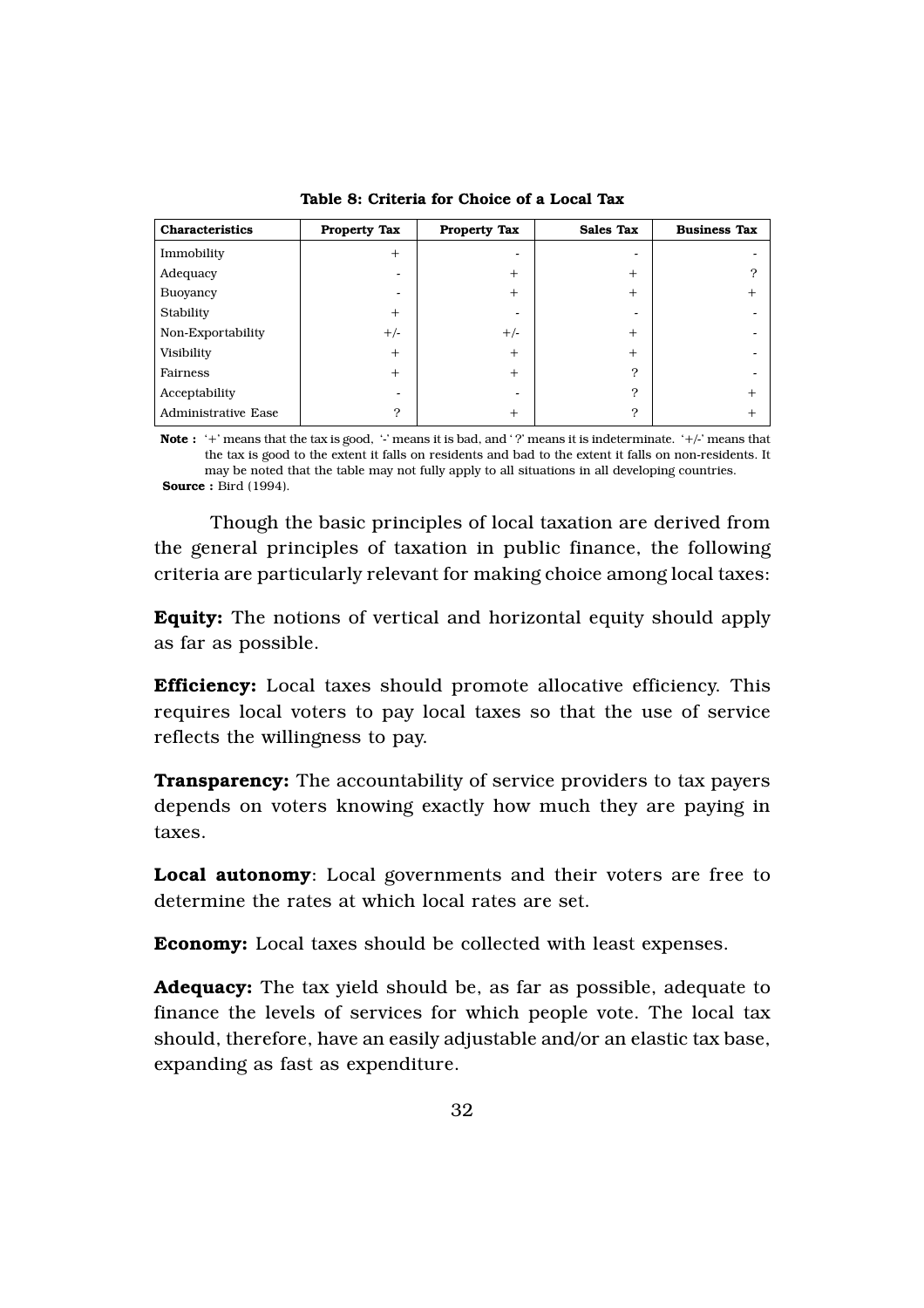Revenue stability: There should not be undue fluctuations in the flow of local revenue.

Immobile tax base: Local taxes may do well to confine to immobile tax bases such as land, buildings, *etc.*, besides levying user charges wherever relevant. This does not rule out imposing fees or other levies on business, trade, and taxes on profession and so on.

Several researchers regard land-based taxes as the most appropriate sources of local body finances where the local authorities, as in India, are required to provide the basic civic infrastructure facilities. A key argument is that local government spending translates into rising land values and the land-owners benefit proportionately more than what they pay as taxes due to urbanization and infrastructure development leading to agglomeration economies.

The literature recognises 'users pay', 'beneficiaries pay' and 'polluters pay' as desirable principles of financing local infrastructure and services like water supply, sewerage, drainage, roads *etc.* When beneficiaries are identifiable and benefits can be measured, user charges are regarded as the 'first best' instruments of financing public services. They promote efficiency by providing information on demand to the providers of public service and also ensure that what the public sector supplies is valued (at the margin) by citizens. They act as instruments to ensure the accountability of public functionaries. The theory of local public finance suggests the following guiding principles for levying user charges and benefit taxes:

- (i) Wherever possible, user charges may be levied for the services provided as the first resort;
- (ii) For achieving efficiency, user charges should be levied on the direct recipients of benefits;
- (iii) The poor may be subsidised directly, if needed, rather than through reduced prices and distortions in the entire market for services;
- (iv) Where charging is impracticable, specific benefit taxes should be levied on local residents; and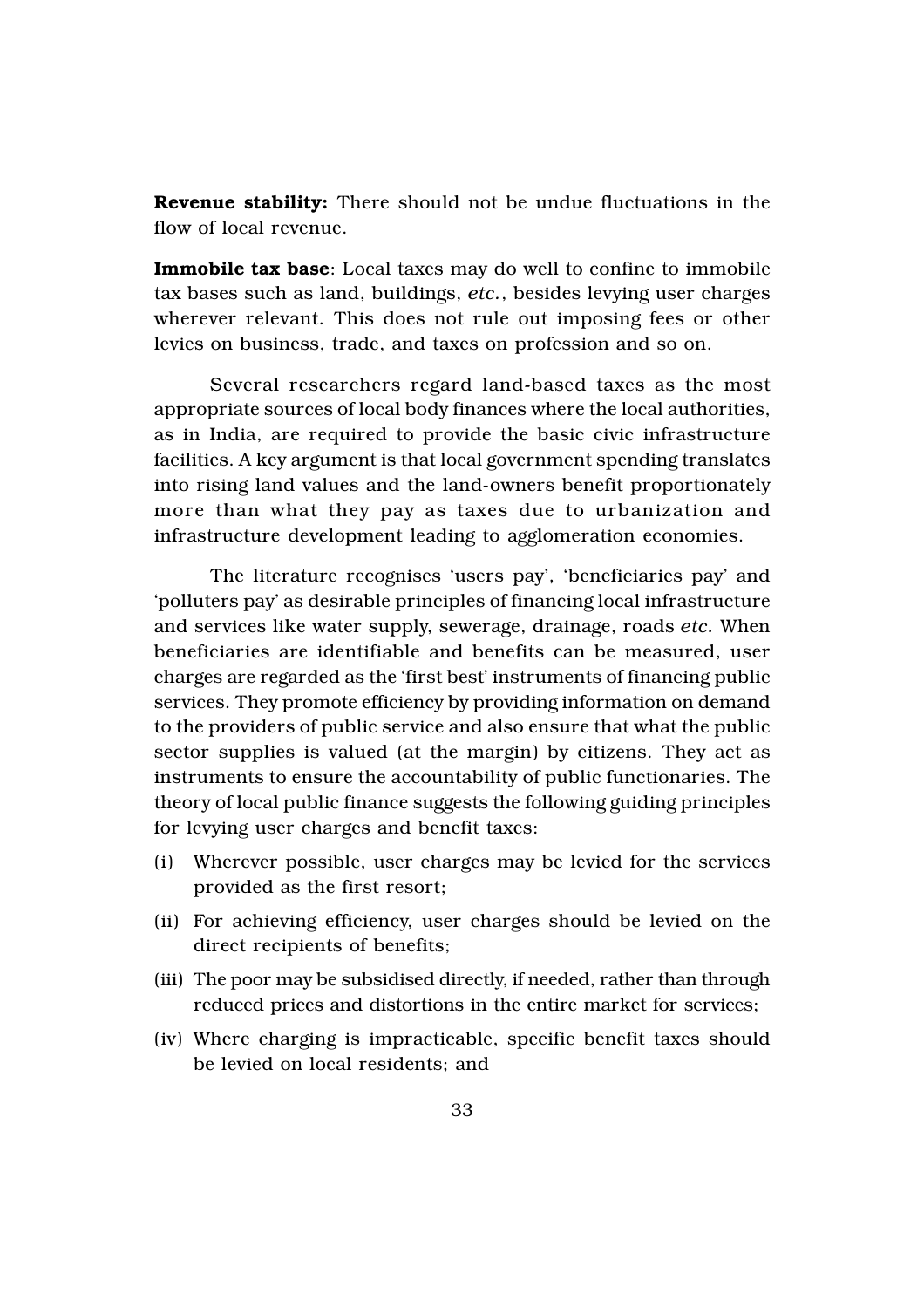(v) Inter-governmental transfers may be used to finance services only if user charges and benefit taxes are not adequate.

User pricing has been adopted in land development in certain countries as described below:

In Colombia road improvements, water supply and other public services have been financed by "valorisation" under which the cost of public works is allocated to the affected properties in proportion to the estimated benefits conferred on them by those works. The success of the scheme is seen to depend on (i) careful planning and execution, (ii) active involvement of beneficiaries, (iii) effective revenue collection system, and (iv) significant initial funding of the 'valorisation fund' by higher levels of government.

In Korea and some other countries, large land parcels have been developed by local governments. After development, a part of the property is returned to the original owner in proportion to his original occupation. The balance is sold at market prices to recover the development costs. The scheme requires fairly sophisticated procedures for success. In India, town planning laws of some States like Gujarat provide for town planning schemes which are similar to land readjustment. However, such schemes have not been used extensively in India.

Development charges, impact fees and lot levies are popular in North American countries. They are levied with a view to accommodating population expansion in new development areas. Levies are imposed on would-be property developers in proportion to the estimated costs of the needed infrastructure. Both off-site and on-site impacts are taken into account while calculating the fees.

In the case of 'collective' services where beneficiaries are not identifiable or services are not measurable and levying user charges is not possible, researchers regard benefit taxes as the appropriate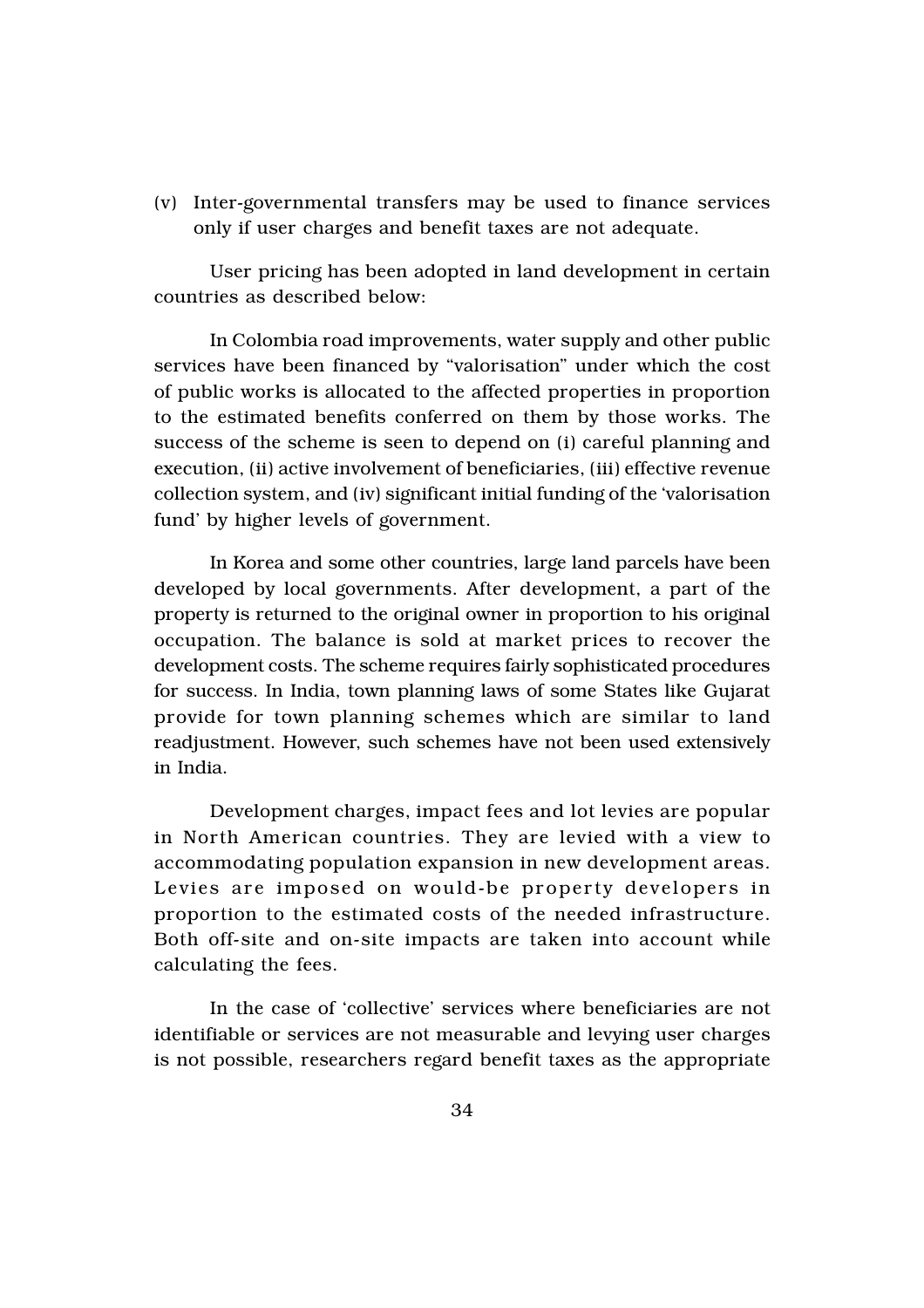instruments of financing local expenditures. It is argued that when clear linkages exist between the taxes levied and the expenditures financed, earmarked benefit taxes constitute indirect user charges or surrogate prices for services. Earmarking then facilitates the rational choice by tax payers.

Nobel laureate James Buchanan (1963) and a number other researchers regard 'earmarking' as a 'first best' operational way of dealing with the fundamental normative problem of public economics: how to provide public services that match peoples' preferences. They contend that earmarking aims at the introduction of market prices into the budgetary process. The strongest economic case for earmarking exists where there are clear benefit linkages between the taxes or charges levied and the expenditures financed so that earmarked taxes act as indirect forms of user charges or prices for services. Through the linking of user charges and specific benefit taxes to certain public services, earmarking facilitates the rational choice by taxpayers. The effectiveness of earmarking depends on the following three conditions:

- Expenditure specificity, *i.e.* the expenditures to be financed by earmarked revenues are well-defined and specific in the sense that taxpayers can identify their obvious benefits.
- Tight earmarking, *i.e.* the linkage between earmarked revenues and expenditures is tight at the margin. When the amount earmarked is substantially less than the amount spent on the designated functions, earmarking will have no effect on the margin and will be meaningless.
- Strong benefit linkage, *i.e.* revenues are in the form of direct user charges such as payments for use and indirect user charges such as specific benefit taxes.

Local public finance provides broad guidance for matching revenues with expenditure responsibilities. Bahl and Linn (1992) suggests the following general principles for identifying the revenue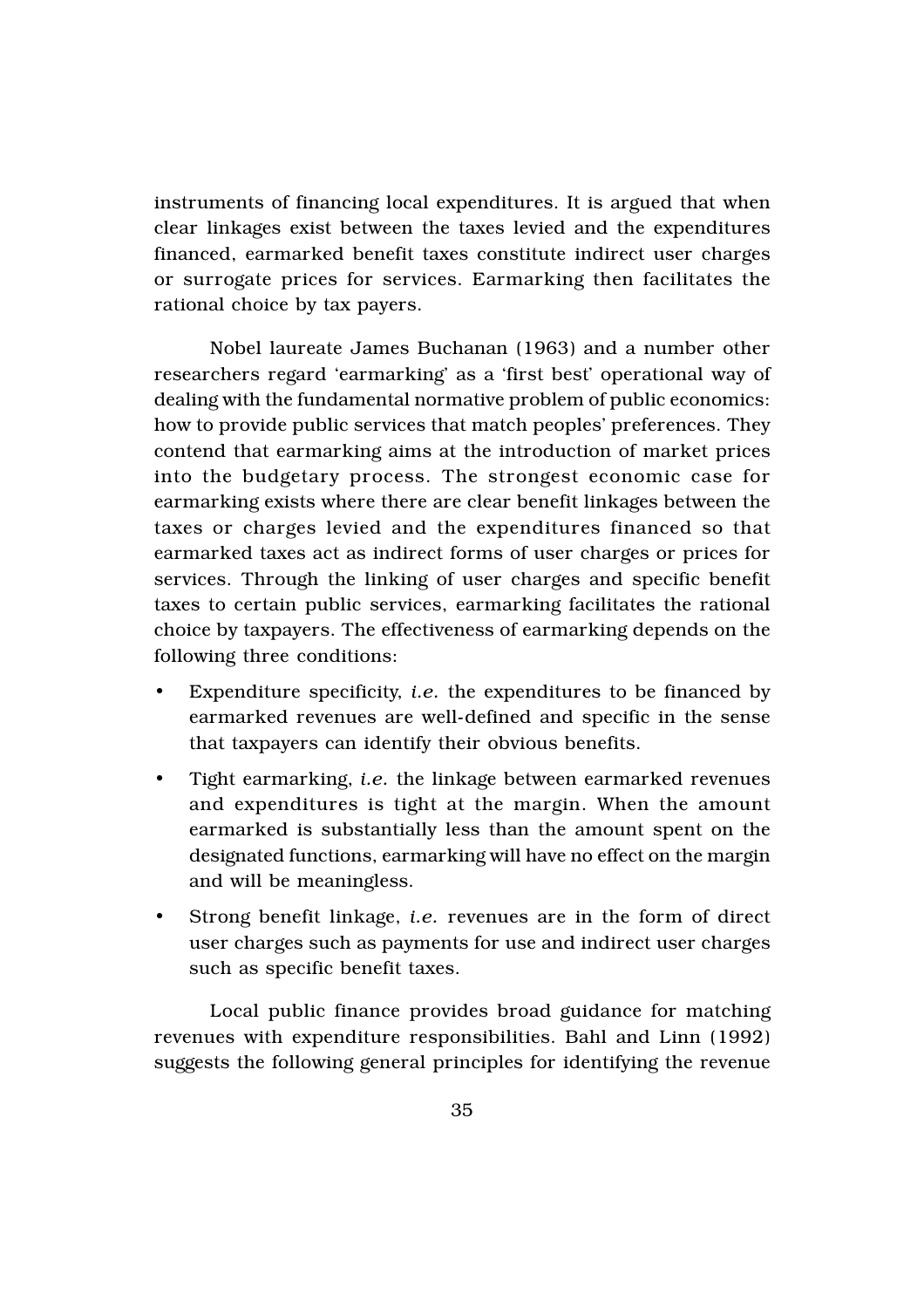sources appropriate to financing particular types of local expenditures:

- i) Where the benefits of public services are measurable and accrue to readily identified individuals in a jurisdiction, user charges are the appropriate financing instruments;
- ii) Local public services such as administration, traffic control, street lighting and security, which are services to the general public in the sense that identification of beneficiaries and measurement of benefits and costs to individuals are difficult, are most appropriately financed by taxes on local residents;
- iii) The cost of services for which significant spillovers to neighbouring jurisdictions occur (e.g., health, education and welfare), should be financed substantially by state or national inter-governmental transfers and
- iv) Borrowing is an appropriate source to finance capital outlays on infrastructure services, particularly, public utilities and roads.

#### 2.2.4 Imbalance of Revenues and Responsibilities

Notably, the nature of functions and finances in a federal setup across a wide range of countries is similar. National governments assign more expenditure functions to the sub-national governments than the sources of revenues. The same is true of provincial governments which assign more responsibilities to their local governments as compared to revenues. The result is the mismatch between functions and finances - often referred to as 'vertical imbalance'. Hence, sub-national/local governments are generally dependent upon transfers from higher levels of government. The extent of vertical imbalance in resources of sub-national governments in different countries is given in Table 9. It is clear from the table that the resources raised by the sub-national governments are not sufficient to match the expenditure responsibilities, thus leading to what is called as the fiscal gap. The basic rationale for the system of inter-governmental fiscal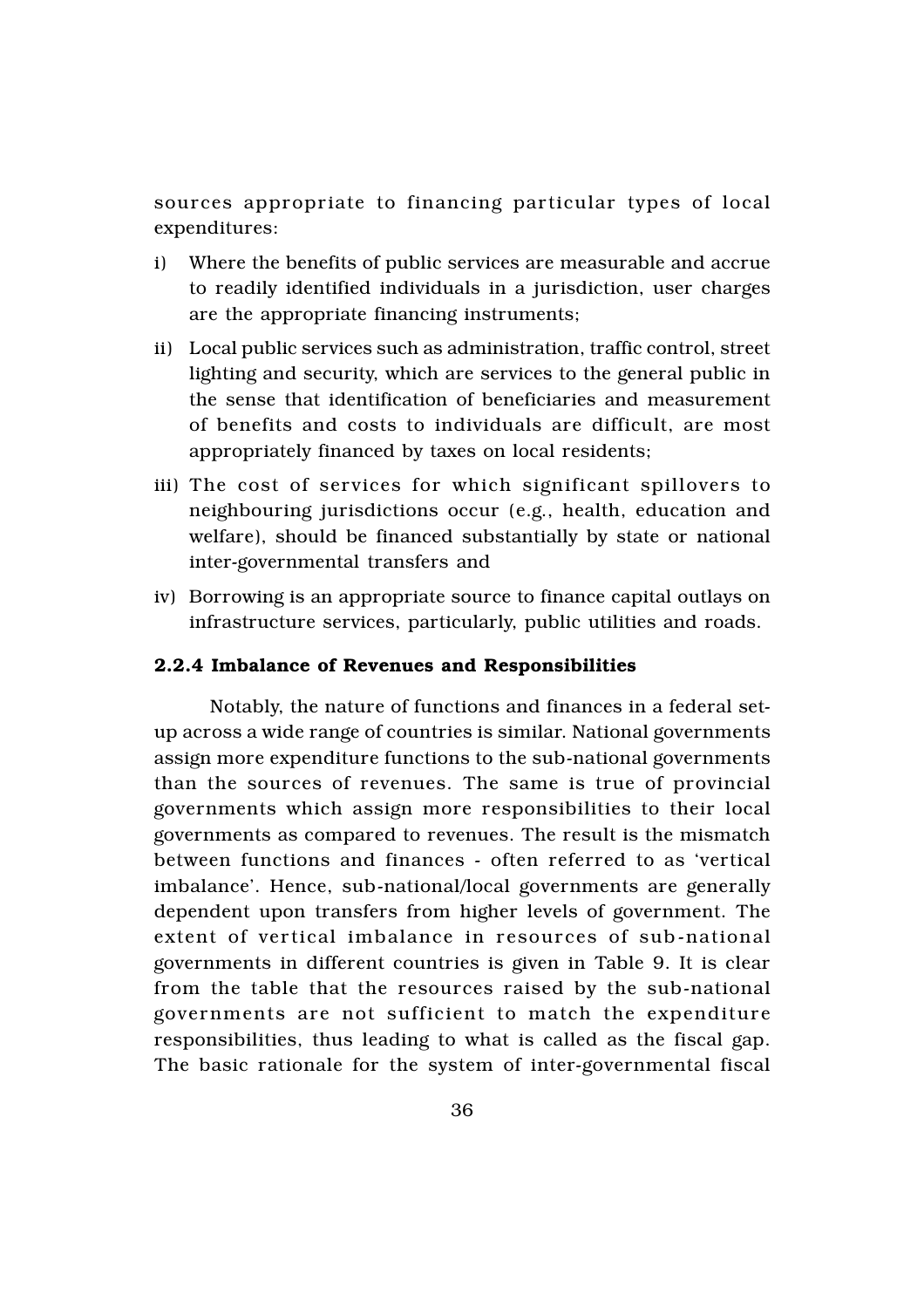| Country              | Share of sub-national government (per cent) |                      |      |                      |  |
|----------------------|---------------------------------------------|----------------------|------|----------------------|--|
|                      | In total public expenditure                 |                      |      | In total tax revenue |  |
|                      | 1990                                        | 1997                 | 1990 | 1997                 |  |
| Argentina            | 46.3                                        | 43.9                 | 38.2 | 41.1                 |  |
| Brazil               | 35.3                                        | 36.5                 | 30.9 | 31.3                 |  |
| Ethiopia             | 1.5                                         | $\ddot{\phantom{0}}$ | 1.6  |                      |  |
| France               | 18.7                                        | 18.6                 | 9.7  | 10.8                 |  |
| India                | 51.1                                        | 53.3                 | 33.8 | 36.1                 |  |
| Italy                | 22.8                                        | 25.4                 | 3.6  | 6.5                  |  |
| Kenya                | 4.4                                         | 3.5                  | 2.2  | 1.9                  |  |
| Malaysia             | 20.2                                        | 19.1                 | 3.7  | 2.4                  |  |
| Philippines          | 6.5                                         |                      | 4.0  |                      |  |
| South Africa         | 20.7                                        | 49.8                 | 5.5  | 5.3                  |  |
| United Kingdom       | 29.0                                        | 27.0                 | 5.9  | 3.6                  |  |
| <b>United States</b> | 42.0                                        | 46.4                 | 33.8 | 32.9                 |  |

Table 9: Vertical Imbalances in Selected Countries

Source: Fjeldstad (2001).

transfers, from higher levels of government, is the existence of fiscal gap at the local government level.

It may be noted that the term 'sub-national' includes both provincial and local governments. Some countries (e.g. India, United States) have two-tier sub-national governments while others have just one tier, that is, local government (e.g. United Kingdom).

## 2.2.5 Inter-Governmental Fiscal Transfers

The need for inter-governmental transfers arises largely out of vertical mismatches between functions and finance as well as out of the compulsions necessitated by horizontal disparities between different jurisdictions. Inter-jurisdictional spillovers of costs and benefits also justify transfers. A higher-level government may also wish to compensate local governments on considerations of fiscal disabilities like poor taxable capacity. It may also be because the national government may impose its preferences on the sub-national governments in the national interest (e.g. eradicating poverty, ensuring a national minimum of public services of standard quality such as health and education, reducing regional disparities *etc.*). Often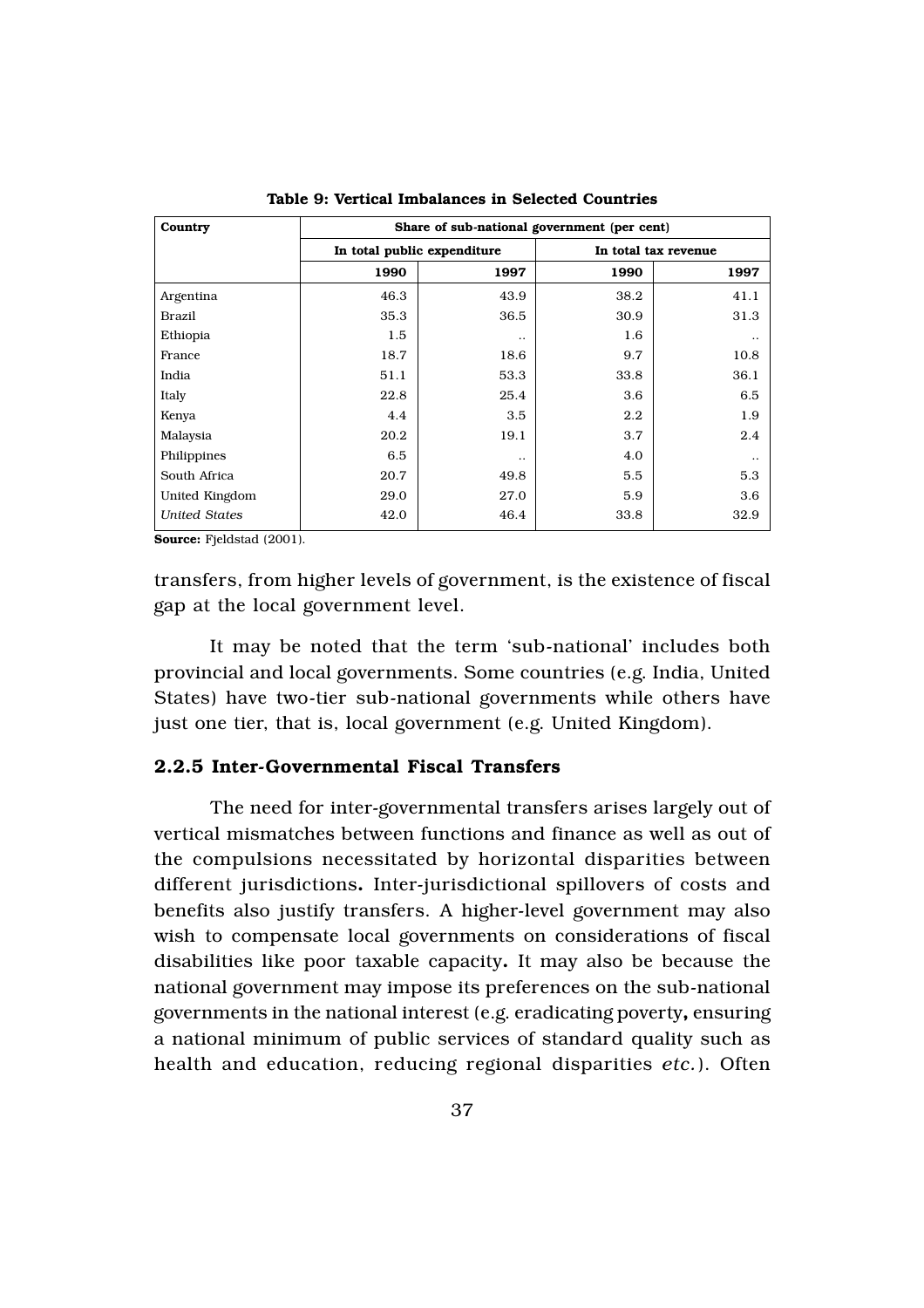programmes sponsored and funded by the central government are required to be implemented by local governments.

There is a broad typology of grants based on the prevailing practices in countries. Grants are broadly grouped into conditional or specific and unconditional or general. The conditional categories are divided into matching and non-matching, the latter further into close-ended or open-ended. There are also equalisation grants largely governed by the considerations of horizontal equity. Which of these or what combination of them is to be adopted is a policy decision largely governed by the objectives to be served by the concerned governments [Bahl and Linn (1992)]. The design of transfers is critical because whether a transfer is good or bad depends on the objectives to be served and the manner in which it is designed.

Inter-governmental grants, other things being equal, stimulate the provision of local government services, increase private sector demand and may even lead to the reduction of taxation. In theory, grant works by increasing the real income of the local citizens (the so called income effects) and/or by reducing the relative price of the services in question (substitution effects). The local residents' response to grants depends upon their respective income and price elasticities of demand. In all cases where the income effect is higher than the substitution effect, there is potential for stimulating more demand for goods as well as services. Grants also open the option for reducing local taxation. Whether grants will stimulate more positive impact or reduce local taxation or produce other effects is an empirical question.

While matching grants, particularly of the open-ended variety, have greater stimulating effect on grant-receiving institutions because of both income and substitution effects, there are empirical studies indicating that closed ended grants stimulate greater expenditure than open-ended ones [Gramlich (1977), Shah (1979) and Shah (1989)]. The chief weakness of this type of grants is that it may distort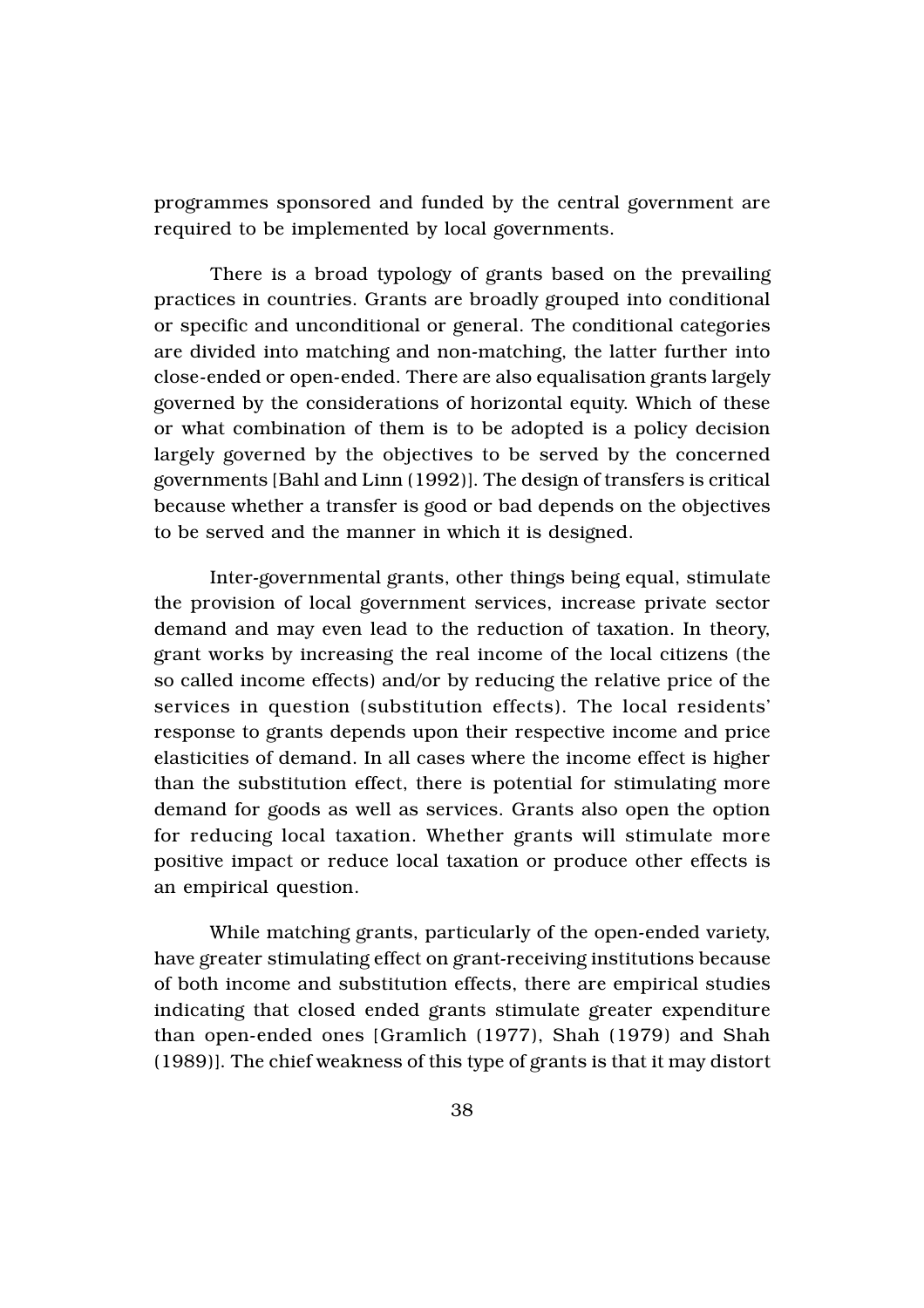local priorities besides widening spatial disparities as richer governments can attract more resources especially in an open-ended grant programme. This has very serious implications for countries like India where reducing spatial disparities has been an avowed development objective of the Government.

Successful fiscal decentralisation depends, to a great extent, on designing inter-governmental transfers in a rational, equitable and accountable way. Given the wide institutional set-up and socioeconomic factors governing countries, the transfer system has to be country-specific subjected to constant review depending on the changing demands of time. India is a country that has made constitutional provision for periodically evaluating and recommending inter-governmental transfers with separate arrangements for union-state as well as state-local transfers.

From the vast literature on inter-governmental transfers, a few principles, considered to be relevant for a federal system like that of India, are listed below:

- i) Sub-national governments must be made an integral part of the revenue mobilization as much as it has shared responsibilities;
- ii) Objectivity, transparency and predictability may be built into subnational budgeting;
- iii) Transfers should not perform a "gap filling" function as far as possible. (Any transfer from a higher to a lower government will help to close the fiscal gap and the objectives to be served therefore assume importance here). Needs, rights and incentives are key criteria of inter-governmental transfers. A simple distributive formula that gives due weights to needs, rights to minimum basic services, incentives to performance, interjurisdictional equity *etc.* is important;
- iv) Medium-term expenditure and revenue framework may be put in place;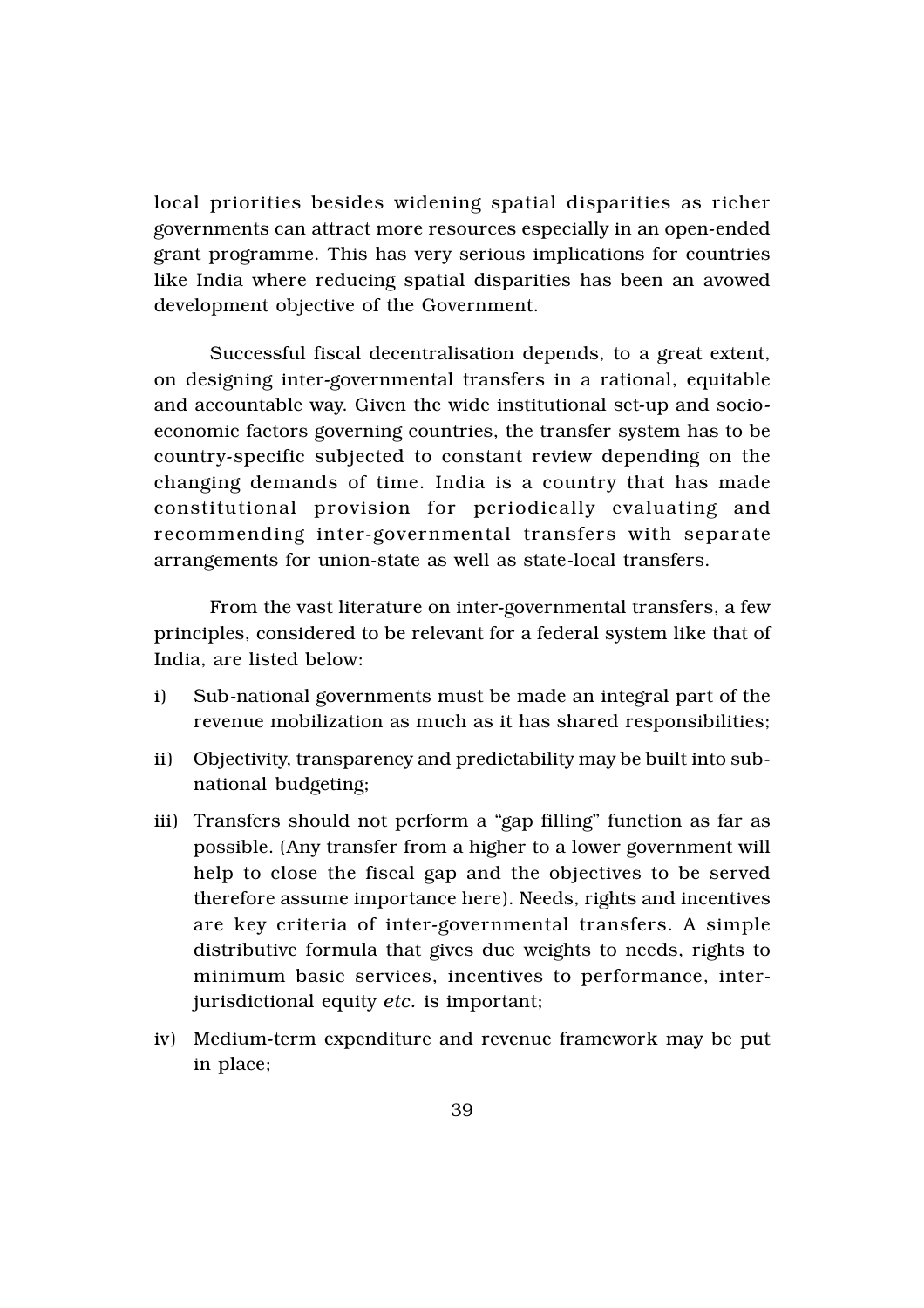- v) Efficiency and inter-jurisdictional equity have to be ensured. Efficiency requires that those responsible for any service should have adequate resources (assuming the best own revenue effort) and sufficient flexibility to make decisions, while being held accountable for results. Unless increased transfers are matched by a local contribution, however small that contribution may be in the poorest communities, the full efficiency benefits of decentralisation are unlikely to be realized;
- vi) Transfers should not bail out the incompetent and the irresponsible. Hard budget constraints should be the rule and soft options need to be avoided;
- vii) Fiscal autonomy cannot be built in a regime of grants, but the sub-national governments will have to progressively rely on tax effort and innovative revenue mobilisation including project–tied loans, public donation and the like and
- viii) Sub-national governments should have defined responsibility including expenditure and performance conditionality and accountability.

## 2.2.6 Municipal Finance and Economic Development

Municipal finance can affect the nature and location of development. In some cases, municipal financial tools work in tandem with planning tools, but in other cases the two have opposite effects. In general, the effect of municipal financial tools in the nature, type and location of development is less understood. Slack (2002) analysed the impact of municipal taxes in Canada and found that they, in general, encourage low-density development, which is not advisable. The author suggested that a combination of user fees, based on marginal cost pricing, and development charges, levied on a development-by-development basis, could encourage efficient land and infrastructure use and result in developments located closer to existing services. Further, the user charges should be based on the marginal cost of additional units of services from the infrastructure,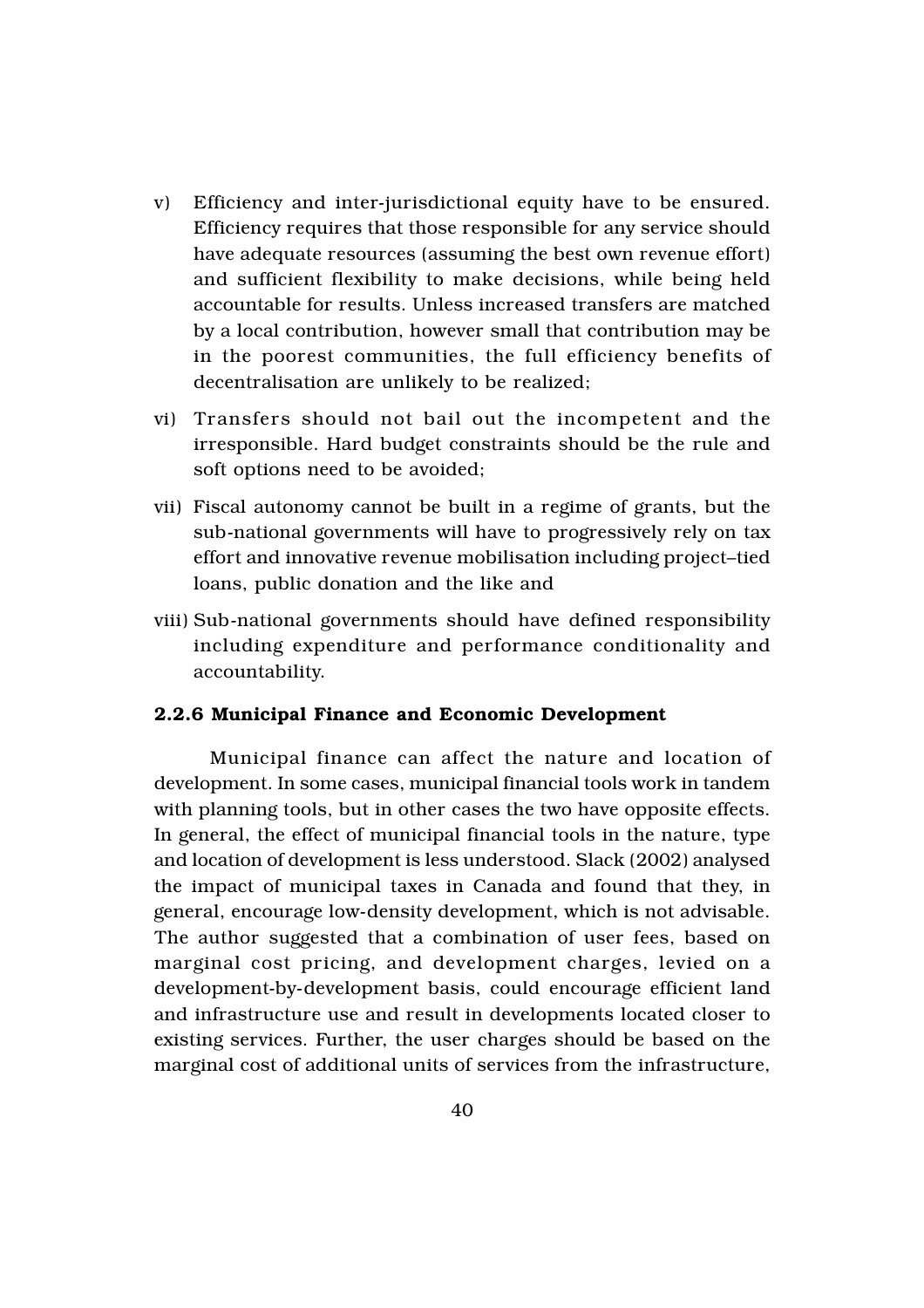and development charges on the marginal cost of extending infrastructure to new developments. The study suggested that municipal financial tools should not work against planning objectives and tools.

Martinez-Vazquez and McNab (2001) reviews the impact of fiscal decentralization on economic growth. The authors state that though one of the stated primary objectives of fiscal decentralization is to foster economic growth, academic interest in fiscal decentralization as an engine of growth has not developed. At the theoretical level, the overall impact of fiscal decentralization on economic growth is uncertain. In terms of a direct impact, one can expect higher growth associated with decentralization. Further, there can be potentially a multiplicity of indirect effects of decentralization on growth including those through consumer efficiency, producer efficiency, geographical distribution of resources, macroeconomic stability, *etc.*

Mohan (2006), while analyzing the urbanization in Asia, has examined the financing needs of Asian urbanization over the next thirty years. The author noted that financial markets in Asia have not been sophisticated enough to allow for borrowing from the credit or bond markets as in case of Europe or North America. Financing of urban infrastructure in Asia usually comes from higher tier of governments who raise resources from taxes, or from banks and financial institutions that have been typically government owned or sponsored (hence it has some element of moral hazard). Ideally, cities have to develop self-sustaining local taxation and user charge systems so that they can tap national and international financial markets for their financing needs. The author has brought out an interesting international dimension to urban infrastructure financing. Historically, regions undergoing intensive urbanization had to mobilize external savings. Hence, urbanization of Asia in the coming years will put pressure on international resource mobilization and it will in turn get reflected in higher interest rates in the years to come, which is of relevance to central banks.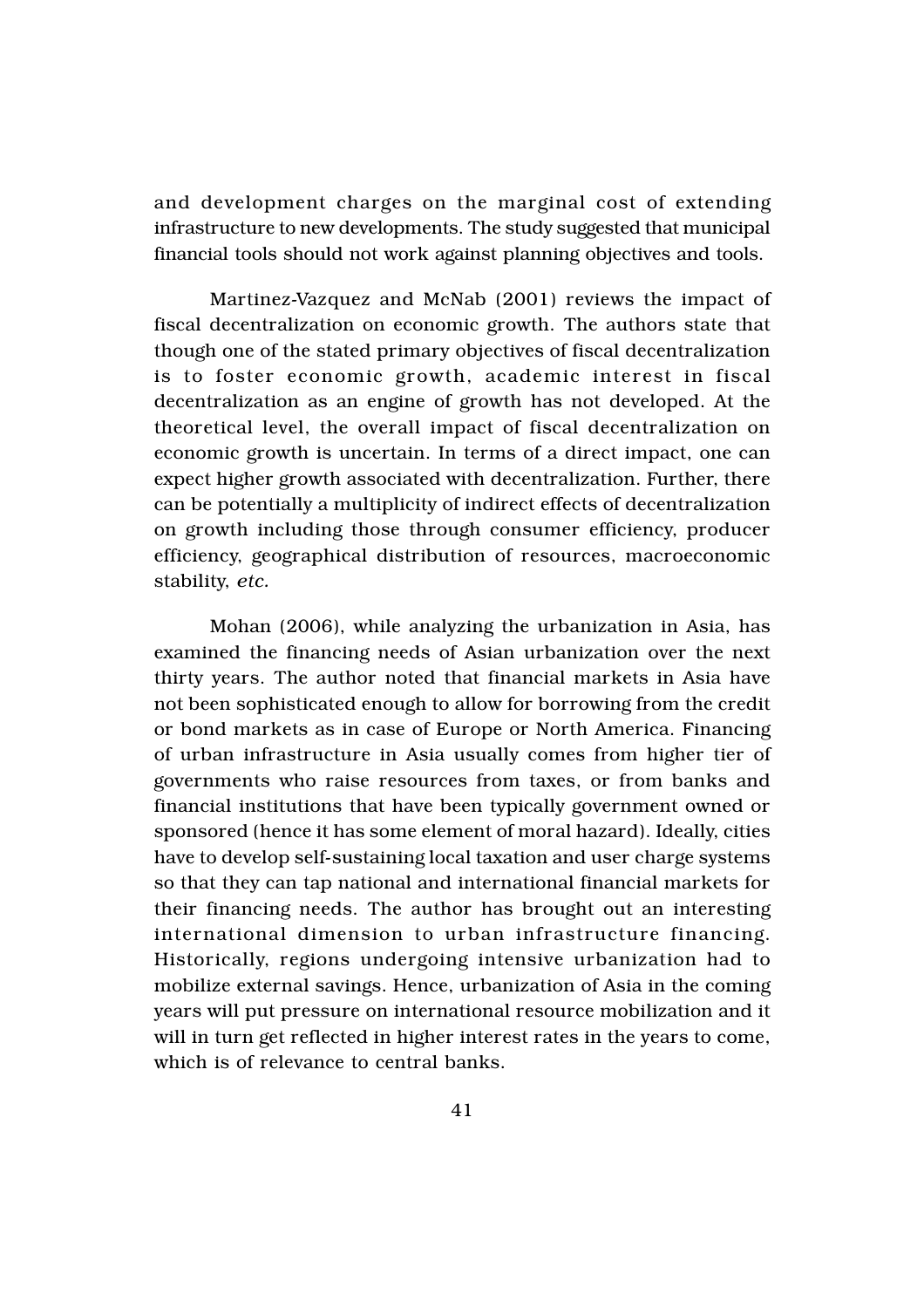#### 2.3 International Experience

The documentation of international experience is sparse on functions and finances of urban local bodies. One notable exception is Bahl & Linn (1992). Among the developing countries, few have seriously addressed fiscal federalism from the state to local level. There are not many relevant models from developing countries from which India could derive useful lessons. The practice of local government finance in countries as documented in government publications reveals varying degrees of adherence to or departure from principles of public finance. Revenue assignment remains the most conspicuous problem.

The Centre for Tax Policy and Administration in OECD periodically publishes statistical data and analytical papers on intergovernmental finances of OECD and non-OECD countries. Studies relating to OECD countries (see Appendix 2) reveal that property tax is the dominant local tax in Australia, Canada, Ireland, New Zealand, United Kingdom and the United States. These countries have either less important local governments (e.g., Ireland, Australia) or local governments that are more dependent on inter-governmental transfers (e.g., Canada, U.K.). Income tax is the most important local tax in Austria, Belgium, Luxembourg, Switzerland, Norway, Sweden, Denmark, Finland and Japan. A small number of countries have a balanced local tax structure. These include France, Spain, Portugal, Italy and Turkey. Countries influenced by the Anglo-Saxon tradition appear to depend heavily on property taxes and inter-governmental transfers. Property taxes seldom accounted for more than 20% of local current revenues in majority of developed countries. However, in many developing countries including India, the dependence of the municipal authorities on property taxes and inter-governmental transfers is inordinately heavy, reflecting their narrow revenue base.

There is a visible trend in the OECD countries towards more effective utilisation of user charges and benefit taxes by local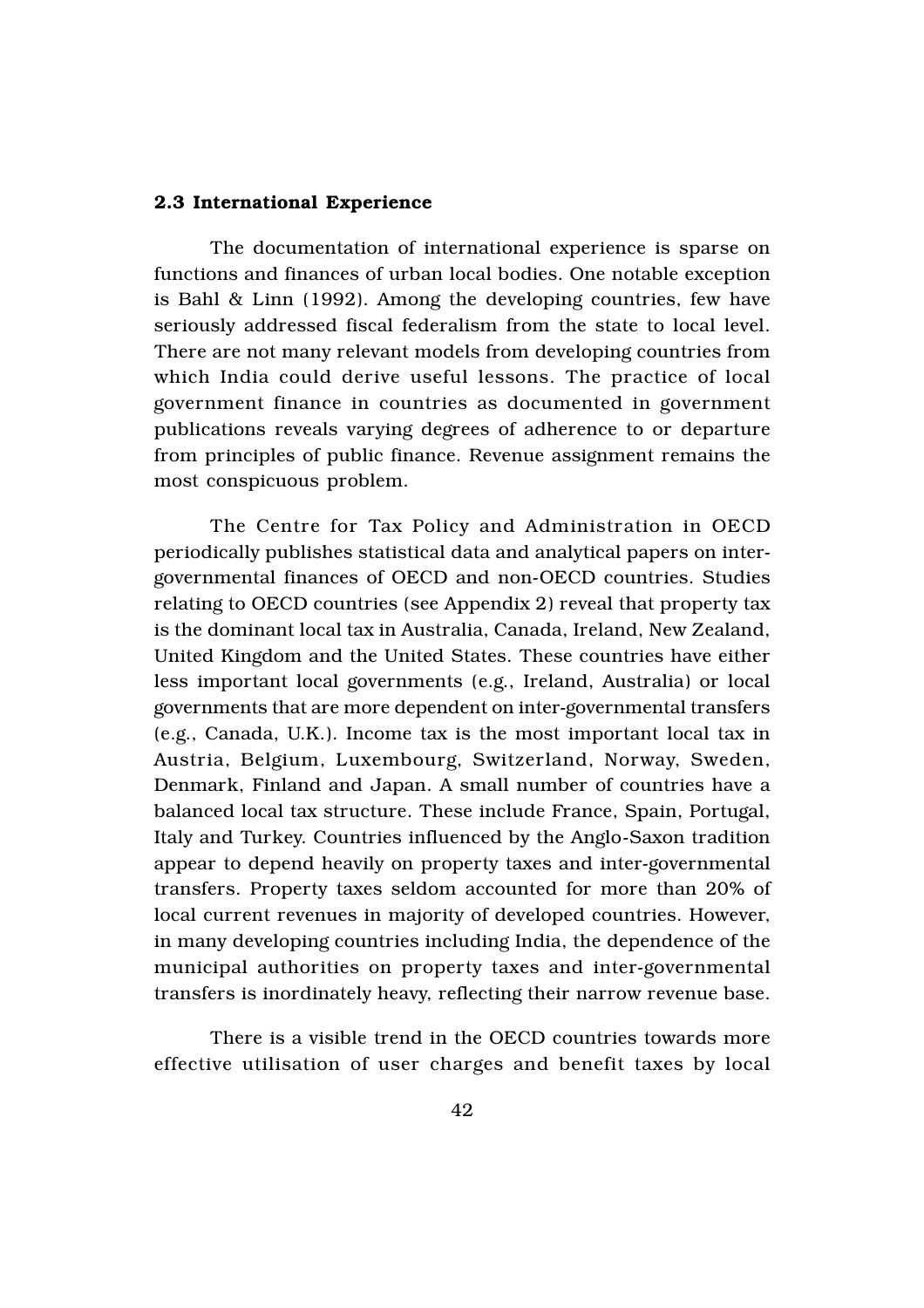governments. This is attributed partly to citizens' preference for user charges over general taxes. In contrast, user charges in India remain a grossly under-exploited source till today.

The structure and system of local government finance in selected countries are presented below:

#### United Kingdom

The finance regimes of local authorities in England include: (i) a system of non-domestic rates, being a property tax levied on industrial and commercial property - set by the Secretary of State for Environment for England and Wales, collected into the national pool and then distributed among the local jurisdictions based on adult population, (ii) a system of exchequer grants to local authorities, principally the Revenue Support Grant (RSG) designed to compensate local authorities for differences in the cost of providing municipal services, (iii) a capital finance system (grants and loans) within which the local authorities are also able to participate in partnerships with the private sector under the Private Finance Initiative and (iv) a system of local domestic taxation, known as the Council Tax. In 1995-96 the Government grants constituted about 52 per cent of the total revenue expenditures by local authorities in England. The share of nondomestic rates was 25 per cent and that of Council Tax was 21 per cent [DETR (1997)].

For the purposes of the Council Tax, each dwelling is assigned to one of eight bands: A to H according to its value on the open market as on 1st April, 1991. The Council Tax, which replaced the Community Charge in 1993, is a revision of the old property rating system. However, in stead of a notional annual letting value, for which market evidence was deficient, it is based on the capital value of property. All households in the same band pay the same amount of tax, but the tax increases upwards from A to H, the tax for H being treble that of band A. There is 50 per cent discount for unoccupied dwellings and second homes. Tax-exempt people include students,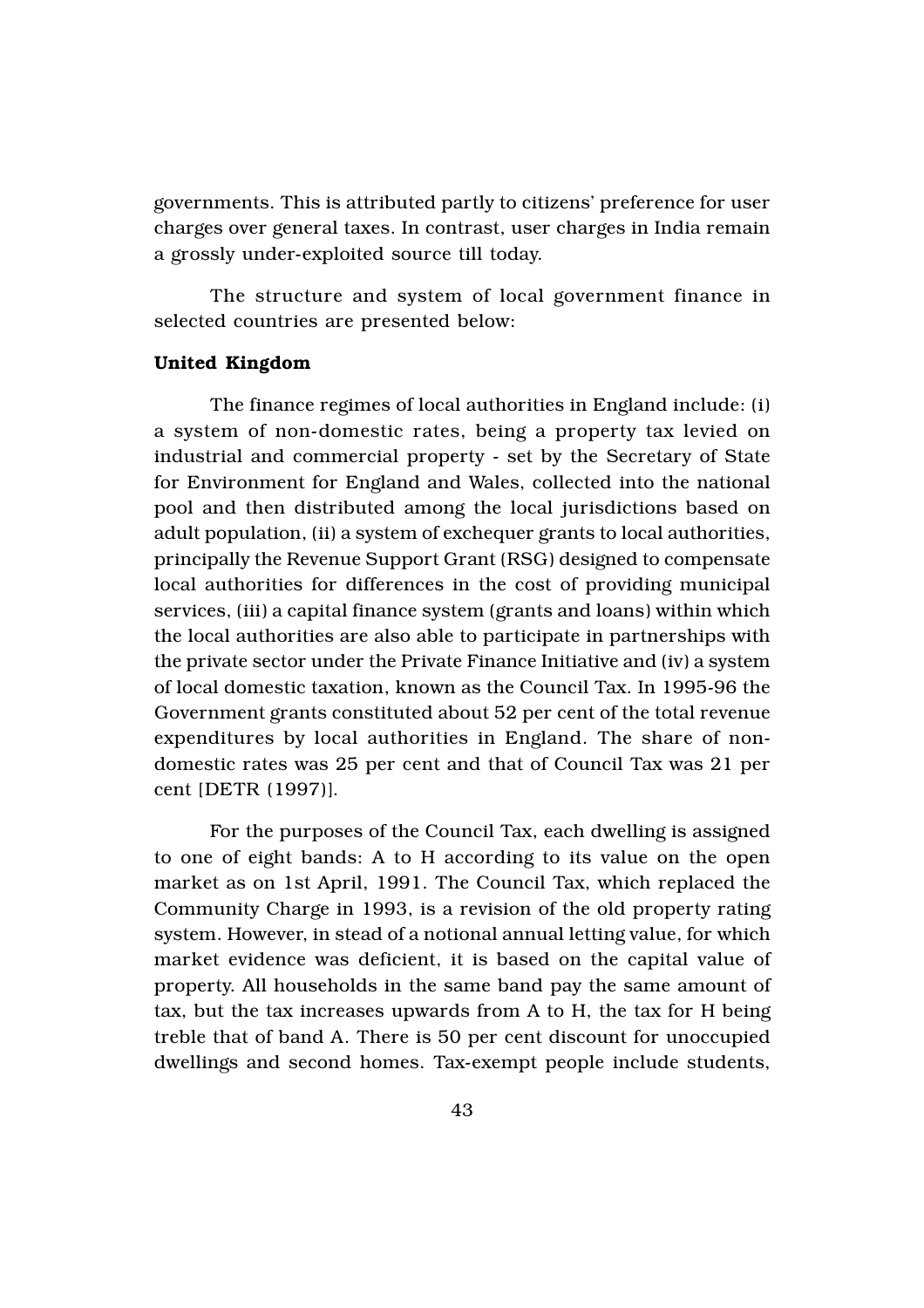student nurses, apprentices, youth trainees, those on income support and the severely mentally handicapped.

## United States

The United States which has a loose and flexible structure of fiscal federalism. The hallmark of the US local government finance system is the absence of too many specifications. State governments assign local governments taxes and their maximum rates. Rules are clear on whether local governments may seek voter referenda on fiscal decisions such as tax rates, new borrowings and so on. They can formulate their own user charges. On the whole, local government revenues finance about of 40 to 70 per cent of the expenditures. The result of relative openness in tax assignment rules and rates has been a relatively flexible, smoothly functioning system, while there has also been significant inter-state and intercountry competition for attracting industry. This could be one reason why overall tax levels in USA are low by standards of developed countries.

The main sources of local public finance in the United States include the following:

## *Property Tax*

Property tax amounts to 70-75 per cent of all local tax revenues in USA. The tax is based on capital value of property (often at a rate exceeding 1 per cent). It is unpopular because of high visibility, linkage to unrealised gains, lumpsum nature of collection and uncertainty of assessment. However, it gives a stable source of local funds, is difficult to evade, and generates revenues to finance services which enhance property values. It also provides a degree of independence to the local bodies from the state and federal governments. Being a general benefit tax, it is assessed at a considerably higher rate on non-residential property compared to residential property.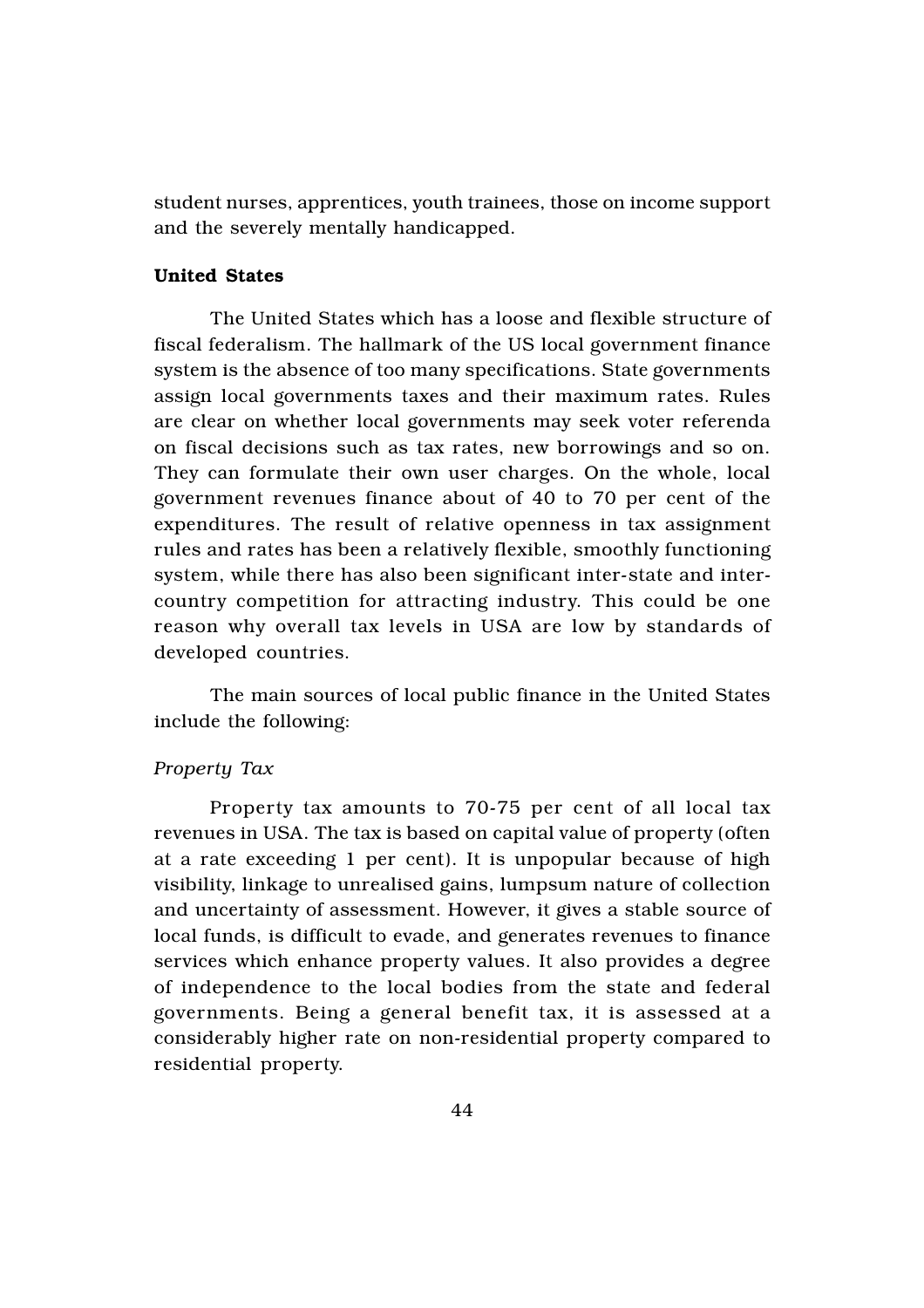#### *Local Option Income Tax*

States like Alabama, Arkansas, Delaware, Georgia, Kentucky, Indiana, Maryland, Michigan, Missouri, New York and Pennsylvania authorise their municipal authorities to levy local income tax. Some states like Georgia mandate a local choice of either an income tax or a general sales tax. While local jurisdictions usually collect the local option income tax themselves, some states like Indiana and Maryland collect it on behalf of their local governments by piggy-backing onto state income taxes. This is on consideration of lowering the administrative costs. It is argued that local option income tax adversely affects business and residence location decisions. However, it provides a buoyant source of local revenues, although a slump in the economy can lower the tax collections.

## *General Sales Tax*

This tax is generally popular among taxpayers because it is collected in small amounts with many transactions. Local rates of this tax ranged from 0.25% to 6% in the United States in 1993. However, local plus state rates exceeded 6%. General sales tax, like income tax, is subject to the effects of cyclical changes such as boom and recession.

#### *Excise Taxes*

Excise taxes are sales taxes imposed on specific goods and services and are most commonly assessed on lodging, alcoholic beverages and tobacco products, utilities and motor fuel (local option gasoline tax). Some local jurisdictions levy an excise tax on new construction.

#### *Impact Taxes*

These taxes, notably levied in California, aim at generating resources from new developments to finance their infrastructure requirements. These taxes are imposed under the 'tax' powers of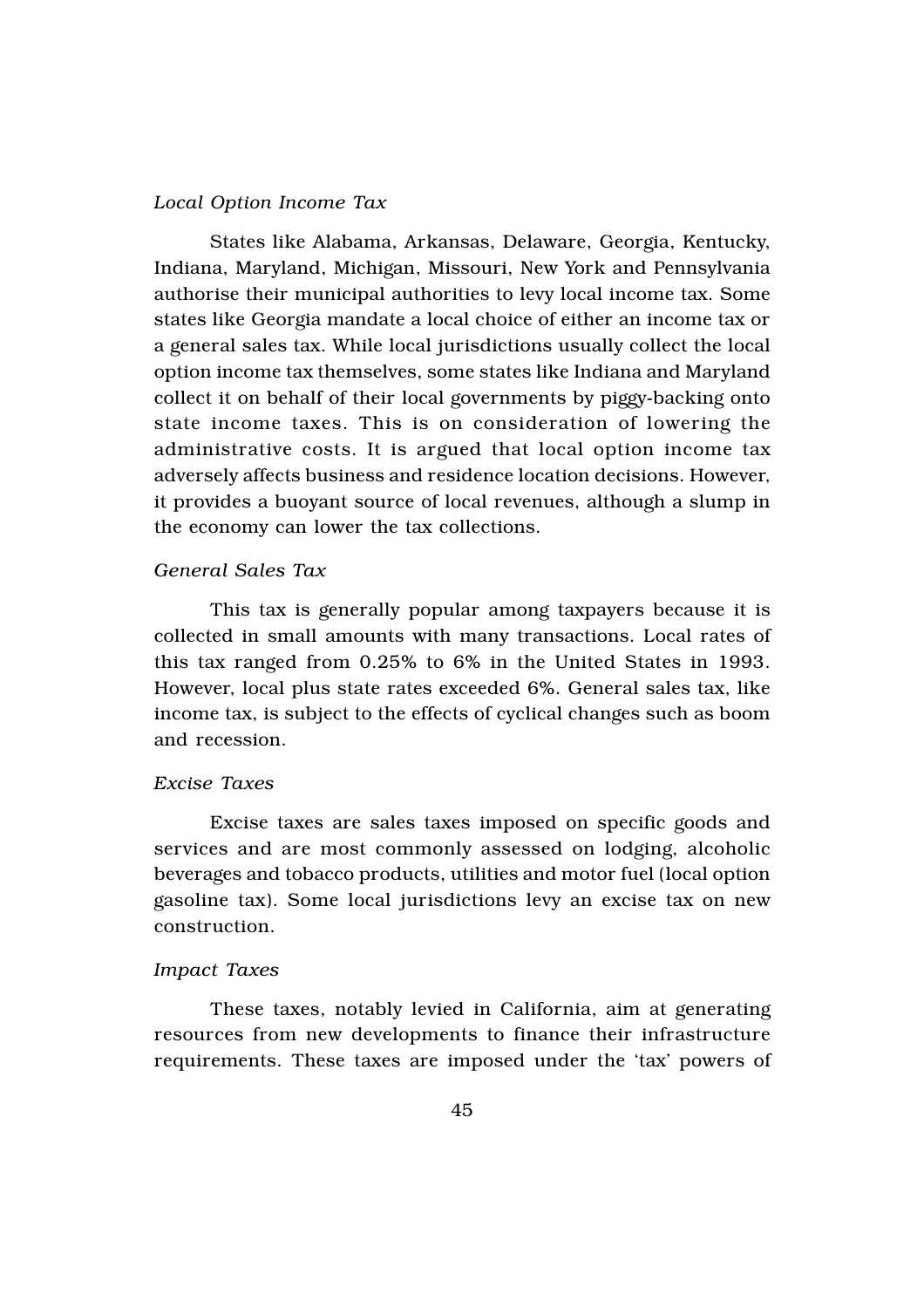local authorities and not under their 'police' powers. These are comparable to excise taxes.

#### *Special Assessments*

Special assessments are levied on real property to fund improvements that benefit particular properties rather than the society at large. The charge to any specific property is a portion of the increase in the property value. Local jurisdictions normally advance construction funds from general revenues and collect onetime or multi-instalment special assessments as reimbursement. Sometimes special districts are set up as separate, limited-purpose units of government to provide specific services to areas. These special districts are authorised by concerned state governments to levy taxes, issue debt and contract for services.

## *User Charges & Fees*

User fees and fees pay for the cost of operating and maintaining public facilities and services, as well as repay outstanding debts. Road tolls, park admission fees and water and sewer charges are representative user fees in the United States.

## *Development Exactions*

Exactions are in-kind contributions (*i.e.* land or facilities) or in-lieu payments (fees) by developers, dedicated to provide specific infrastructure facilities for new development. They are negotiated on a project-by-project basis.

#### *Debt Financing*

Borrowing enables local authorities to raise large amounts of capital in a short period of time while spreading repayment over a long period. Forms of debt financing available to local governments in the United States include tax-free bonds (general obligation and revenue), taxable bonds, lease-purchase contracts, revolving loan funds and bond banks.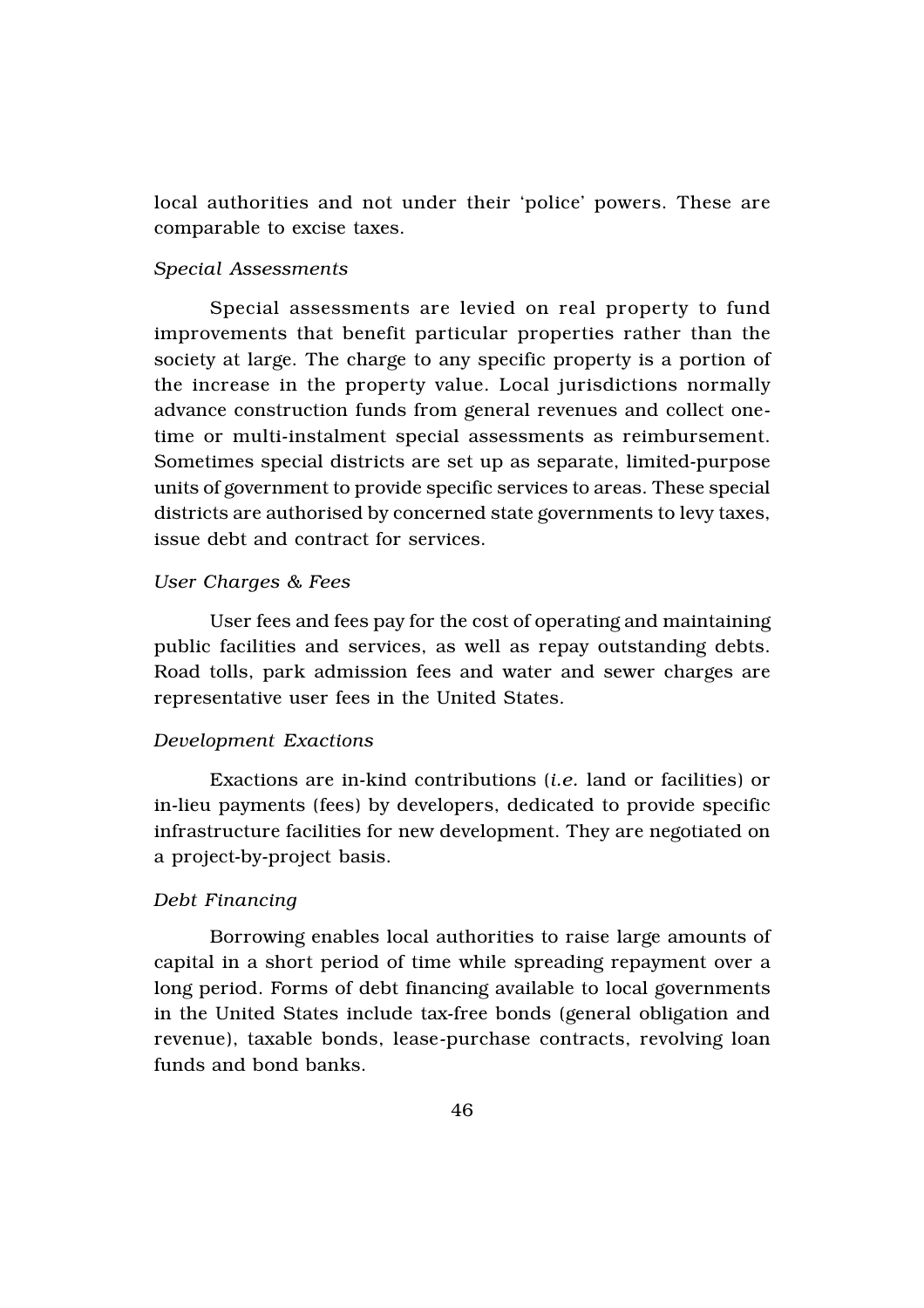## *General Obligation Bonds*

General obligation bonds are the most secure form of debt a local authority can issue and do not require a debt service reserve. They are limited by set debt ceilings and require the approval of voters. Unlimited-tax varieties of general obligation bonds pledge future tax collections to repay principal and interest. Limited-tax general obligation bonds are pledged against a fixed tax rate levied on taxable property. General obligation bonds are usually exempt from federal taxation.

## *Revenue Bonds*

Revenue bonds are designed to finance revenue-generating facilities, backed by a stream of revenues pledged from user charges for services like water supply, sewerage, drainage, toll roads *etc.* In most cases, interest rates on revenue bonds are higher than those on general obligation bonds. This is mainly because revenue bonds are backed by variable revenues rather than by stable taxes. Revenue bonds are generally tax-exempt and do not require voter approval.

## *Taxable Bonds*

These bonds are similar to commercial bonds and allow more leeway in the types of projects funded. To attract investors, a higher rate of interest is required than on tax-exempt bonds.

#### *Tax Increment Financing*

Tax increment financing (TIF) is similar to special assessment in that it defines a particular geographic area for special treatment. Property owners in the TIF area are assessed at the same tax rate as all other owners in the local jurisdiction. However, property within the TIF area is assessed at both pre- and post-development values. Taxes on predevelopment values are deposited with other general funds. The difference between the pre- and post-assessed values is used to service TIF bonds or loans secured to finance infrastructure in the TIF area.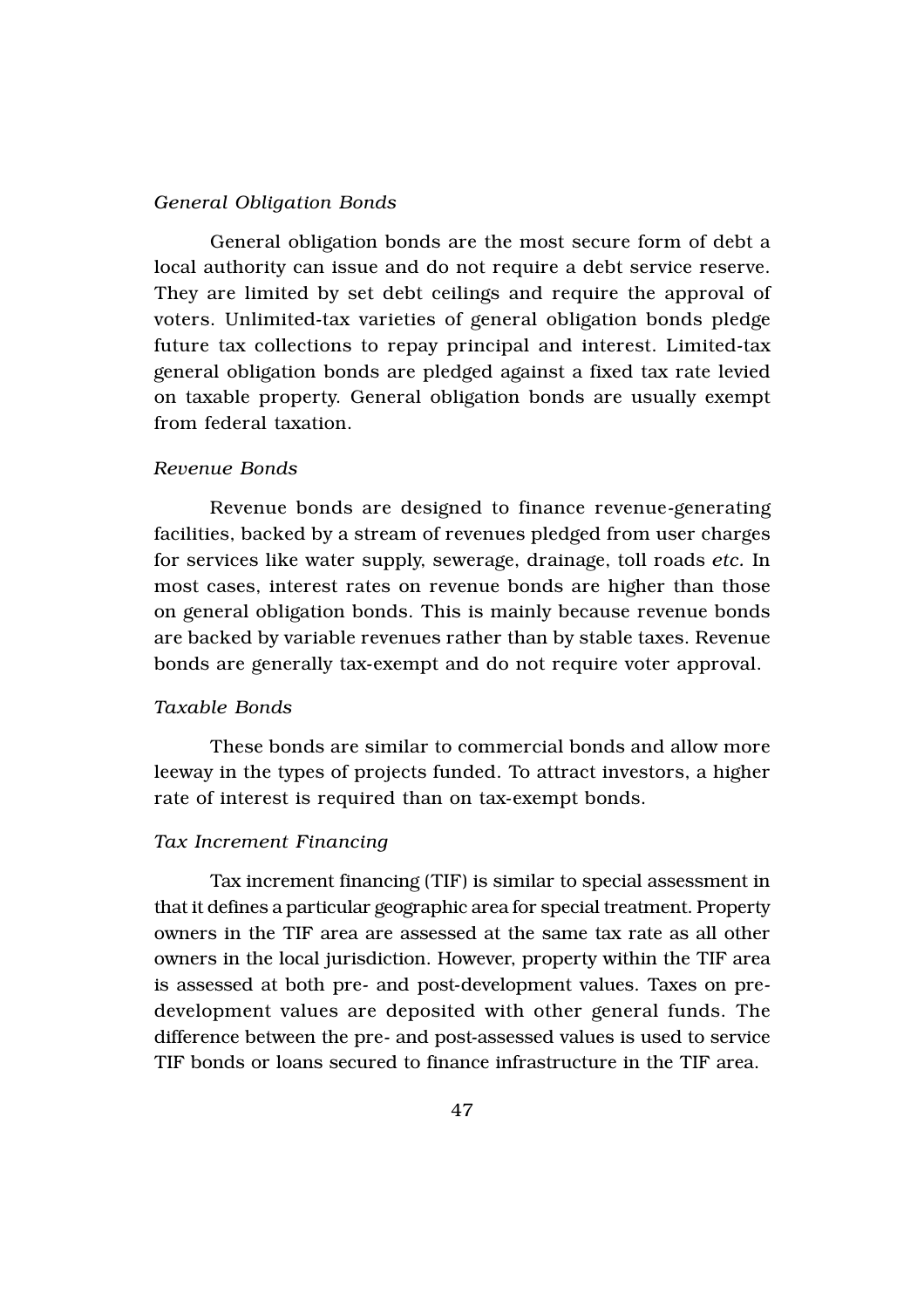#### *Lease-Purchase Contracts*

These contracts allow local authorities to purchase equipment or property on an instalment basis while using the purchased items. Financing is arranged typically through a financial institution or manufacturer and the contracts generally carry higher rates of interest than outright purchases.

#### *Revolving Loan Funds*

These funds are established with a specific amount of federal and/or state money for clearly desired purposes. They function as permanent lines of credit for local governments which are often too small and not able to access the bond market.

#### *Bond Banks*

Bond banks are created by state statutes to purchase small bond issues of participating local governments and in turn issue bonds large enough to float on the national market. Interest rates are typically lower than the local governments could obtain on their own.

## *Impact Fees*

Impact fees are 'one-time' charges levied by local governments to pay for public infrastructure required by new developments. They are imposed as a condition for approval to proceed with development. The facilities financed out of impact fees may include on-site and offsite infrastructure such as roads, water supply, sewerage, storm water drainage, flood control measures, open space, solid waster management, fire protection, libraries, schools, police services, public buildings and administration. Impact fees are assessed under the broad 'police' powers of local authorities (as distinct from 'tax' powers) to regulate the use and development of land. These powers have their root in the legal "nuisance" doctrine which dealt with the elimination of potential negative impacts of new development on the community. The fees differ from exactions, which are "negotiated" requirements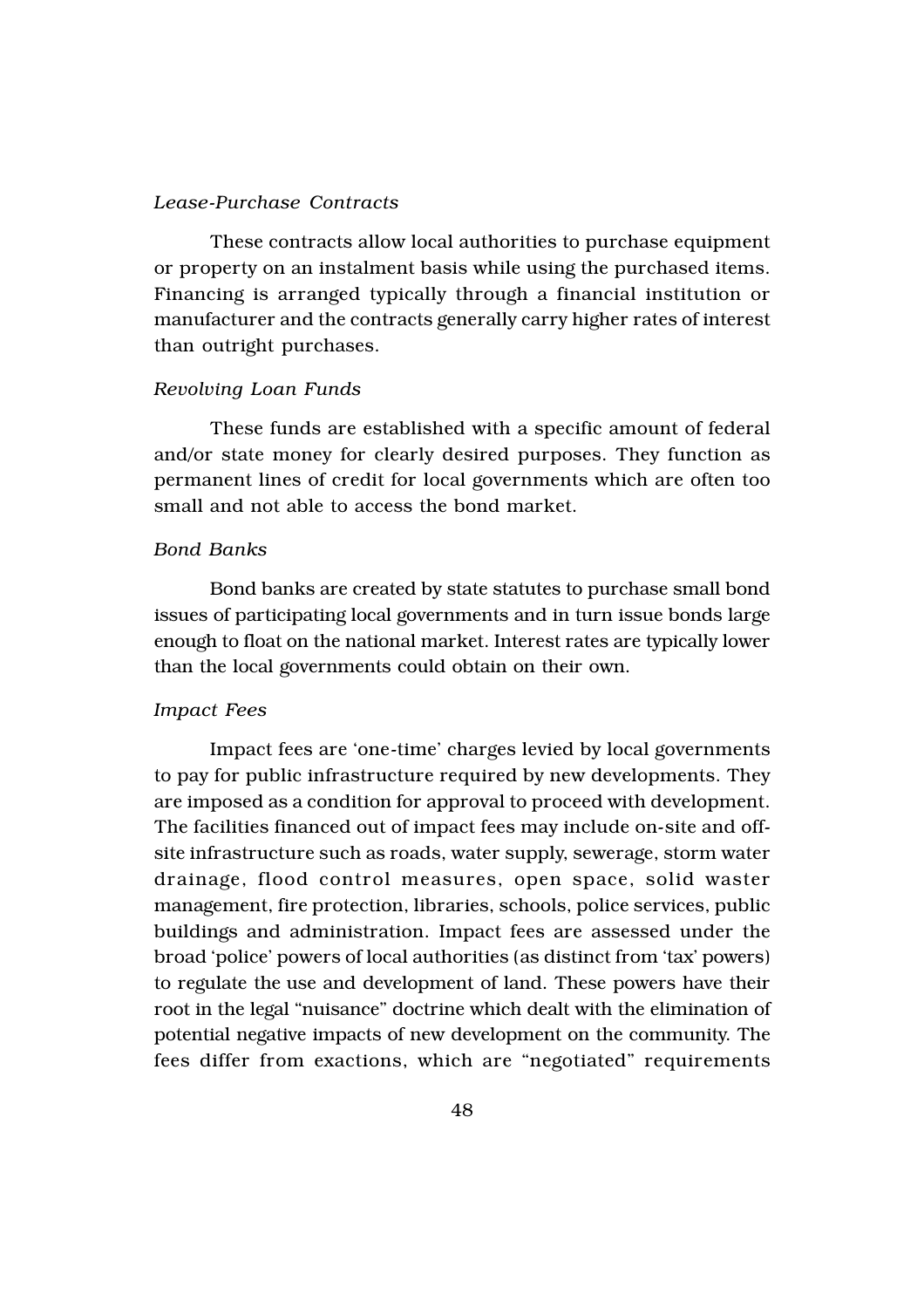mandating developers either to dedicate land or infrastructure for public use or to contribute cash for provision of facilities needed to serve a proposed development. Impact fees have a demonstrated potential for raising revenues to support new development.

US Department of Housing and Urban Development (1993) reported that the local governments in all 50 States in USA imposed impact fees in some form or other. The average level of impact fee assessment on a 2000 square feet single-family home based on a study of 206 representative local governments in the United States in 1991 was \$ 9,425. State and federal courts and the US Supreme Court have generally ruled that the assessment of impact fees is within the legal powers of local governments to finance all types of public facilities as long as state statutes permit such levy and the "rational nexus" criterion is met. The local government imposing impact fees must show the nexus or link among the new development's need for public facilities (needs test), the benefits to the assessed development (benefits test) and the proportionality of the fee (proportionality test). Proportionality refers to the portion of the cost of public facility improvements which reasonably relates to the needs of and benefits accruing to new development.

A study of State legislations in the Untied States to enable the local authorities to levy impact fees suggests some desirable criteria for drafting an impact fee legislation. The same are presented in Box 1.

## Canada

The main sources of municipal finance in Canada include: property tax, business tax, special taxes to raise revenue to pay for a specific service or purpose and local improvement taxes. Special service taxes in the province of Alberta, for example, include one or more of the following: (a) waterworks tax; (b) sewer tax; (c) boulevard tax; (d) dust treatment tax; (e) paving tax; (f) tax to cover the cost of repair and maintenance of roads, boulevards, sewer facilities and water facilities; (g) ambulance service tax; (h) tax to enable the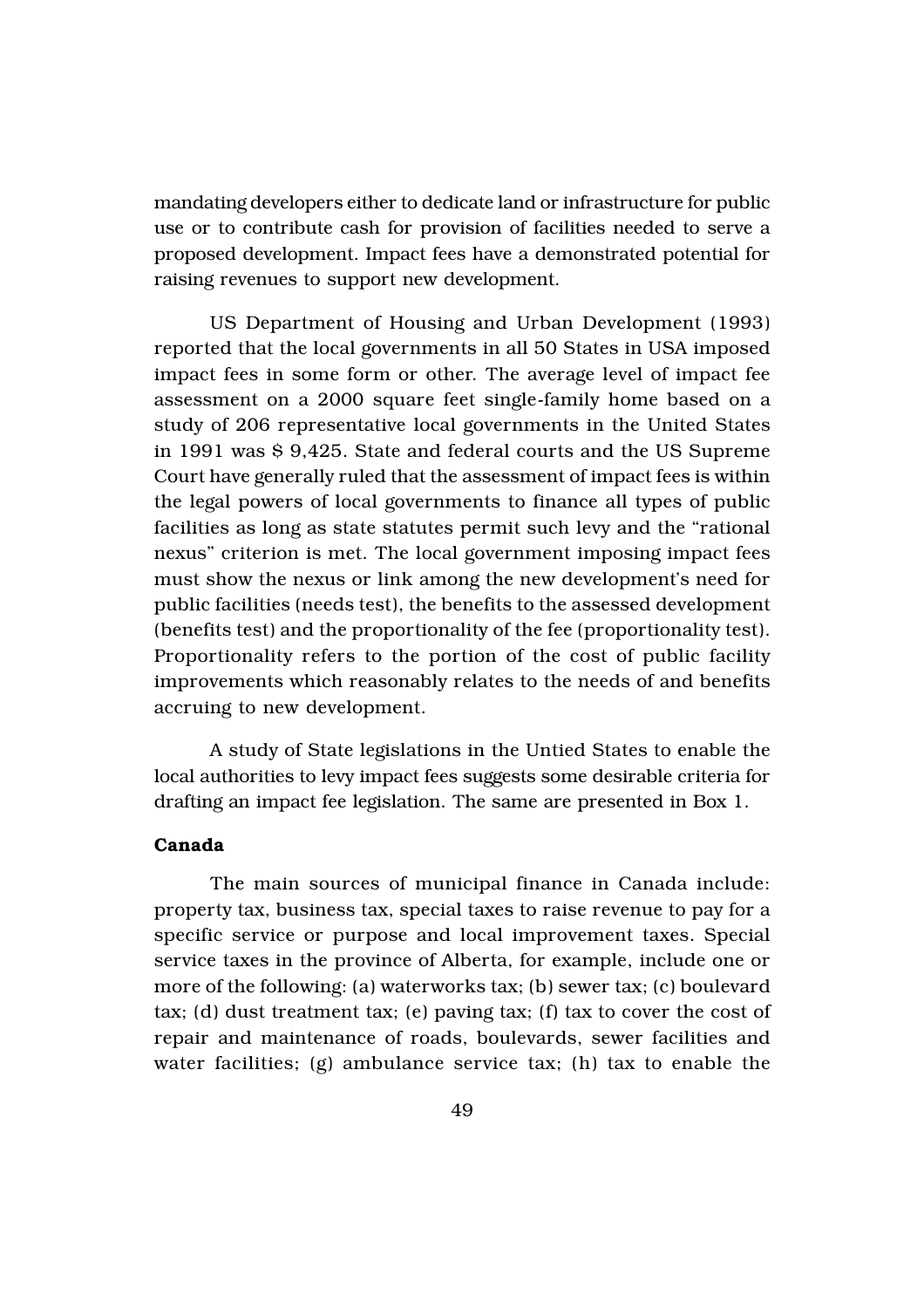## Box 1 : Lessons from Impact Fee Legislations in USA

- Clearly state the jurisdictions authorised to levy impact fees;
- Identify the specific types of developments/buildings brought under the net of impact fees and clearly specify the basis for that assessment (e.g. square footage, per unit *etc.*);
- Stipulate all types of facilities and expenditures (benefiting new development) that are eligible for funding by impact fees;
- Require the definition of service area of facility improvement to ensure that the impact fees are calculated, assessed, collected and spent only in the area served by improvement;
- Prescribe the application of rational nexus test among the new development's needs for facilities, the amount of fee charged to develop the facilities and the benefits accruing to new development from the facilities;
- Stipulate that impact fees finance only those eligible facilities projected for development in an existing Capital Improvement Plan (CIP);
- Require that the level of services provided by facilities funded by impact fees do not exceed that provided by existing infrastructure to the community as a whole. Otherwise remedy would be needed to meet the deficiency from sources other than impact fees;
- Include a system of credits for developer-donated in-kind contribution and revenue payments including taxes and fees;
- Allow jurisdictions to establish a system of exemptions for specified types of development with foregone fees paid from general revenues;
- Specify the time of fee payment. Since timing has consequences for land seller, builder and buyers, the fees may be assessed early in development process and collected late;
- Require the establishment of separate interest-bearing accounts for the deposit of impact fees so that they are not co-mingled with funds for other purposes;
- Require the adoption of a plan to refund fees not spent on the needed public facilities within a reasonable time period;
- Specify criteria to be taken into account while devising a formula to determine impact fee assessment and
- Include provision to guide inter-governmental agreements, citizen advisory committee requirements, public hearings, fee appeal process and procedures for fee fixation.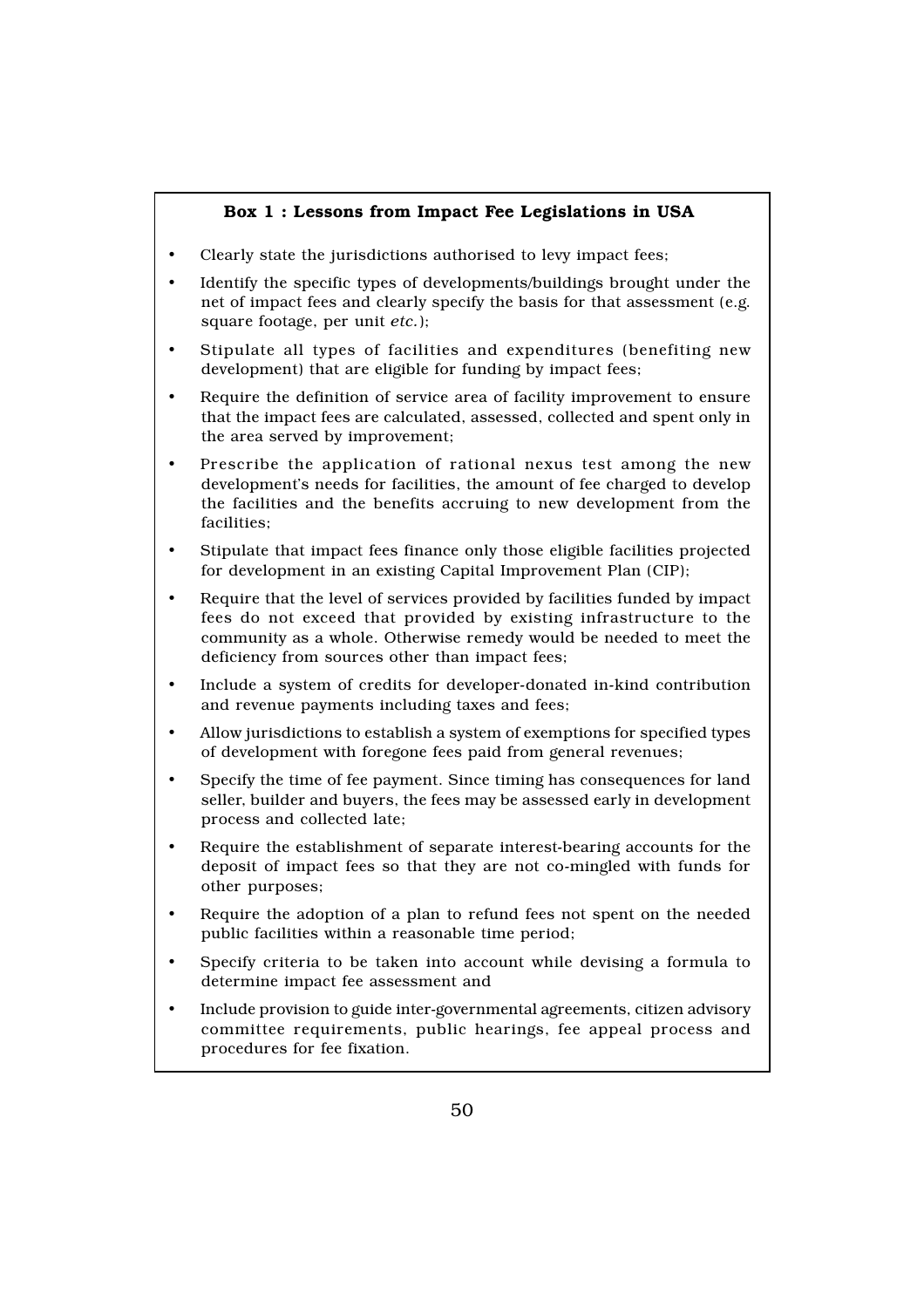Municipality to provide incentives to health professionals to reside and practice their profession in the Municipality; (i) fire protection area tax; (j) drainage ditch tax; (k) tax to provide water supply for the residents of a hamlet; and (l) recreational services tax.

Local improvement taxes in Canada are generally in the form of betterment levies linked to benefits accruing to specific local areas due to the provision of infrastructure as a result of implementation of local improvement plans.

# Australia

The Australian experience may be contrasted with that of the US in some important aspects. Australia remains a highly centralized federalist developed country with the central government collecting about 80 per cent of total tax revenue, while state and local governments remain responsible for most of the expenditure items. It delegates little tax raising power at the local level. This results in extreme vertical imbalance, with the states having to depend on central grants for 50 per cent of their expenditures and local governments collecting an insignificant amount on their own.

## Brazil

Brazil's experience is of particular relevance to India since it is unique in the sense that municipalities are granted full autonomy, while these are, at least legally, under state tutelage in most countries. In Brazil, consumption and production taxes are assigned to all three levels of government. Selected excises on manufacturing with a setoff mechanism are assigned to the Centre, while a broad-based, harmonized value added tax is assigned to the states. Local governments are assigned a tax on selected services. Urban property is taxed by municipalities, while that on rural property is a central tax.

The main municipal taxes in Brazil are those on services (ISS) and urban property (IPTU). ISS rates are set by the municipalities, subject to ceilings introduced by the federal government. IPTU is levied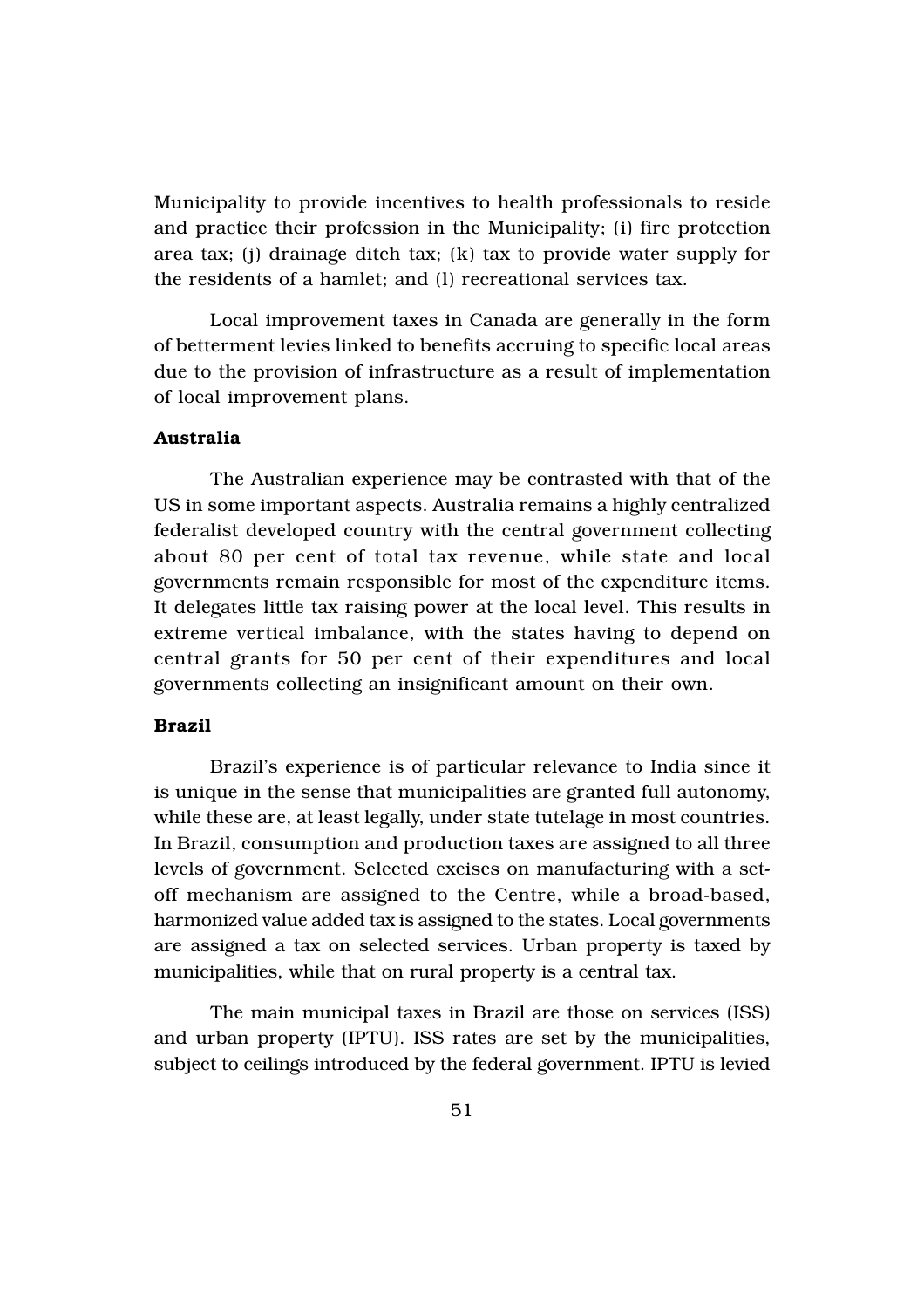on the capital value of land and buildings. Based on Constitutionally mandated revenue sharing, the municipalities are entitled to (a) 25 per cent of the revenue from state Value Added Tax (ICMS), (b) 50 per cent of revenue from the state tax on motor vehicles registration (IPVA), (c) 22.5 per cent from the federal Value Added Tax (IPI) and Income Tax (IR), (d) all revenue from the income tax held at source (IRPF) and paid by the municipalities or by their decentralized agencies, (e) 70 per cent of revenue from the federal financial-transactions tax levied on transactions with gold (IOF-Quro) and (f) 50 per cent of revenue from the federal rural-property tax (ITR). Municipalities also receive compensatory transfers and transfers related to healthcare and investment programmes. In 2002, total revenue of all municipalities in Brazil was 7.9 per cent of GDP of the country – own sources, 1.5 per cent; shared revenue, 3.2 per cent; specific grants and compensatory transfers, 2.2 per cent, and other revenues, 1.0 per cent [de Mello (2007)].

The Brazilian experience, however, indicates that local governments have been poor tax collectors. Tax on selected services basically remains an ignored tax. Even urban property tax has been implemented only by very few large cities, such as Sao Paulo. Many local governments ignore their taxing powers and responsibilities altogether. In some of the poorer municipalities, own tax revenues are meager, while transfers received per capita exceed those for state capitals and bigger cities reflecting the constitutional changes. Such low level of 'own' tax revenues indicates that assumptions for raising local tax efforts through purely legal provisions may be insufficient. As in the case of the US, certain basic parametric assumptions must be fulfilled before devolution can become successful. Similarly, for mobilizing resources through issuing municipal bonds, local bodies should have explicitly defined borrowing powers as in the case of the US.

## China

China's fiscal system is highly decentralized among the 31 provincial, 331 prefecture, 2,109 county and 44,741 township-level units. Nearly 70 percent of total public expenditure in China takes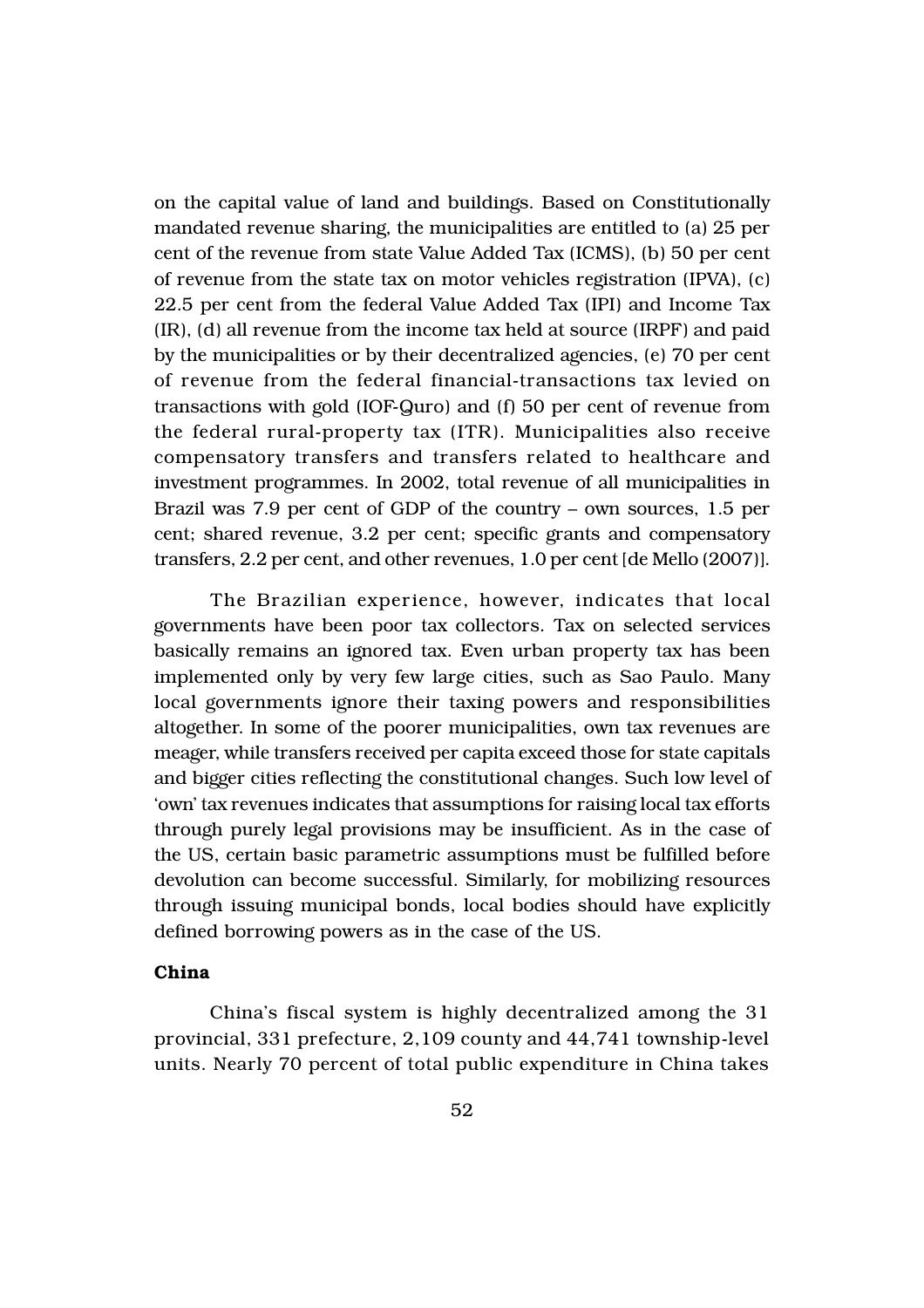place at the sub-national (*i.e.* provincial, prefecture, county, and township) level, of which more than 55 percent takes place at subprovincial levels. Key sub-national expenditure responsibilities in China include sub-national administration, local capital construction, basic local services, maintenance, repair and operation of urban infrastructure, primary and secondary schooling, health and hospitals, support for agricultural production, price subsidies, poverty alleviation, cultural and heritage protection, environmental conservation, local and regional development and physical planning.

The Budget Law of China confers substantial autonomy – each level of Government should have an independent Budget that must be approved by the People's Congress at that level. The Chinese decentralization policy, implemented in the early 1980s, gave buoyant taxes to local governments, which made contractual commitments to transfer revenues up to the centre. The 1994 'Tax Assignment System Reform', however, introduced certain strong measures to increase tax collection by and resource flows to the centre.

The revenue assignment between Central and Sub-national Governments after 1994 reforms stands as follows. Central revenues in China comprise import tariffs, consumption taxes, income taxes, import-related consumption taxes and VATs, taxes imposed on banks, non-bank financial institutions and insurance companies (including business taxes, income taxes, and the urban maintenance and development tax) and taxes on railroads. Sub-national revenues consist of business taxes (excepting taxes imposed on banks, nonbank financial institutions, insurance companies and railroads), company income tax (excluding local banks, foreign banks and nonbank financial companies), personal income tax, urban land use tax, urban maintenance and development tax (excluding banks, non-bank financial institutions, insurance companies and railroads), fixed asset capital gains tax, house property taxes, stamp taxes, agriculture and related taxes, tax on contracts and land-value increment taxes. Shared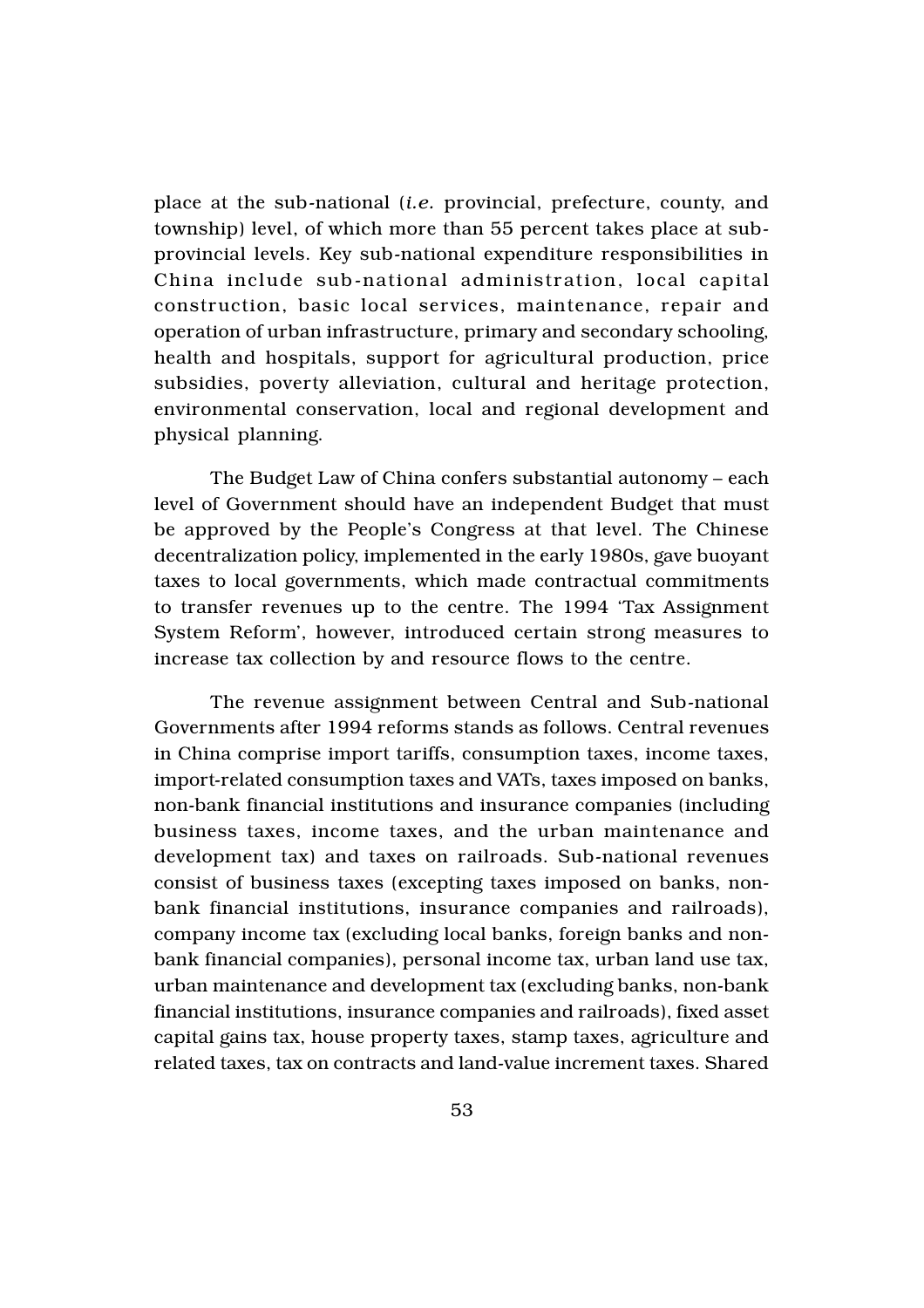revenues include VATs (75 per cent central and 25 percent, subnational governments), stamp taxes on security exchange (50: 50 sharing) and resource taxes.

As seen from the comparison of local government finance systems in United Kingdom, United States, Canada, Australia, Brazil and China, the patterns of local revenues vary widely across countries depending upon their diverse historical and political factors, stage of development and urbanisation and organisation of government, including constitutional provisions, institutional arrangements and intergovernmental fiscal relations. Political, economic and social contexts and the range of assigned expenditure responsibilities are critical for determining whether a particular model of revenue mix is appropriate for a country at a given point of time or not. It is not possible to make universally applicable recommendations for reforming the structure of local government finance without going into country-specific situations.

## 2.4 Indian Studies

In the backdrop of a review of the theories of multi-level finance, Rao and Chelliah (1991) provides a brief survey of literature on fiscal federalism in India and raises several issues pertaining to fiscal decentralization. The study, undertaken prior to the enactment of the 73rd and 74th Constitutional Amendment Acts, highlighted the "glaring" absence of a reasonably developed independent institutional structure to provide local public services in India.

The Expert Group on the Commercialisation of Infrastructure (GOI, 1996), also known as Rakesh Mohan Committee, *inter alia*, recommended for private sector participation in urban infrastructure development. It emphasized the need for accessing capital market, including the issuance of municipal bonds. The Committee also made projections of investment requirements in urban infrastructure.

NIPFP (1995) studied 293 municipalities in India spread over seven States: Andhra Pradesh (54), Assam (21), Gujarat (63), Kerala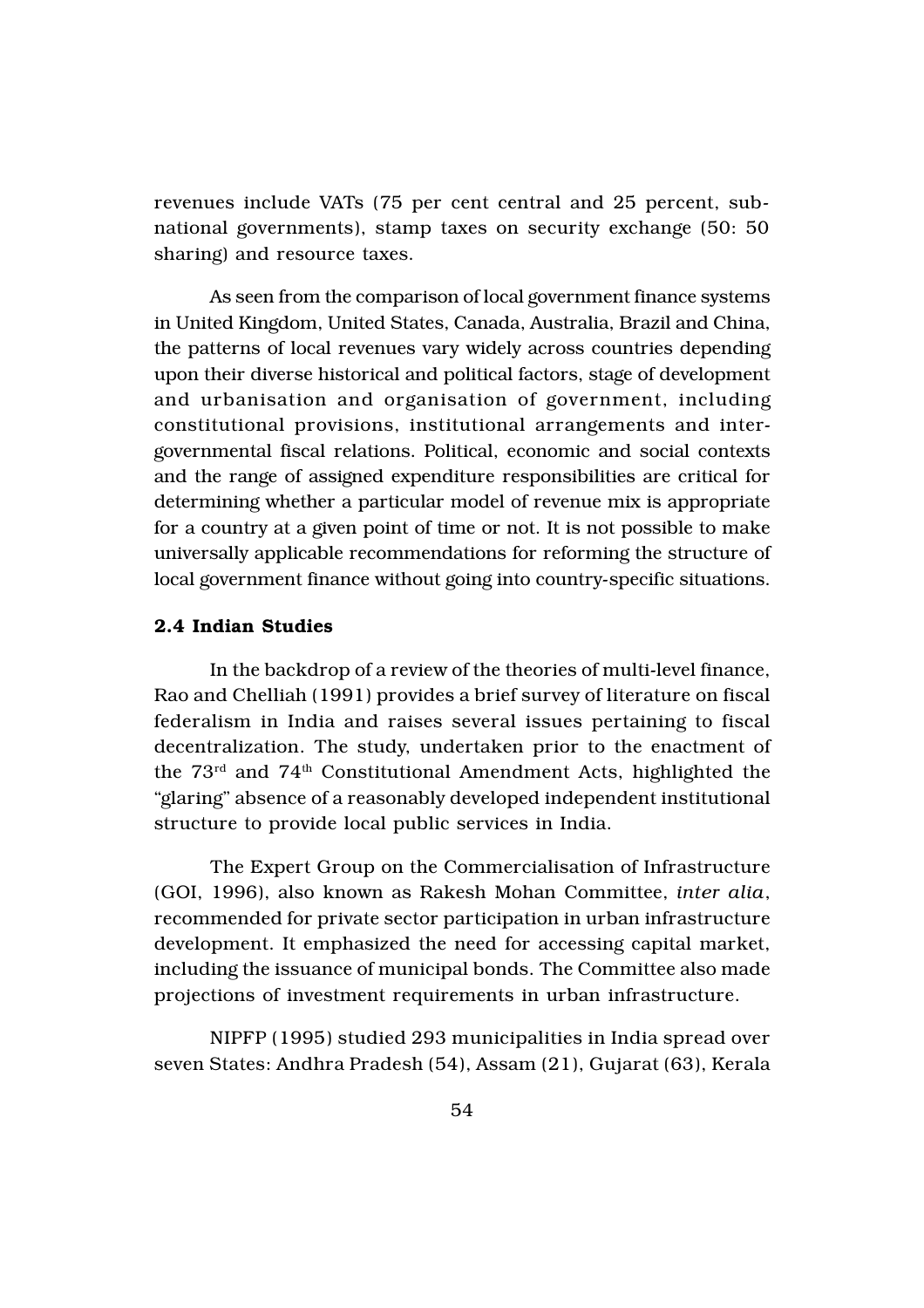(57), Maharashtra (33), Punjab (33) and West Bengal (32). The study documents the problems of vertical imbalance, horizontal imbalance, inadequate exploitation of existing resources by local authorities, high cost of administration and collection of local taxes and arbitrary system of fiscal transfers from State Governments to ULBs as the common features of the municipal finance system in the country:.

Kundu, Bagchi and Kundu (1999) find that the levels of inequity in the provision of basic services across the States and size categories of urban centres are extremely high. Given the resource crunch in State Governments and urban local bodies, the authors recommend privatization, public-private partnerships and promotion of community-based projects as options for undertaking investments to create civic amenities. However, the aspects of equity are required to be addressed through specific measures. The authors observe that in the case of private sector or joint sector projects, the poor are likely to get priced out due to various reasons. In the case of infrastructure projects taken up with borrowed funds, the finances generated from the common people are likely to get escrowed as a security for projects that are likely to benefit the better-off sections of population or elite colonies.

Bagchi (2000) examines whether the decentralisation initiative has succeeded in empowering the city governments, if there has been any empowerment of such entities and how such empowerment has been reflected in the resource generation capacity of the urban local bodies. The impact of decentralisation was studied on the basis of a decentralisation index constructed for the purpose. The author finds that though the decentralisation initiative has made some headway towards improving the tax generating capacity of city governments, it has, to a large extent, remained confined to the municipal corporations. However, the possibility of improvement in this count, for the lower tiers of urban local bodies, could not be ruled out in the long run, keeping the existing trend in view. The author observes that the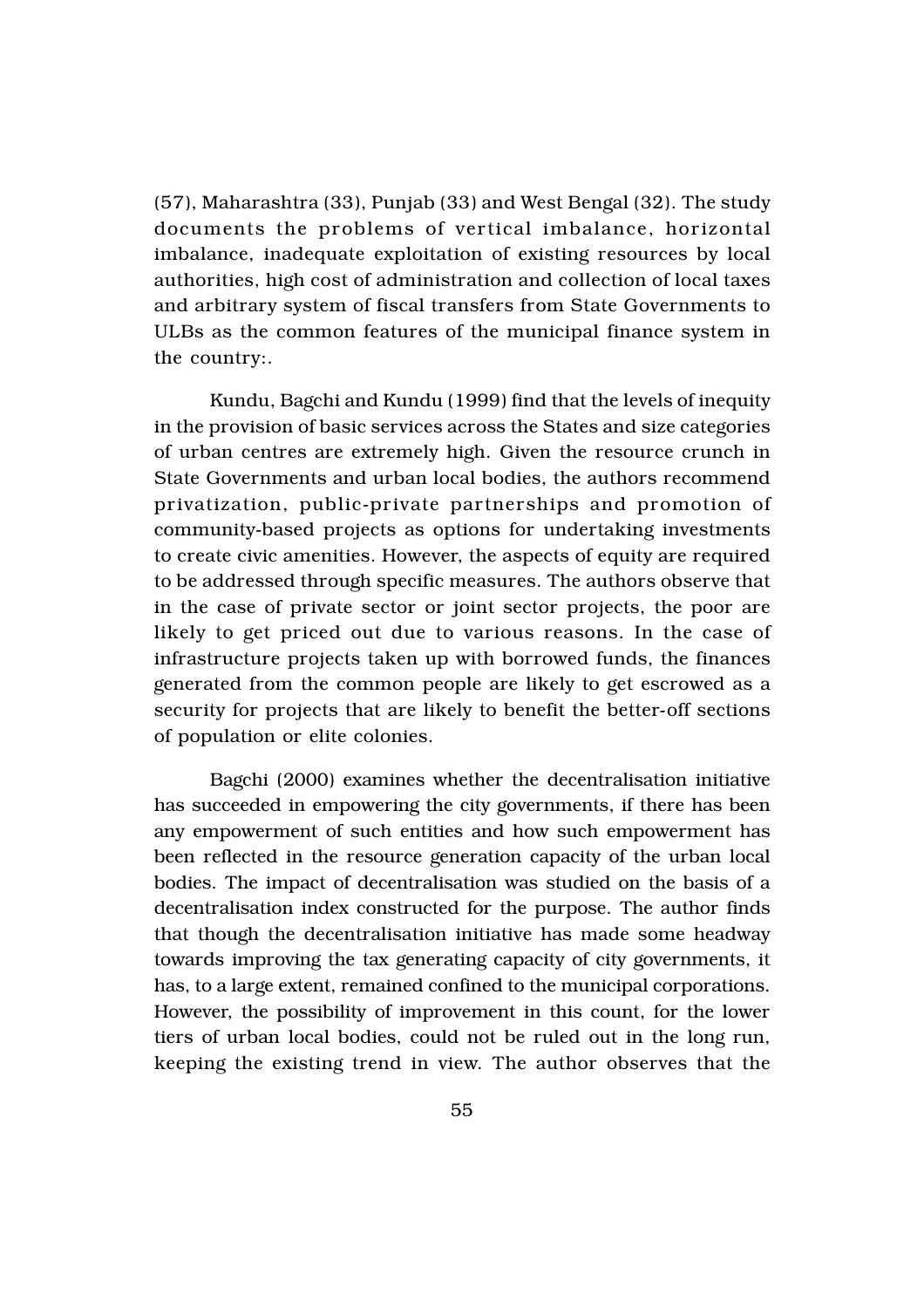decentralisation initiative has almost remained ineffective in improving the resource generation out of the non-tax sources for the ULBs.

The growing literature on rural decentralization, both official and non-official, emphasizes the need for ushering in a more efficient, equitable and accountable system of local governance in India. Jha (2002) examined the issue of fiscal decentralization in rural areas following the 73rd Constitutional Amendment. Based on field studies and the State Finance Commission reports of seven states, the author concludes that the progress made has been extremely uneven and tardy. The lack of progress along with the absence of administrative and technical capacity in the Panchayati Raj Institutions (PRIs) has weakened the process of fiscal decentralization in many cases. The basic dictum of devolution that functions, finance and functionaries should be devolved down in totality is observed in its breach, Kerala being a prominent exception. Although a formula-based devolution is welcomed by most State Finance Commissions, the criteria chosen by them are deficient in that they relate largely to population and area.

Rao (2001) analyses fiscal decentralization in Indian federalism within the three-tier framework for governance and addressed the issues of inter-governmental transfers and macro-economic stability. The author found that the aggregate fiscal deficit in 1997-98 worked out to almost 15 per cent of GDP, of which 7 per cent is due to the local governments. This finding, however, is questionable.

Bagchi (2001) analyses the nitty-gritty of alternative/ unconventional modes of financing urban infrastructure. The author notes that it is due to the inherent characteristics of infrastructure in general and urban basic services in particular – externality, nonexcludability, inelastic price demand, huge capital investments with long gestation period – that these are to a large extent provided by the public sector. The study makes the following observations:

(i) An alternate approach to the traditional mode of financing is public-private partnership (PPP). However, presently, the objective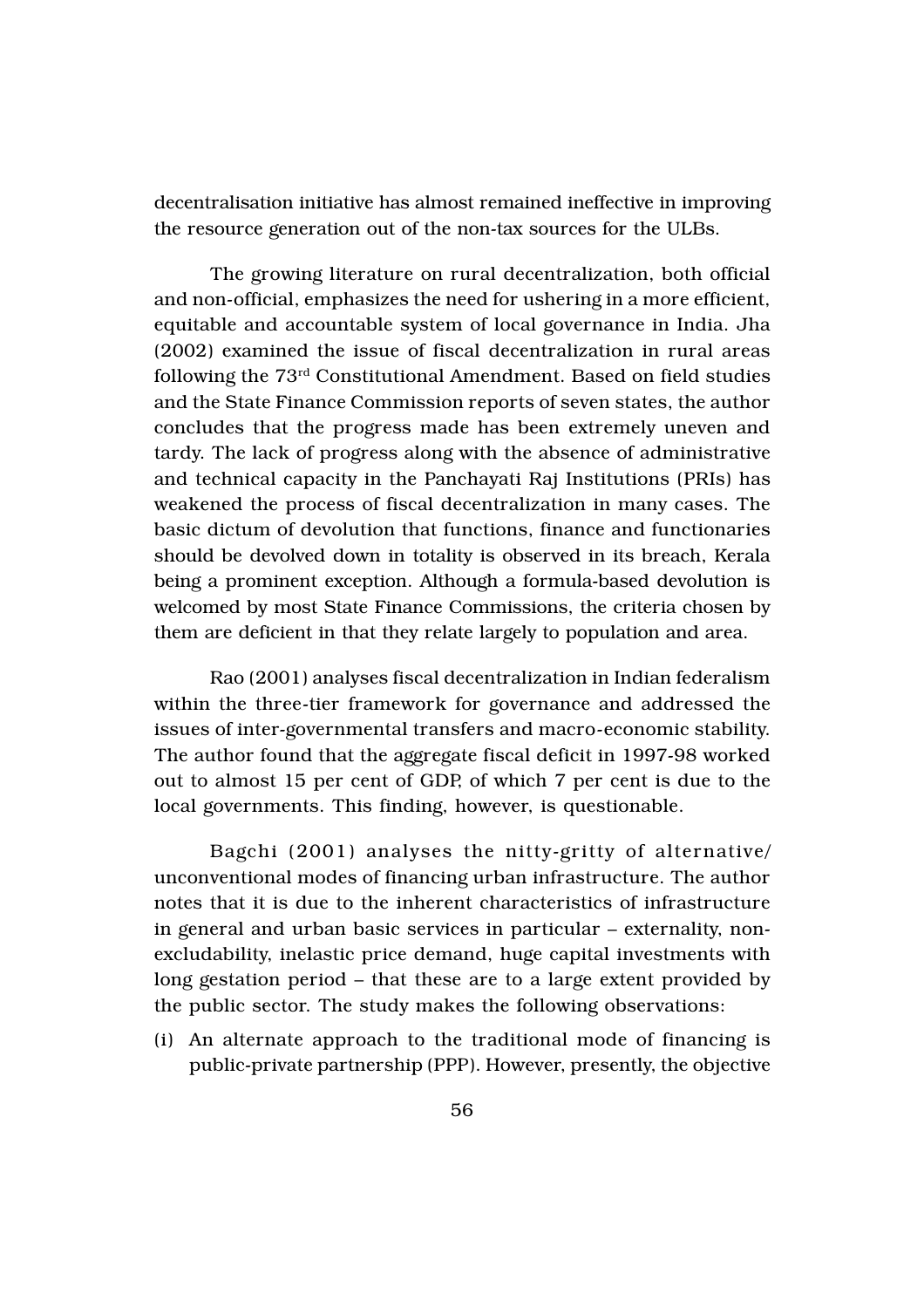of public-private partnership relates much to attracting capital and curtailing public sector employment rather than increasing the efficiency and effectiveness of service delivery. The basic reason for the failure of PPP model is the lack of customer approach in it and the extensive focus on technical and commercial aspects of infrastructure.

- (ii) Just two sources, namely, Octroi and property tax, have been the major sources of revenue. Basically, Octroi is the only tax within the jurisdiction of city governments that has the potential to grow over time with the growth of economic activities. However, Octroi is on the verge of being abolished. Therefore, there is an urgent need for the State Governments to devolve some major tax sources to the municipalities which have their growth potential derived from the economic growth in cities.
- (iii) Municipalities have not succeeded in realising the potential of the property tax, though property values are on rise. A major problem with the property tax system in India lies in the process of tax computation. The linking of the property tax – based on annual rental value (ARV) - with the rent control law has hindered the growth of collection.
- (iv) For accessing capital market funds, municipalities need financial, structural, institutional and administrative changes. These include: i) placing certain buoyant revenue sources at their disposal, ii) transforming the urban governance system with limited control by the state, iii) changing the capital market structure and iv) recovering the cost of services to make infrastructure projects commercially viable.

Vaidya and Johnson (2001) gives a vivid account of how the Ahmedabad Municipal Corporation (AMC) issued municipal bonds worth Rs.1,000 million in early 1998, the first such instrument issued in India without a State guarantee and it marked the first step towards a market-based system of local government finance. Before the issue of the bonds, AMC introduced reforms to improve revenue collection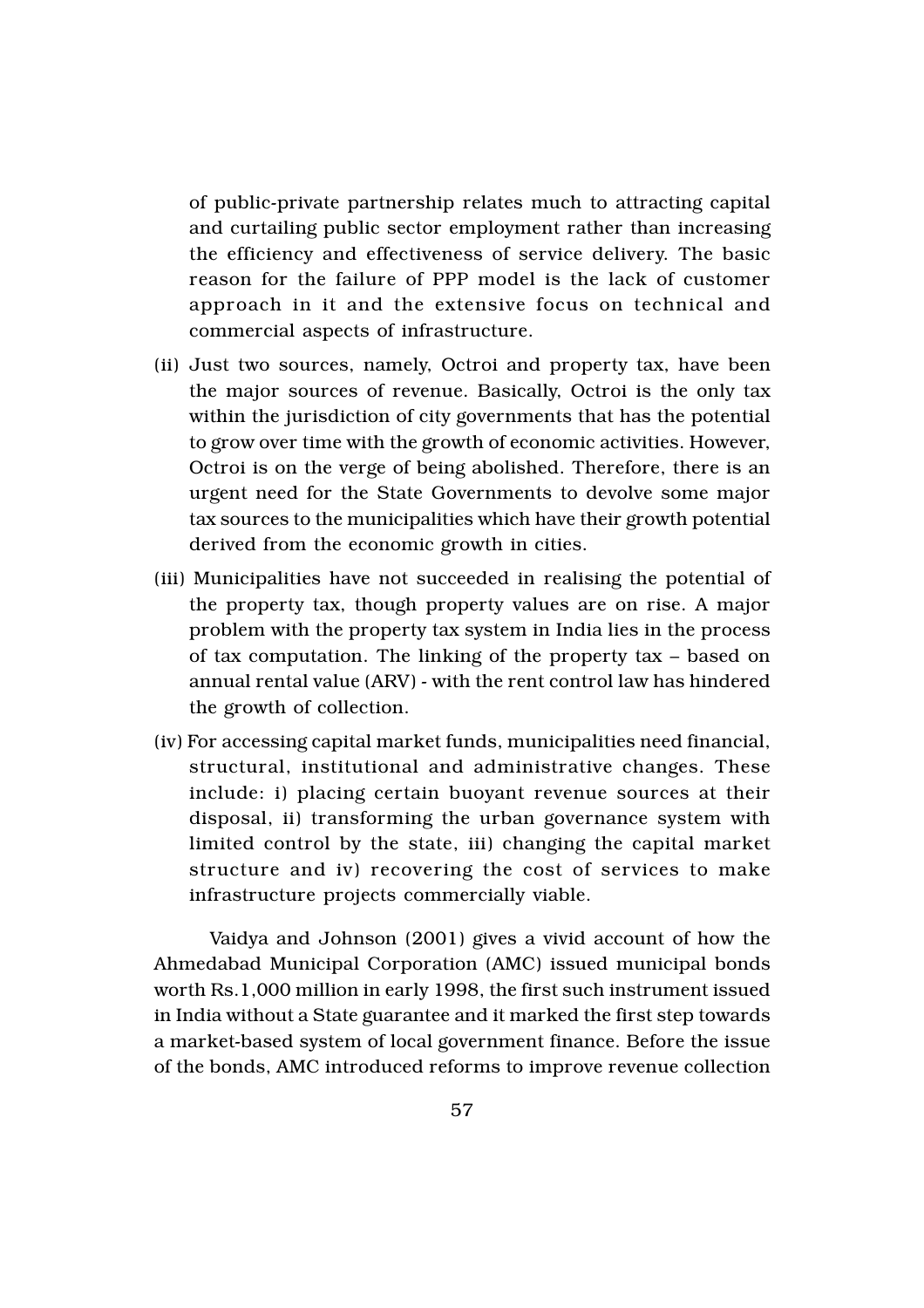so as to make up for the loss it had been incurring. Other preparatory steps taken by the AMC included preparing a five-year capital investment or corporate plan and credit rating by the CRISIL. For debt servicing, revenues from 10 Octroi collection centres were placed in an escrow account-structured debt obligation (SDO). Other credit enhancing measures adopted by the AMC were fixing minimum average debt service coverage ratio of 1.5 and having a sinking fund for repayment of principal and mortgage equal to 1.2 times the par value of the bonds. The authors suggested that the technical framework developed for the AMC bonds can act as a blueprint for future development initiatives in this area.

Pethe and Ghodke (2002) examine the status of Indian infrastructure, including urban infrastructure, and argue for accessing capital market funds to bridge the resource gap, in view of the changing role of Governments. The paper argued for newer financial instruments like 'Municipal bonds' for financing urban infrastructure. To impart liquidity and create an incentive for individual agents to invest in the bonds, a thick and efficient secondary market for debt instruments is needed.

Mathur and Ray (2003) provides a framework for municipalities to assess their creditworthiness for tapping the nascent but expanding capital market for financing urban infrastructure. The paper discusses the changes needed in the legal framework for municipal borrowing based on an analysis of finances of four municipal corporations (Agra, Allahabad, Bangalore and Vadodara).

Mathur and Thakur (2004) examined the fiscal performance of municipalities and assessed the load on state finances on account of the implementation of the State Finance Commission recommendations. The study found that the size of the municipal sector, in terms of revenues, was only 3.07 per cent of publicly raised resources (by municipalities, States and Central Government taken together). The study further found that the expenditure levels on services provided by municipalities across states were low when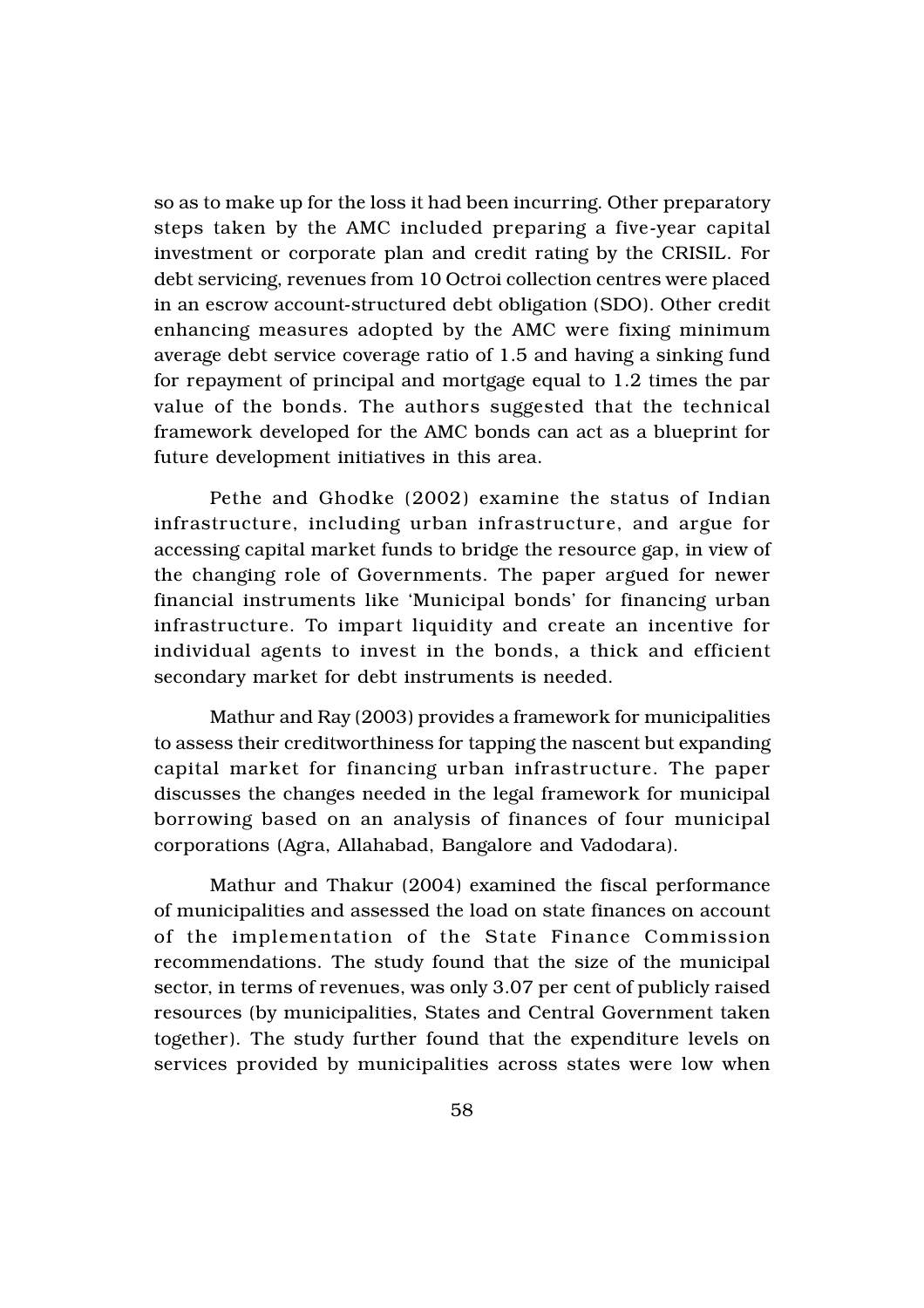compared to the norms established by the Zakaria Committee. Another finding of the study was that per capita expenditure-revenue gap declined over the period of 1997-98 to 2001-02. Fiscal transfers to municipalities formed 3.85 per cent of the combined own resources of states.

Bagchi and Chattopadhyay (2004) analyses the impact of decentralization on the mechanism for financing urban basic services in India. The study finds that developed states and larger cities/towns are the major destinations for domestic institutional funds and external assistance. The emphasis made on full cost recovery and imposition of strict financial discipline on state governments by the Reserve Bank of India are likely to result in further concentration of funds in developed states or regions. Chattopadhyay (2004) further examined the impact of decentralization – both revenue and expenditure – on the financial health of urban local bodies through an empirical study of the aggregates of three states in the post- $74<sup>th</sup>$ Constitutional Amendment Act era. The study observes that decentralization improved the revenue structure of the municipal corporations and positively affected their tax and non-tax revenue generation. However, the large urban local bodies benefited most from the decentralisation initiatives.

India Infrastructure Report 2004 (3i Network, 2004), *inter alia*, discusses the issues relating to creating local financial systems for infrastructure development, accessing capital markets by ULBs and reforming the property tax. In this Report, Jha (2004) lists a range of options and models available to developing countries on how to finance infrastructure projects locally. These options include i) specialized banks for municipal lending, ii) municipal bond markets, and iii) specialized municipal funds. The paper reviews the initiatives for issue of municipal bonds and the experience of Tamil Nadu Urban Development Fund. For strengthening the creditworthiness of local bodies, the paper suggests that they should be given autonomous authority to set realistic tax-rates and user-charges for the basic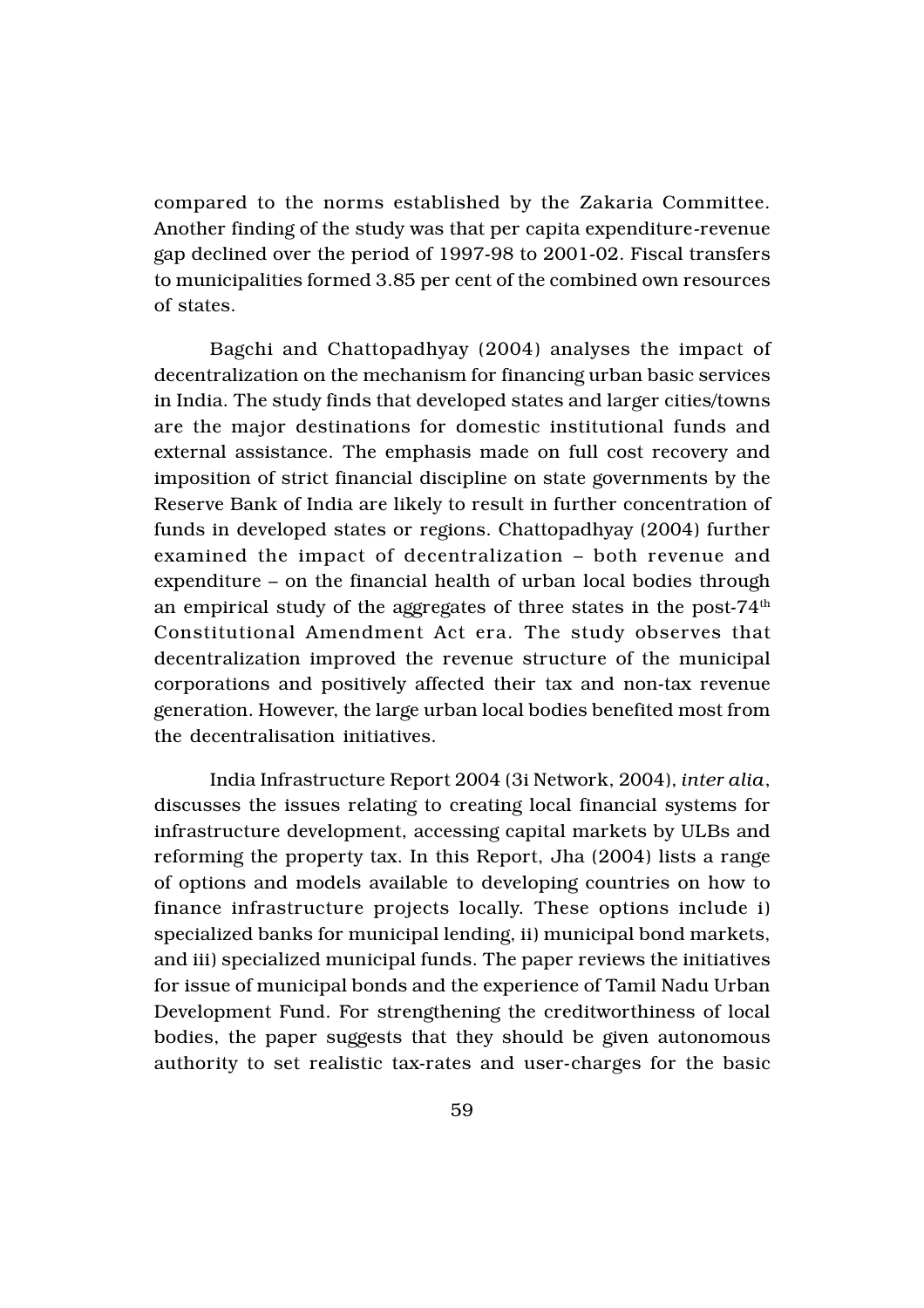services provided by them and also for pursuing hiring-firing policies. Measures needed for strengthening Municipal Bond issuance, such as bond insurance facility, facilitating the listing of bonds on domestic stock exchanges, *etc.* are also discussed in the paper.

Ghodke (2004) examines the issues relating to capital market access by ULBs. The study documents that till 2004 the ULBs raised about Rs.700 crores from the domestic capital market by issue of municipal bonds. In view of their increasing resource gap, the paper makes a strong case for facilitating the access of ULBs to the capital market for debt financing, either through loans or bonds. It suggests 'pooled financing' as a promising method for financing urban infrastructure. Under the 'pooled financing' framework, small local bodies can pool their strength and jointly access the capital market. The paper points out that there are typically two models of municipal credit market followed in countries - the bank lending model used in Western Europe and the municipal bond model used in North America.

Oommen (2005) provides a critique of the approach and recommendations of the Twelfth Finance Commission with reference to the rural and urban local bodies. The author states that during 2002-03, the total tax revenues and expenditures of local bodies as a percentage of the combined taxes and expenditure of Union, States and local bodies was only 1.6 per cent and 4.7 per cent, respectively, indicating marginal presence of local finance in the fiscal structure of India. In advanced countries, local bodies normally account for 20-35 per cent of the total government expenditure (UNDP, 1993). The author reveals that the Tenth Finance Commission (TFC) did not follow the principle of horizontal equity while allocating grantsin-aids to states (local bodies). The TFC, the author argues, was wrong in abandoning the decentralization index for deciding the grants-inaid. It is noted that the local bodies are yet to be put prominently on the public finance map of India, which is needed to facilitate an inclusive and equitable economic growth and to secure better horizontal equity. The author suggested that the Reserve Bank of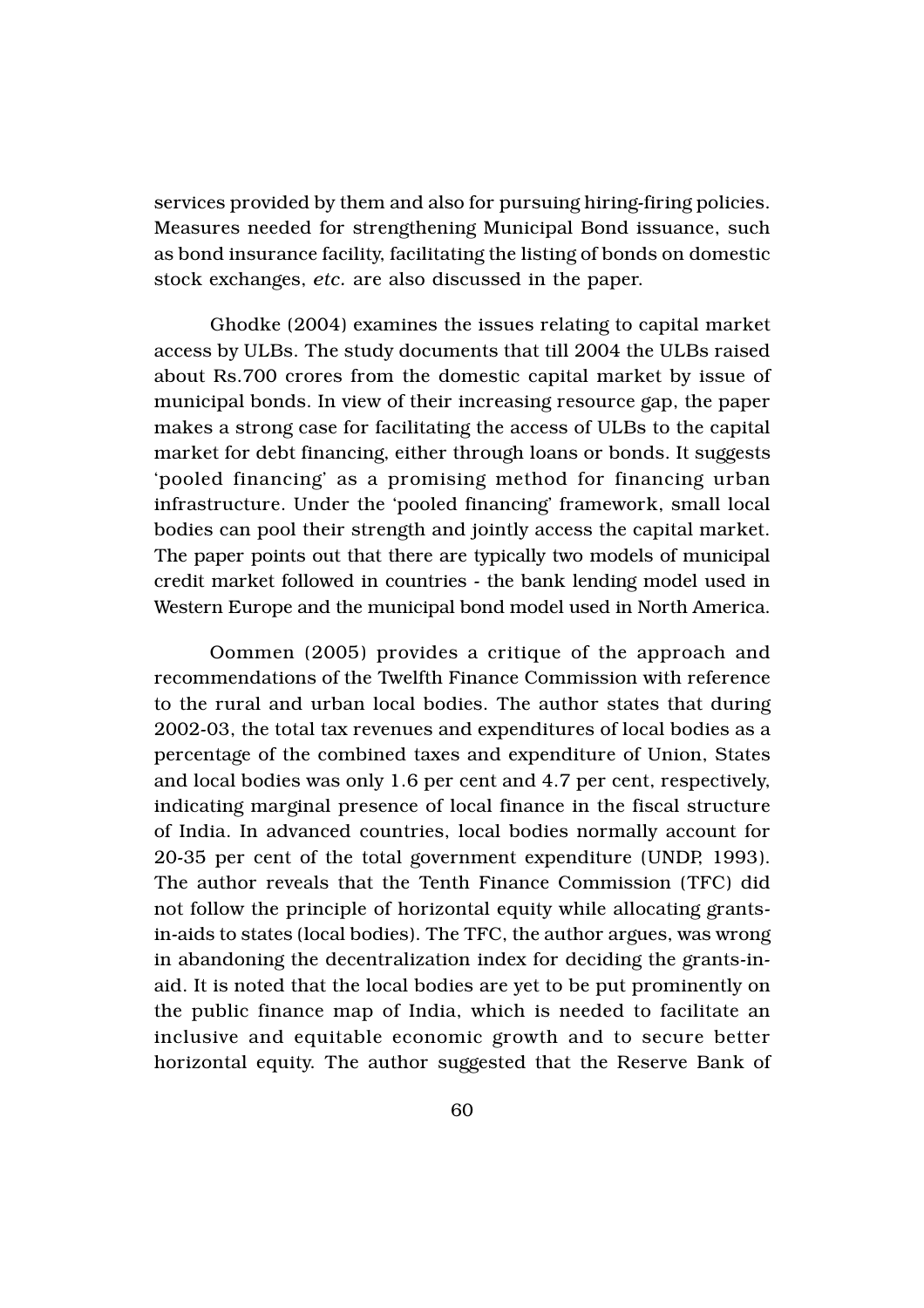India may consider developing a reliable database of the finances of local bodies similar to the database of the finances of State Governments.

Mathur (2006) provides a comparative picture on the particulars of municipal bonds issued by urban local bodies in India to raise resources as shown in Table 10.

Pethe and Lalvani (2006) examined the finances of ULBs in Maharashtra and drew attention to the significance of sub-national governments accessing the financial markets in general, and debt market in particular. The paper finds that the powers of ULBs in Maharashtra are highly restricted with respect to both tax and nontax sources of revenues, as there has been no sufficient devolution of taxation powers. The paper noted that the growth of revenue of the ULBs has been constrained by inherent structural bottlenecks like

| City                            | <b>Amount</b><br>(Rs million) | <b>Interest</b><br>% | <b>Escrow</b><br>Arrangement                                                   | <b>Purpose</b>                                    | Credit<br>Rating        |
|---------------------------------|-------------------------------|----------------------|--------------------------------------------------------------------------------|---------------------------------------------------|-------------------------|
| Ahmedabad                       | 1000                          | 14                   | Octroi from 10 Octroi<br>collection points                                     | Water supply &<br>sewerage project                | $AA-(SO)$               |
| Bangalore                       | 1250                          | 13                   | State Government<br>grants and property tax                                    | City roads/street<br>drains                       | $A-(SO)$                |
| Ludhiana                        | 100                           | 13.5 to 14           | Water and sewerage<br>taxes and charges                                        | Water supply &<br>sewerage project                | $LAA$ - $(SO)$          |
| Nagpur                          | 500                           | 13                   | Property tax and<br>water charges                                              | Water supply &<br>sewerage project                | $LAA$ - $(SO)$          |
| Nashik                          | 1000                          | 14.75                | Octroi from 4 Octroi<br>collection points                                      | Water supply &<br>sewerage project                | $AA-(SO)$               |
| Indore                          | 100                           |                      | <b>NA</b>                                                                      | Improvement of<br>city roads                      | A(SO)                   |
| Madurai                         | 300                           | 12.25                | Toll tax collection                                                            | City road project                                 | $LA+(SO)$               |
| Ahmedabad<br>(Tax Free)         | 1000                          | 9                    | Property taxes of 2<br>zones                                                   | Water supply &<br>sewerage project                | AA(SO)                  |
| Hyderabad<br>(Tax Free)         | 825                           | 8.5                  | Non-residential property<br>tax, advertisement. tax.<br>professional tax, etc. | Road construction<br>and widening                 | $LAA+(SO)$<br>$AA+(SO)$ |
| Tamil Nadu<br>(Pooled Financing | 110                           | 9.20                 | Monthly payments<br>equal to one-ninth of<br>their annual payments             | Water supply &<br>sewerage project<br>in $14$ MCs | LAA(SO)                 |

Table 10: Details of Bonds Issued by Municipal Corporations

Source: Mathur (2006)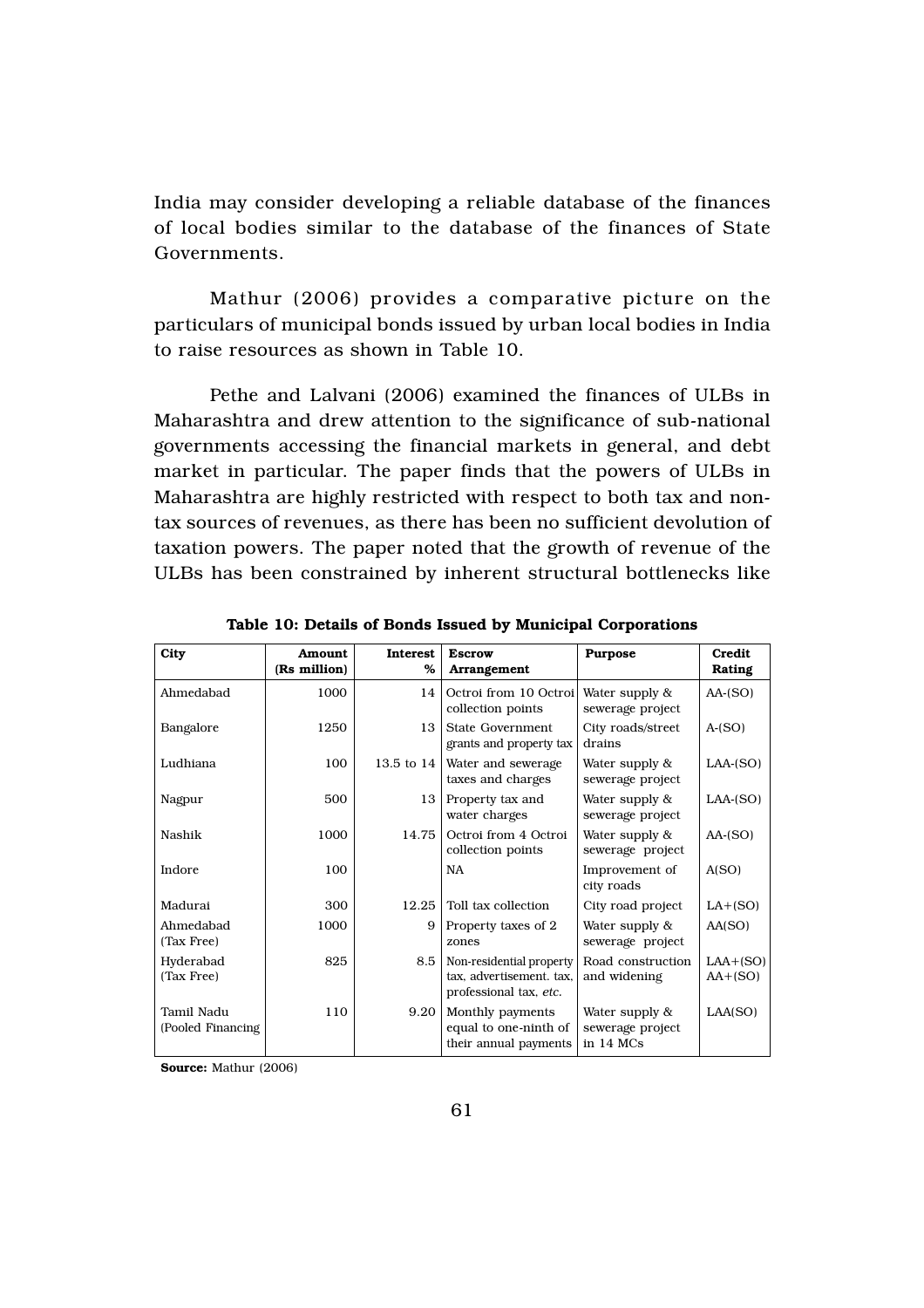limited autonomy regarding taxation, small bandwidth for non-tax revenues and the unpredictable nature of funds flowing from the State. For accessing the capital market, the paper extended the concept of 'pooled funds' and classified the ULBs in the State into three categories, namely, 'Cherries' (financially better off), 'Salvageables' (potentially better off) and 'Duds' (financially very poor). While the self-help group amongst the Cherries and Salvageables will be able to access the capital markets, infrastructure needs of Duds have to be taken care of by the State directly. The paper made two other suggestions. First, the existing infrastructure fund could be used to facilitate under-writing of the projects to be undertaken by coalition of ULBs coming together as virtual entities. Second, banks should look at the coalition formation of ULBs and encourage them by making more exposure a matter of policy mandate or guided by their profit motives.

India Infrastructure Report 2006 (3i Network, 2006), *inter alia*, discusses the trends and patterns of urbanization and urban public finance in states. It highlights the colossal needs of urban infrastructure investments in keeping with the projected urban trends and suggests measures for municipal reforms needed to access capital markets.

Chattopadhyay (2006) documented the problems and prospects of the municipal bond market in India. The paper finds that several policies and legal frameworks to facilitate the access of ULBs to capital market are already in place. These include: preparation of a Model Municipal Law (MML) to assist ULBs in the areas of accounting reforms, resource mobilization and the entry of private sector partnerships, tax exemptions in the case of bonds issued by ULBs and other local authorities, trading of municipal bonds in the National Stock Exchange, measures taken by RBI to deepen secondary market activities, *etc.* The paper notes that without the financial empowerment, it is difficult to make the municipalities more marketoriented and capable of mobilizing resources from the capital market. The paper concludes that local capacity building, financial empowerment, rationalization of the state-local fiscal relationship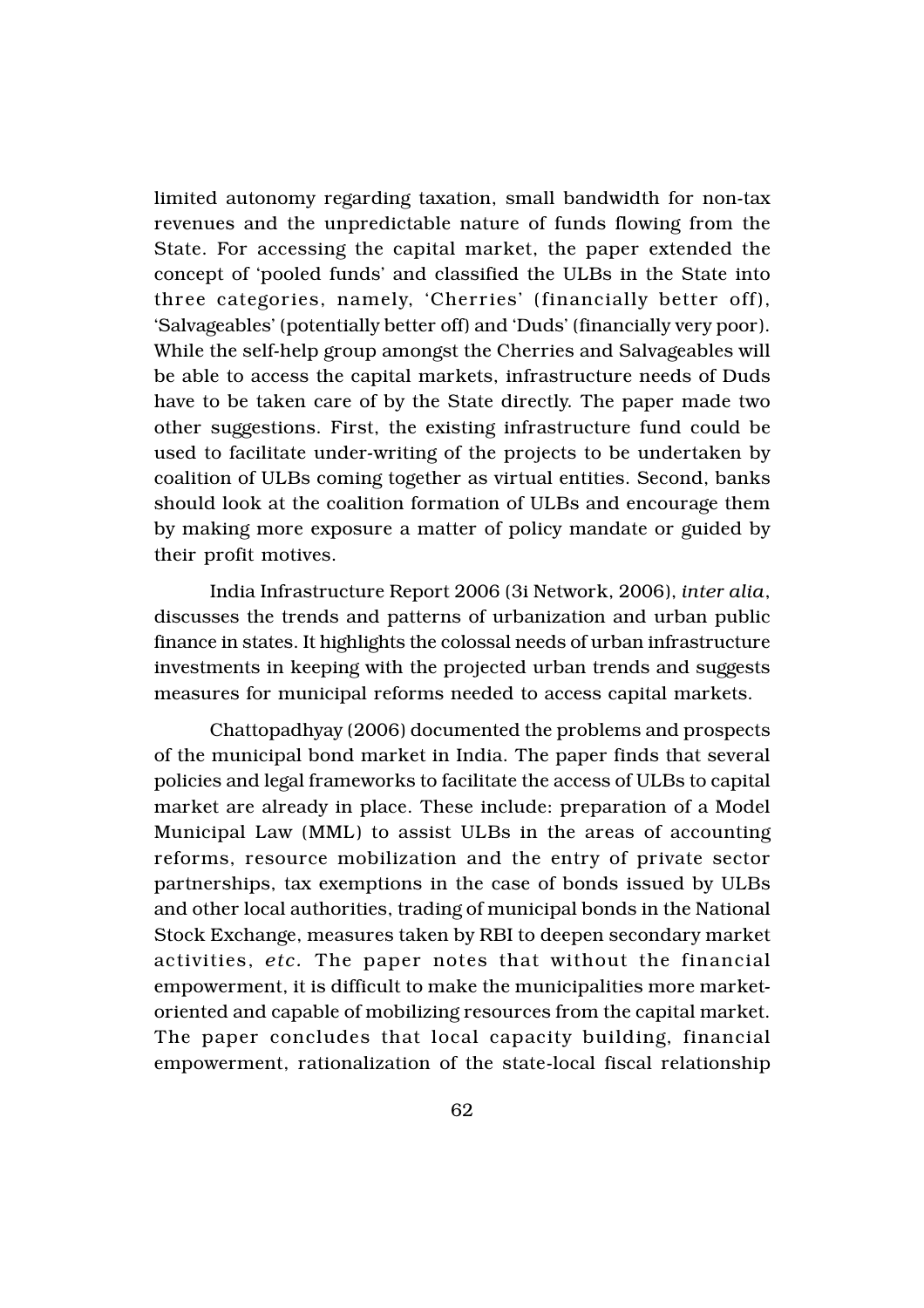and further legislative changes are critical in developing a viable and vibrant municipal bond system in the country.

Lall and Deichmann (2006) report that while reforms in property tax administration have taken off and become quite popular, associated reform efforts focused on assessment and valuation are less evident. In most ULBs, property rental values are used as the base for assessing property taxes. However, in the face of rent control laws, this approach is limiting the growth of revenues. Based on their study of the assessment systems in Bangalore and Pune, the authors find that structural reforms that link tax assessments to market rental or capital values have the potential to significantly increase aggregate tax revenues. They found that in Pune Municipal Corporation, the use of market values also played a redistributive role by reducing the tax burden in areas with poor services and amenities. In case of Bangalore, a one-time move from the previously used rental valuebased assessment to an area-based system increased revenues by around 62 per cent. The authors opine that a capital value system which requires the valuation of individual properties is difficult to implement in the present Indian context, especially because property records are in shambles and most local governments do not have a cadre of trained assessors to evaluate property values and update them regularly. Hence, they suggest that while the introduction of true capital value assessment system should be a longer term objective, local governments must implement other simpler and less costly reforms.

Srinivasan (2006) examined the equity, accountability and environmental concerns in Solid Waste Management (SWM) practices of a public body, a private body and non-profit organization in Chennai city. The study finds that private sector and civil society participation pose several challenges in terms of equity and accountability. The study shows that while a crucial role exists for the private sector, the intervention of the state and public policy is imperative to safeguard ecological and equity interests and to enable greater accountability on part of both the public and private actors.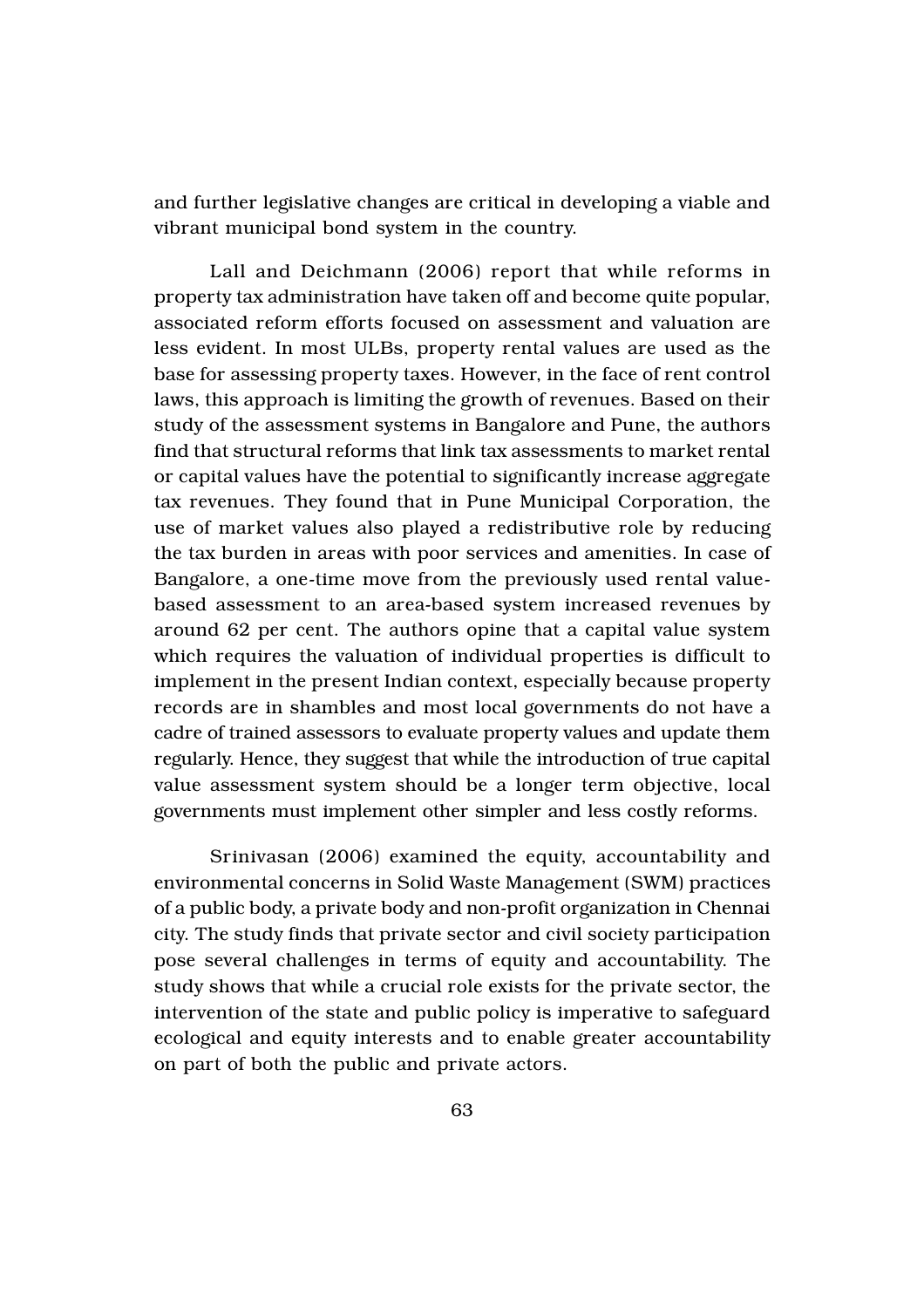Mathur (2006) finds that the finances of municipalities in India are in a grossly unsatisfactory state. The spending levels of municipalities are about 130 per cent lower compared with norms and standards. Own revenues of municipalities are insufficient to meet even the revenue account expenditure. The revenue-expenditure gap is particularly high in states like Madhya Pradesh, Rajasthan, Uttar Pradesh and West Bengal.

Oommen (2006) analyses the trends in fiscal decentralization in India focusing on the 15 non-special category states, based on the data given in the report of the Twelfth Finance Commission. The author finds that total expenditure of local government as a proportion of the combined expenditure of Union, States and Local Governments declined from 6.4 per cent in 1998-99 to 5.1 per cent in 2002-03. Thus, the extent of fiscal decentralization, which was already very low, has shown a pronounced decline in recent years. The author reiterates that in advanced countries, local governments normally account for about 20-35 per cent of total government expenditure. The average rate of growth in the tax revenues of Panchayati Raj Institutions (PRIs) and Urban Local Bodies (ULBs) in most of the States had been negative or declining. Another finding by the author is that the transfers to local governments as a percentage of State Domestic Product have declined in the country as a whole. Based on empirical analysis, the author concludes that the record of fiscal decentralization to sub-state level governments through the mechanism of inter-governmental transfers has been very poor.

An obvious shortcoming in the literature of local public finance in India is the inability to locate a suitable alternative to Octroi. Traditionally Octroi has been the most important source of municipal taxes in the country. Being regarded as an obnoxious tax, Octori has been on its way out and all but a limited number of States like Maharashtra and Gujarat have already abolished Octroi. However, the States which abolished Octroi have not been able to find an alternative for their ULBs as buoyant as Octroi. Several States have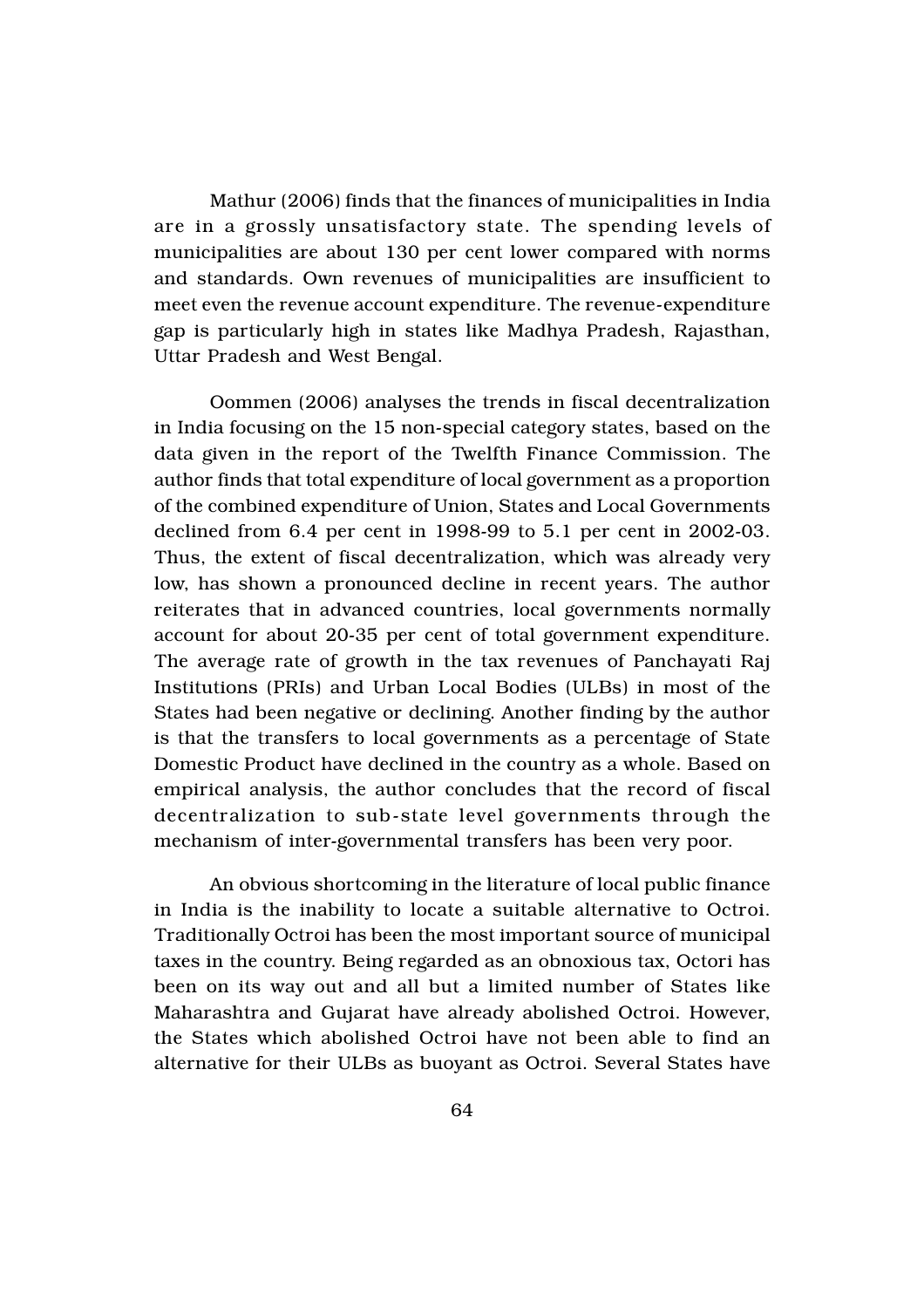gone for experiments. Karnataka levied entry tax. Tamil Nadu permitted a surcharge on sales tax for the Chennai Municipal Corporation. States like Uttar Pradesh and Andhra Pradesh have not attempted instituting any major tax in the place of Octroi. The compensations to Municipalities in lieu of Octroi have been kept at abysmally low levels in the States that abolished it. Although in the interest of economic growth and free trade within the country there can be no case for Octroi, the need for assigning a substitute 'own' tax to ULBs as buoyant as Octroi continues to be strong.

The Report of the Committee on Octroi (1985), constituted by the then Ministry of Urban Development, Government of India, had made the following recommendations:

- (a) Octroi might be retained in Municipal Corporations covering a population of three lakhs or more; the tax could be abolished in the smaller local bodies.
- (b) Octroi should be replaced with taxes the incidence of which would be on the transport sector. The alternatives in the case of smaller Municipalities include surcharge on sales tax, entry tax, terminal tax, road tax, tax on motor vehicles, *etc.* If the revenue realised on account of these taxes was inadequate, augmentation measures through property tax, entertainment tax, professional tax, *etc.* might be considered. If the revenue still remains inadequate even after the imposition of these taxes, only then special grants-in-aid should be provided. Grants-in-aid should not be considered in isolation without augmentation of the tax base of the local bodies as this would take away their initiative and autonomy.
- (c) The procedure for payment of grants to the Municipalities should be revised in so far as it related to the loss of Octroi revenue. They should be paid as a direct advance to the Municipalities by the Planning Commission at the time of plan allocation and should be adjusted against the revenues due to the State Governments.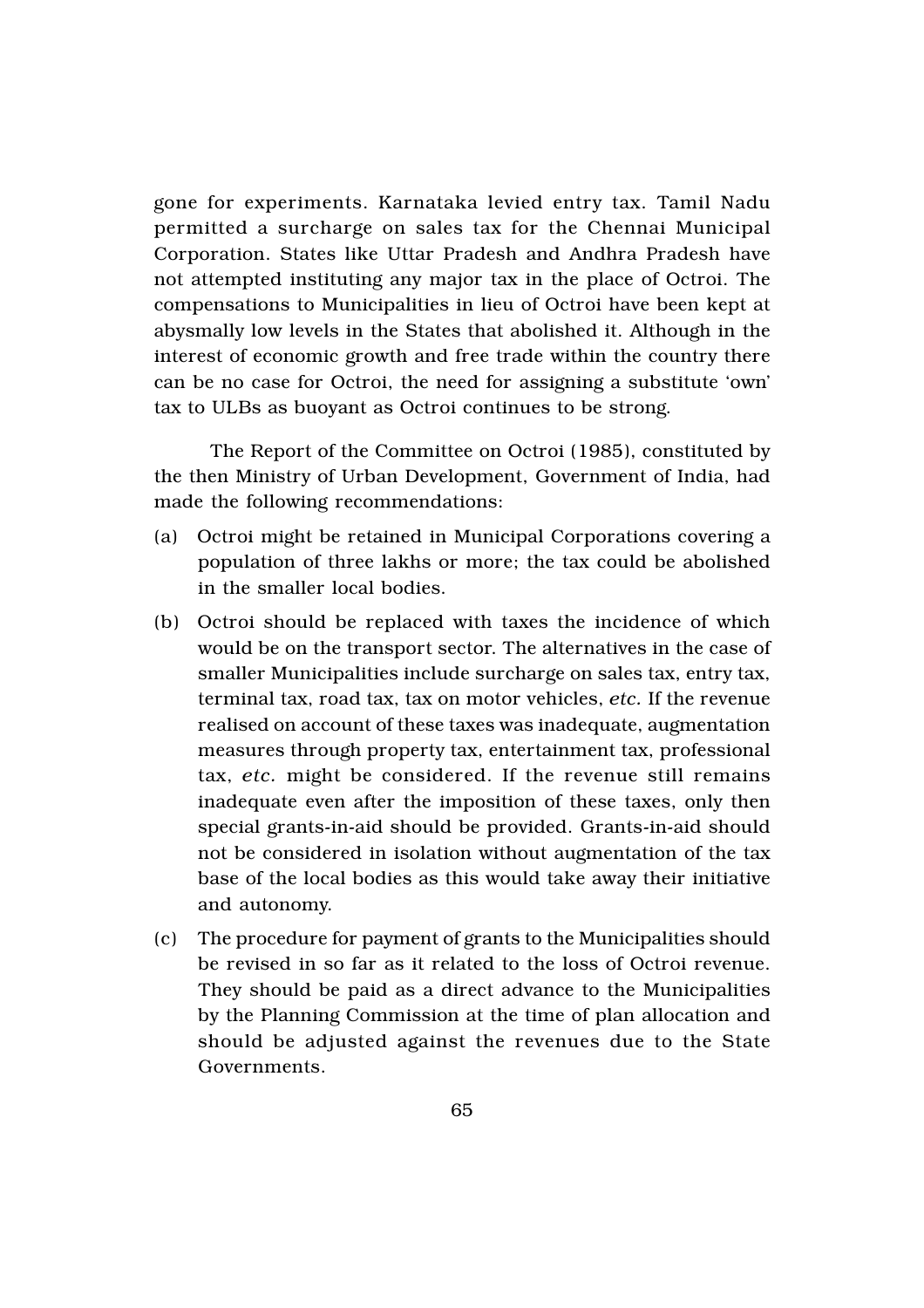(d) The alternative sources of revenue to the local bodies in lieu of Octroi should not only yield revenue equivalent to the amount lost as a result of its abolition, but should be elastic enough to ensure future revenue for the local bodies. Due regard should be paid to the potential of Octroi revenue while deciding the quantum of compensation.

The Eleventh Finance Commission also noted the following:

*"Besides the property/ house tax, Octroi has been the major source of revenue for the municipalities, and in some states, even for the Panchayats. Many states have, however, abolished Octroi with a view to remove impediments to the physical movement of goods, though several other new barriers have been created. Some states have introduced a levy in lieu of Octroi, usually the entry tax, the net proceeds of which are transferred to the local bodies in the form of grant. During our interaction with representatives of the local bodies, we were told that through the grant in lieu of Octroi given to the local bodies was raised by certain percentage from year to year, it does not have as much buoyancy as the Octroi had. There have also been numerous complaints of delay in release of the compensatory grants. While we do not advocate re-introduction of Octroi, we do feel that there is a need for replacing it with a suitable tax that is buoyant and can be collected by the local bodies. Taxes, such as entertainment tax, which has shown a very good growth, are potential source of increasing the revenue for the local bodies, given that they are linked to the consumption characteristic of good and hence also buoyant."*

#### 2.5 Summary Observations

## 2.5.1 International Literature

The rationale for fiscal decentralization is well-grounded in theory and it is gaining momentum in many countries. The identified role of local bodies, in the public finance literature, is resource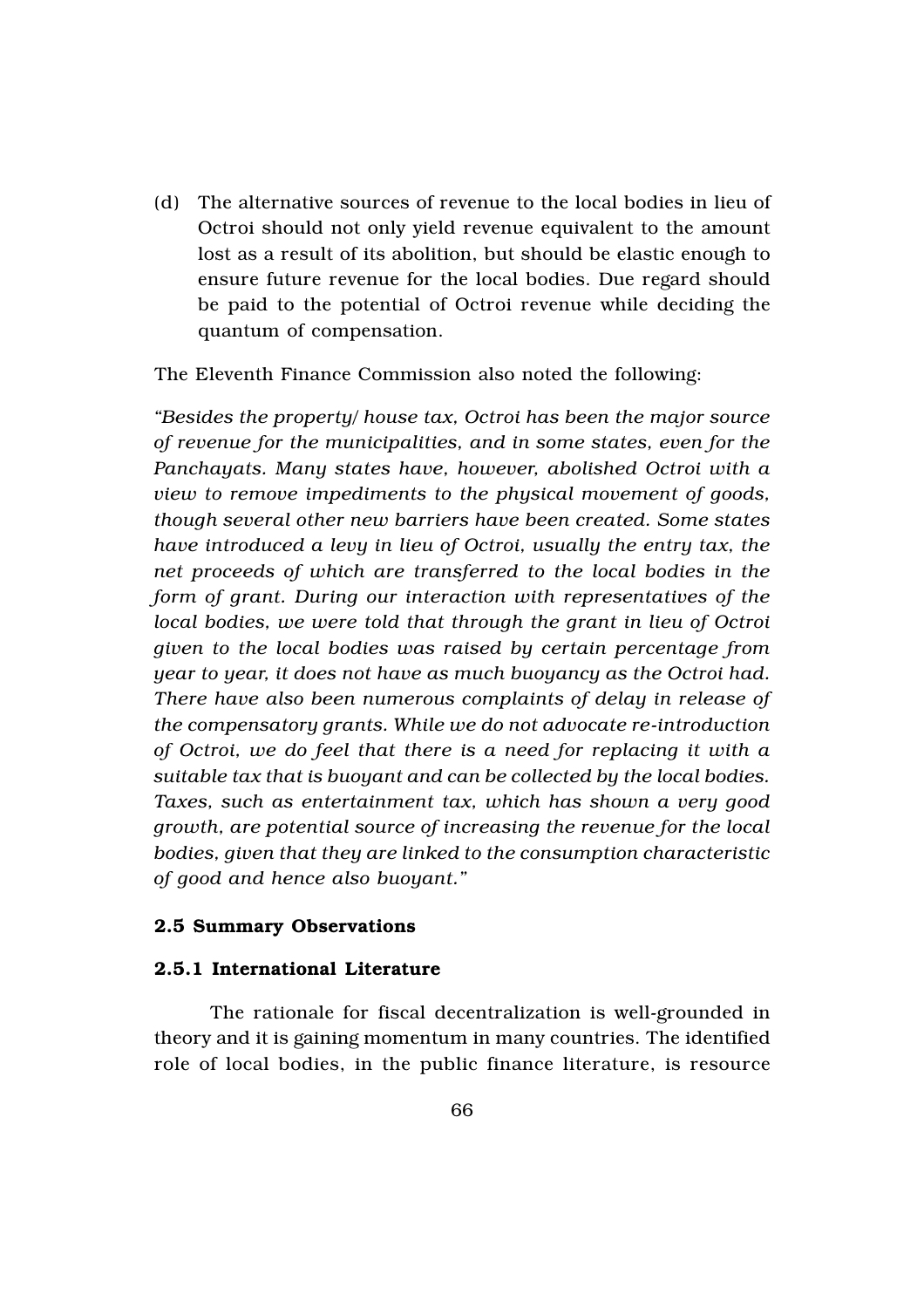allocation, though they can also contribute to the two other objectives of public finance, namely, macroeconomic stabilization and income distribution. Literature has identified the suitable expenditure responsibilities and revenue sources of local bodies. However, in general, countries assign more expenditure responsibilities than resources to their local bodies, thereby leading to constitutionallybuilt vertical imbalance in functions and finances. This vertical imbalance, as prominently reflected in the resource gap of local governments, is the basis of inter-governmental fiscal transfers from national and provincial governments. In the urban context the vertical imbalance is getting more pronounced due to population concentration in cities and the inability of city governments to tap economic growth as a source of revenue. Urbanization of Asia in the coming years is likely to put pressure on international resource mobilization and it will in turn get reflected in higher interest rates in the years to come, which is of relevance to central banks. These considerations call for reforms in the structure of local government finance in India.

#### 2.5.2 Indian Literature

Studies in Indian context have traced the progress of fiscal decentralization since the  $73<sup>rd</sup>$  and  $74<sup>th</sup>$  Constitutional Amendments. The record of fiscal decentralization to the sub-state level governments through revenue assignment and transfers has been poor. Fiscal decentralization has not made any significant progress in terms of revenues raised and expenditures incurred by a large numbers of local bodies. The dictum that functions, finance and functionaries should be devolved down is observed almost in breach. Decentralisation has resulted in improving the tax generating capacity of some urban local bodies, mainly corporations. However, there has not been much impact on non-tax revenues. The size of the municipal fiscal sector is small compared to any conceivable standard, whether in terms of international comparison or normative considerations. It is evident that the fiscal domain of urban local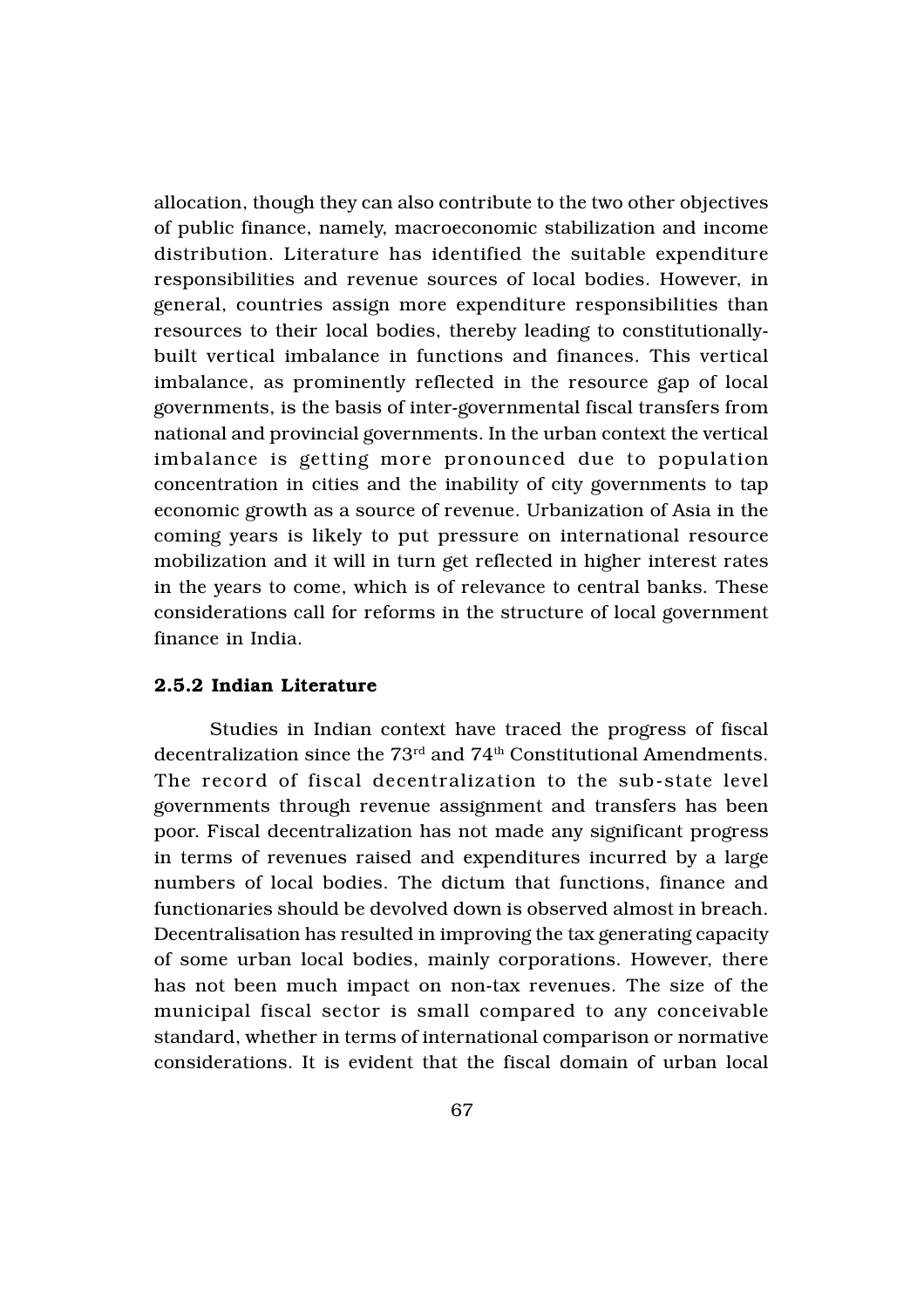bodies in India is far narrower than that in most developed countries and several developing countries, mandated to discharge similar responsibilities.

In case of property tax, the introduction of capital value assessment system should be a longer term objective. However, the system is difficult and costly to implement. Area-based property tax system, based on a self-assessment scheme, holds promise. A suitable alternative to Octroi has not yet been found out. Given the resource crunch at State and ULB levels, privatisation, central-state-local and public-private partnerships and promotion of community-based projects are alternate options for creating civic amenities. However, sometimes, the poor are likely to be at a disadvantage in the case of these arrangements. While there is a crucial role for the private sector, the intervention of the state and public policy is imperative to safeguard equity and ecological interests of the society and to enable greater accountability of both public and private actors. The  $74<sup>th</sup>$ Amendment has envisaged poverty alleviation and slum development as legitimate functions of urban local bodies. This has shifted some redistribution functions of the public sector to the urban local bodies unlike the case in developed countries. Thus, the urban local bodies in India are connected with two major planks of public sector responsibility: allocation and redistribution. However, the revenue assignment required by these institutions woefully falls short of the expenditure assignment.

### 2.5.3 Some Issues for ULBs in India

While the national expectations from the ULBs are too high, however laudable they may be, the fiscal arrangements for meeting these expectations are highly unsatisfactory. The expenditure levels on services provided by municipalities across the country, especially on infrastructure and poverty alleviation, are low when compared to the norms established by the Zakaria Committee. The devolution of funds to ULBs through the State and Central Finance Commissions